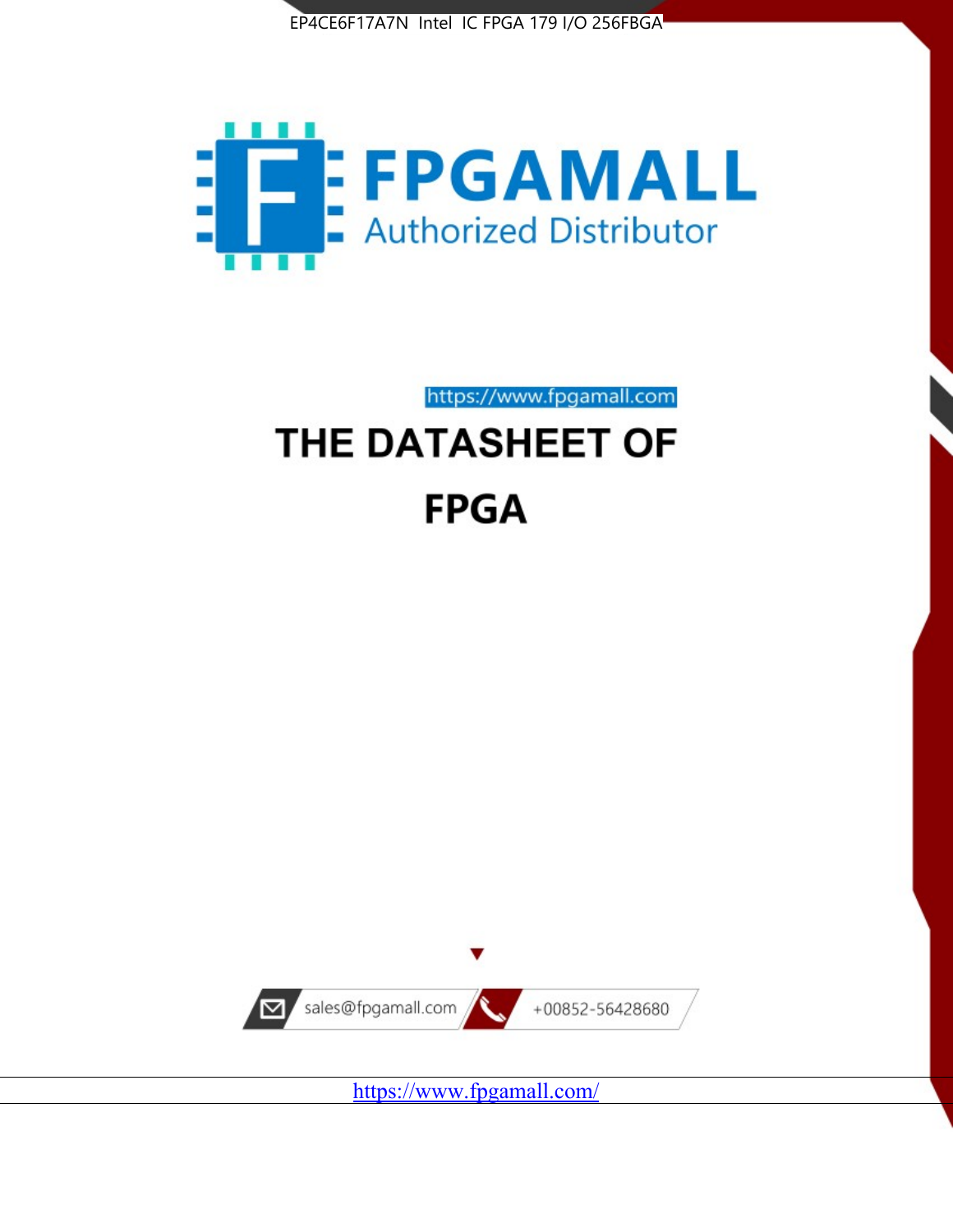

## **1. Cyclone IV Device Datasheet**

**CYIV-53001-2.0**

This chapter describes the electrical and switching characteristics for Cyclone<sup>®</sup> IV devices. Electrical characteristics include operating conditions and power consumption. Switching characteristics include transceiver specifications, core, and periphery performance. This chapter also describes I/O timing, including programmable I/O element (IOE) delay and programmable output buffer delay.

This chapter includes the following sections:

- "Operating Conditions" on page 1–1
- "Power Consumption" on page 1–16
- "Switching Characteristics" on page 1–16
- "I/O Timing" on page  $1-37$
- "Glossary" on page 1–37

## **Operating Conditions**

When Cyclone IV devices are implemented in a system, they are rated according to a set of defined parameters. To maintain the highest possible performance and reliability of Cyclone IV devices, you must consider the operating requirements described in this chapter.

Cyclone IV devices are offered in commercial, industrial, extended industrial and, automotive grades. Cyclone IV E devices offer –6 (fastest), –7, –8, –8L, and –9L speed grades for commercial devices, –8L speed grades for industrial devices, and –7 speed grade for extended industrial and automotive devices. Cyclone IV GX devices offer –6 (fastest), –7, and –8 speed grades for commercial devices and –7 speed grade for industrial devices.

**For more information about the supported speed grades for respective Cyclone IV** devices, refer to the *[Cyclone IV FPGA Device Family Overview](http://www.altera.com/literature/hb/cyclone-iv/cyiv-51001.pdf)* chapter.

 $\mathbb{I} \rightarrow \mathbb{C}$  Cyclone IV E devices are offered in core voltages of 1.0 and 1.2 V. Cyclone IV E devices with a core voltage of 1.0 V have an 'L' prefix attached to the speed grade.

In this chapter, a prefix associated with the operating temperature range is attached to the speed grades; commercial with a "C" prefix, industrial with an "I" prefix, and automotive with an "A" prefix. Therefore, commercial devices are indicated as C6, C7, C8, C8L, or C9L per respective speed grade. Industrial devices are indicated as I7, I8, or I8L. Automotive devices are indicated as A7.

@2016 Altera Corporation. All rights reserved. ALTERA, ARRIA, CYCLONE, HARDCOPY, MAX, MEGACORE, NIOS, QUARTUS and STRATIX words and logos are trademarks of Altera Corporation and registered in the U.S. Patent and Trademark



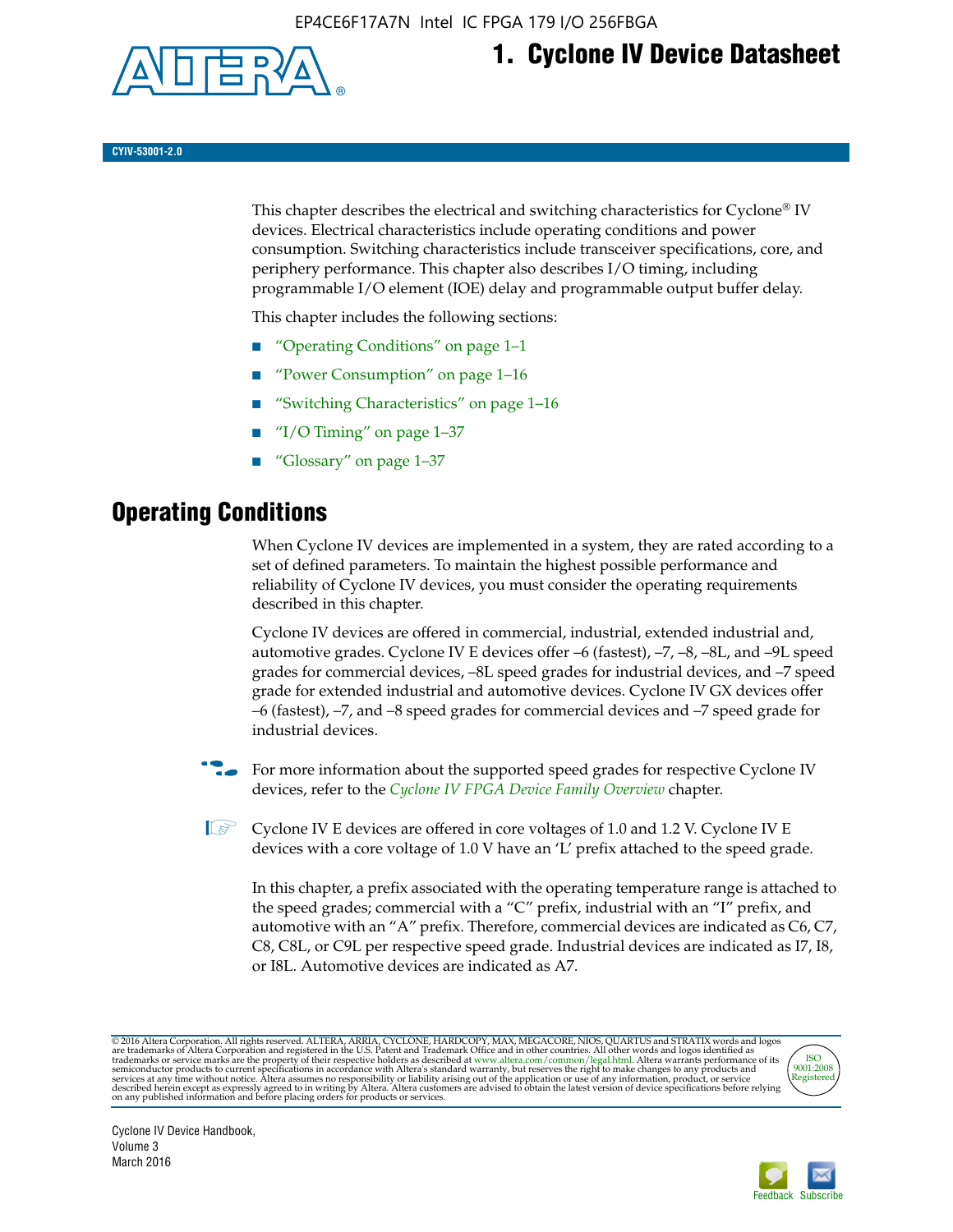**1 Cyclone IV E industrial devices I7 are offered with extended operating temperature** range.

### **Absolute Maximum Ratings**

Absolute maximum ratings define the maximum operating conditions for Cyclone IV devices. The values are based on experiments conducted with the device and theoretical modeling of breakdown and damage mechanisms. The functional operation of the device is not implied at these conditions. Table 1–1 lists the absolute maximum ratings for Cyclone IV devices.



Conditions beyond those listed in Table  $1-1$  cause permanent damage to the device. Additionally, device operation at the absolute maximum ratings for extended periods of time have adverse effects on the device.

| <b>Symbol</b>            | <b>Parameter</b>                                                                                                                | Min    | Max  | <b>Unit</b> |
|--------------------------|---------------------------------------------------------------------------------------------------------------------------------|--------|------|-------------|
| <b>V<sub>CCINT</sub></b> | Core voltage, PCI Express <sup>®</sup> (PCIe®) hard IP<br>block, and transceiver physical coding sublayer<br>(PCS) power supply | $-0.5$ | 1.8  | V           |
| $V_{CCA}$                | Phase-locked loop (PLL) analog power supply                                                                                     | $-0.5$ | 3.75 | V           |
| $V_{\text{CCD\_PLL}}$    | PLL digital power supply                                                                                                        | $-0.5$ | 1.8  | $\vee$      |
| V <sub>CCIO</sub>        | I/O banks power supply                                                                                                          | $-0.5$ | 3.75 | $\vee$      |
| V <sub>CC_CLKIN</sub>    | Differential clock input pins power supply                                                                                      | $-0.5$ | 4.5  | $\vee$      |
| $V_{\text{CCH_GXB}}$     | Transceiver output buffer power supply                                                                                          | $-0.5$ | 3.75 | V           |
| $V_{\text{CCA\_GXB}}$    | Transceiver physical medium attachment (PMA)<br>and auxiliary power supply                                                      | $-0.5$ | 3.75 | $\vee$      |
| $V_{CCL_GXB}$            | Transceiver PMA and auxiliary power supply                                                                                      | $-0.5$ | 1.8  | $\vee$      |
| $V_{1}$                  | DC input voltage                                                                                                                | $-0.5$ | 4.2  | $\vee$      |
| $I_{\text{OUT}}$         | DC output current, per pin                                                                                                      | $-25$  | 40   | mA          |
| $T_{\mathtt{STG}}$       | Storage temperature                                                                                                             | $-65$  | 150  | °C          |
| $T_{\rm J}$              | Operating junction temperature                                                                                                  | $-40$  | 125  | °C          |

**Table 1–1. Absolute Maximum Ratings for Cyclone IV Devices** *(1)*

**Note to Table 1–1:**

(1) Supply voltage specifications apply to voltage readings taken at the device pins with respect to ground, not at the power supply.

### **Maximum Allowed Overshoot or Undershoot Voltage**

During transitions, input signals may overshoot to the voltage shown in Table 1–2 and undershoot to –2.0 V for a magnitude of currents less than 100 mA and for periods shorter than 20 ns. Table 1–2 lists the maximum allowed input overshoot voltage and the duration of the overshoot voltage as a percentage over the lifetime of the device. The maximum allowed overshoot duration is specified as a percentage of high-time over the lifetime of the device.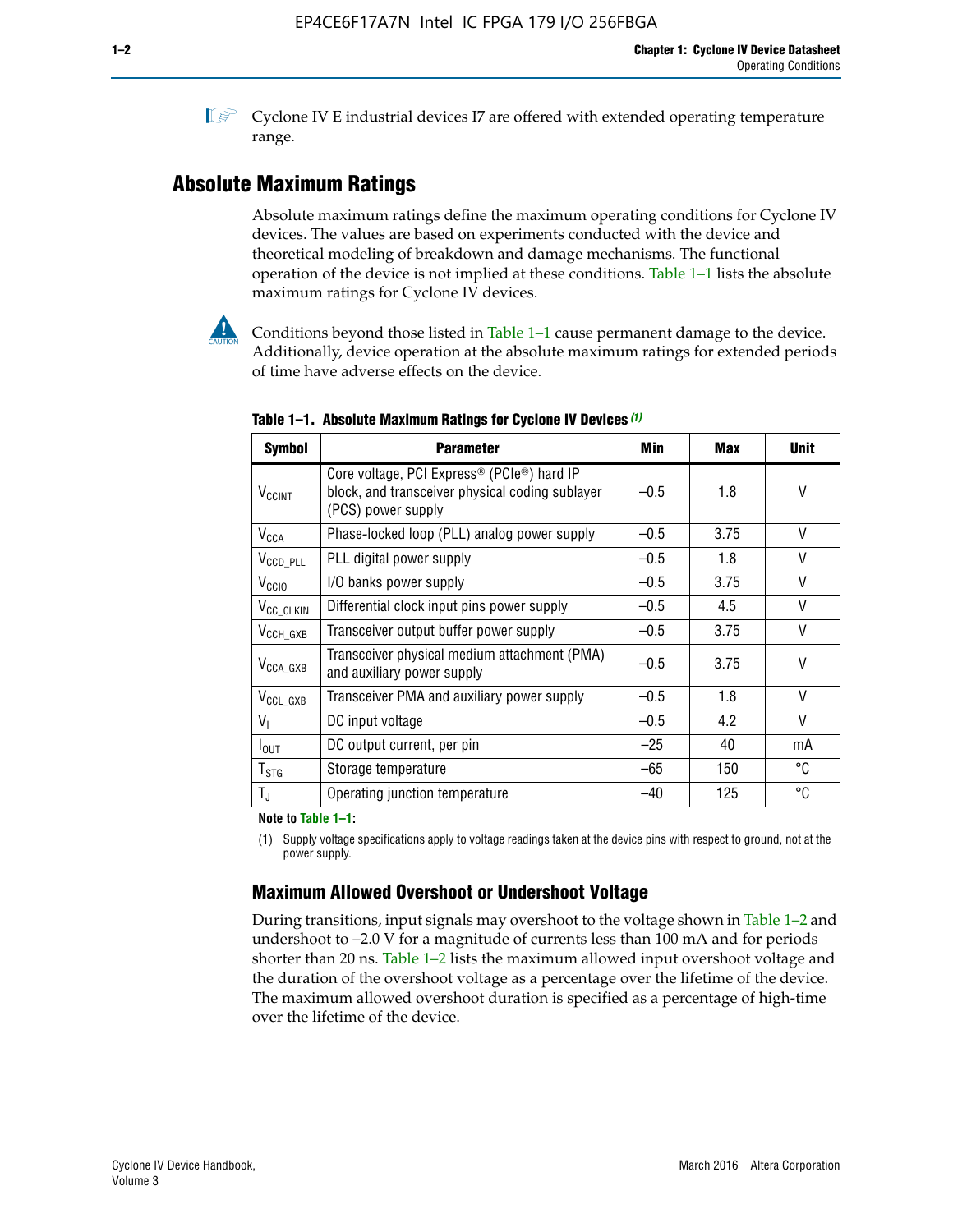$\mathbb{I}$  A DC signal is equivalent to 100% duty cycle. For example, a signal that overshoots to 4.3 V can only be at 4.3 V for 65% over the lifetime of the device; for a device lifetime of 10 years, this amounts to 65/10ths of a year.

| <b>Symbol</b> | <b>Parameter</b>           | <b>Condition (V)</b> | <b>Overshoot Duration as % of High Time</b> | <b>Unit</b>   |  |  |  |  |              |    |
|---------------|----------------------------|----------------------|---------------------------------------------|---------------|--|--|--|--|--------------|----|
|               |                            | $V_1 = 4.20$         | 100                                         | $\%$          |  |  |  |  |              |    |
|               |                            | $V_1 = 4.25$         | 98                                          | $\%$          |  |  |  |  |              |    |
|               | <b>AC</b> Input<br>Voltage | $V_1 = 4.30$         | 65                                          | $\%$          |  |  |  |  |              |    |
| $V_i$         |                            | $V_1 = 4.35$         | 43                                          | $\frac{0}{0}$ |  |  |  |  |              |    |
|               |                            |                      |                                             |               |  |  |  |  | $V_1 = 4.40$ | 29 |
|               |                            | $V_1 = 4.45$         | 20                                          | $\%$          |  |  |  |  |              |    |
|               |                            | $V_1 = 4.50$         | 13                                          | $\%$          |  |  |  |  |              |    |
|               |                            | $V_1 = 4.55$         | 9                                           | $\%$          |  |  |  |  |              |    |
|               |                            | $V_1 = 4.60$         | 6                                           | $\%$          |  |  |  |  |              |    |

**Table 1–2. Maximum Allowed Overshoot During Transitions over a 10**-**Year Time Frame for Cyclone IV Devices**

Figure 1–1 shows the methodology to determine the overshoot duration. The overshoot voltage is shown in red and is present on the input pin of the Cyclone IV device at over 4.3 V but below 4.4 V. From Table 1–2, for an overshoot of 4.3 V, the percentage of high time for the overshoot can be as high as 65% over a 10-year period. Percentage of high time is calculated as ([delta  $T$ ]/T)  $\times$  100. This 10-year period assumes that the device is always turned on with 100% I/O toggle rate and 50% duty cycle signal. For lower I/O toggle rates and situations in which the device is in an idle state, lifetimes are increased.



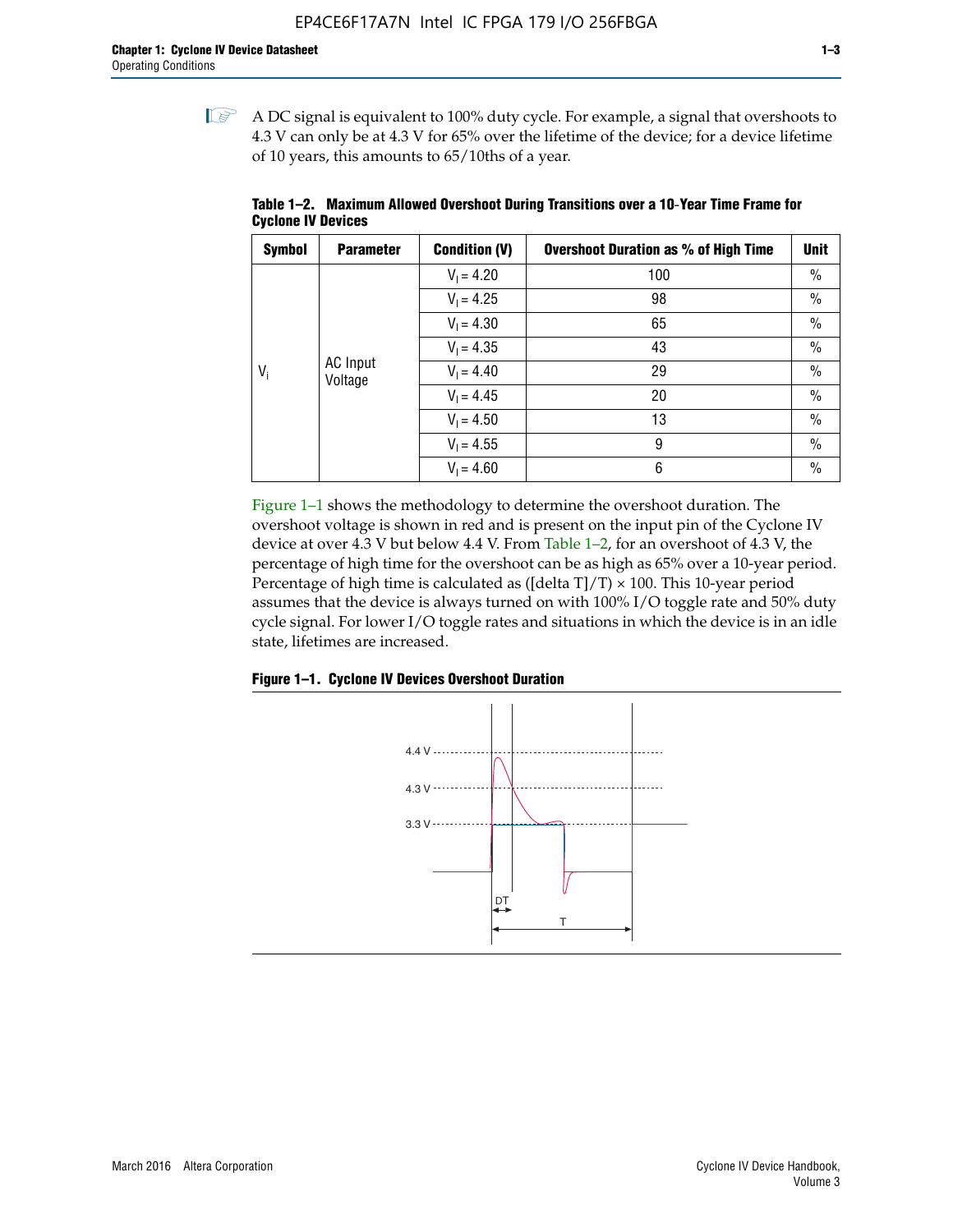## **Recommended Operating Conditions**

This section lists the functional operation limits for AC and DC parameters for Cyclone IV devices. Table 1–3 and Table 1–4 list the steady-state voltage and current values expected from Cyclone IV E and Cyclone IV GX devices. All supplies must be strictly monotonic without plateaus.

**Table 1–3. Recommended Operating Conditions for Cyclone IV E Devices** *(1)***,** *(2)* **(Part 1 of 2)**

| <b>Symbol</b>              | <b>Parameter</b>                                      | <b>Conditions</b>                        | <b>Min</b>  | <b>Typ</b>               | <b>Max</b>     | <b>Unit</b>  |
|----------------------------|-------------------------------------------------------|------------------------------------------|-------------|--------------------------|----------------|--------------|
|                            | Supply voltage for internal logic,<br>1.2-V operation |                                          | 1.15        | 1.2                      | 1.25           | $\mathsf{V}$ |
| $V_{CClNT}$ (3)            | Supply voltage for internal logic,<br>1.0-V operation |                                          | 0.97        | 1.0                      | 1.03           | $\mathsf{V}$ |
|                            | Supply voltage for output buffers,<br>3.3-V operation |                                          | 3.135       | 3.3                      | 3.465          | $\vee$       |
|                            | Supply voltage for output buffers,<br>3.0-V operation |                                          | 2.85        | 3                        | 3.15           | V            |
| $V_{\text{CC10}}$ (3), (4) | Supply voltage for output buffers,<br>2.5-V operation |                                          | 2.375       | 2.5                      | 2.625          | $\vee$       |
|                            | Supply voltage for output buffers,<br>1.8-V operation |                                          | 1.71        | 1.8                      | 1.89           | V            |
|                            | Supply voltage for output buffers,<br>1.5-V operation |                                          | 1.425       | 1.5                      | 1.575          | $\vee$       |
|                            | Supply voltage for output buffers,<br>1.2-V operation |                                          | 1.14        | 1.2                      | 1.26           | $\mathsf{V}$ |
| $V_{CCA}$ (3)              | Supply (analog) voltage for PLL<br>regulator          |                                          | 2.375       | 2.5                      | 2.625          | $\vee$       |
|                            | Supply (digital) voltage for PLL,<br>1.2-V operation  |                                          | 1.15        | 1.2                      | 1.25           | V            |
| $V_{\text{CCD\_PLL}}$ (3)  | Supply (digital) voltage for PLL,<br>1.0-V operation  |                                          | 0.97        | 1.0                      | 1.03           | $\vee$       |
| V <sub>1</sub>             | Input voltage                                         |                                          | $-0.5$      | $\overline{\phantom{0}}$ | 3.6            | $\mathsf{V}$ |
| $V_0$                      | Output voltage                                        |                                          | $\pmb{0}$   | —                        | $V_{\rm CClO}$ | $\mathsf{V}$ |
|                            |                                                       | For commercial use                       | $\mathbf 0$ |                          | 85             | °C           |
| $T_{\rm J}$                | Operating junction temperature                        | For industrial use                       | $-40$       |                          | 100            | °C           |
|                            |                                                       | For extended temperature                 | $-40$       |                          | 125            | °C           |
|                            |                                                       | For automotive use                       | $-40$       | $\qquad \qquad$          | 125            | °C           |
| $t_{\rm{RAMP}}$            | Power supply ramp time                                | Standard power-on reset<br>$(POR)$ $(5)$ | $50 \mu s$  |                          | 50 ms          |              |
|                            |                                                       | Fast POR (6)                             | $50 \mu s$  | $\overline{\phantom{0}}$ | 3 ms           |              |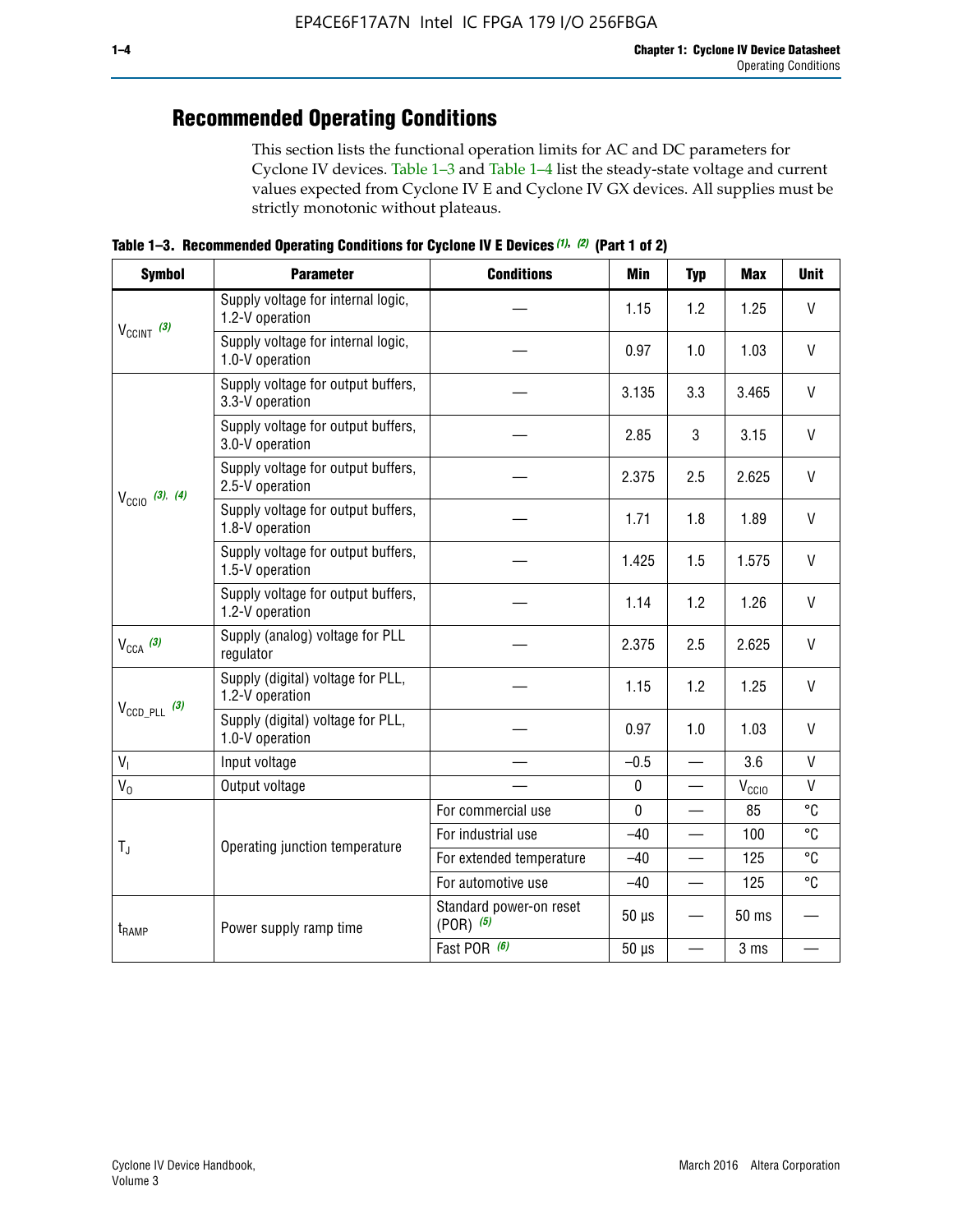| Svmbol             | <b>Parameter</b>                                              | <b>Conditions</b> | Min | Typ | <b>Max</b> | Unit |
|--------------------|---------------------------------------------------------------|-------------------|-----|-----|------------|------|
| <sup>I</sup> Diode | Magnitude of DC current across<br>PCI-clamp diode when enable |                   |     |     | 10         | mA   |

### **Notes to Table 1–3:**

(1) Cyclone IV E 1.0 V core voltage devices only support C8L, C9L, and I8L speed grades. Cyclone IV E 1.2 V core voltage devices only support C6, C7, C8, I7, and A7 speed grades.

(2)  $V_{CCIO}$  for all I/O banks must be powered up during device operation. All vcca pins must be powered to 2.5 V (even when PLLs are not used) and must be powered up and powered down at the same time.

(3)  $V_{CC}$  must rise monotonically.

(4)  $V_{\text{CCIO}}$  powers all input buffers.

(5) The POR time for Standard POR ranges between 50 and 200 ms. Each individual power supply must reach the recommended operating range within 50 ms.

(6) The POR time for Fast POR ranges between 3 and 9 ms. Each individual power supply must reach the recommended operating range within 3 ms.

| <b>Symbol</b>              | <b>Parameter</b>                                                      | <b>Conditions</b> | Min   | <b>Typ</b> | <b>Max</b> | <b>Unit</b>  |
|----------------------------|-----------------------------------------------------------------------|-------------------|-------|------------|------------|--------------|
| $V_{CClNT}$ (3)            | Core voltage, PCIe hard IP block, and<br>transceiver PCS power supply |                   | 1.16  | 1.2        | 1.24       | V            |
| $V_{CCA}$ (1), (3)         | PLL analog power supply                                               |                   | 2.375 | 2.5        | 2.625      | $\mathsf{V}$ |
| $V_{\text{CCD\_PLL}}$ (2)  | PLL digital power supply                                              |                   | 1.16  | 1.2        | 1.24       | $\mathsf{V}$ |
| $V_{\text{CC10}}$ (3), (4) | I/O banks power supply for 3.3-V<br>operation                         |                   | 3.135 | 3.3        | 3.465      | V            |
|                            | I/O banks power supply for 3.0-V<br>operation                         |                   | 2.85  | 3          | 3.15       | V            |
|                            | I/O banks power supply for 2.5-V<br>operation                         |                   | 2.375 | 2.5        | 2.625      | V            |
|                            | I/O banks power supply for 1.8-V<br>operation                         |                   | 1.71  | 1.8        | 1.89       | V            |
|                            | I/O banks power supply for 1.5-V<br>operation                         |                   | 1.425 | 1.5        | 1.575      | V            |
|                            | I/O banks power supply for 1.2-V<br>operation                         |                   | 1.14  | 1.2        | 1.26       | $\mathsf{V}$ |
|                            | Differential clock input pins power<br>supply for 3.3-V operation     |                   | 3.135 | 3.3        | 3.465      | V            |
|                            | Differential clock input pins power<br>supply for 3.0-V operation     |                   | 2.85  | 3          | 3.15       | V            |
| V <sub>CC_CLKIN</sub>      | Differential clock input pins power<br>supply for 2.5-V operation     |                   | 2.375 | 2.5        | 2.625      | V            |
| (3), (5), (6)              | Differential clock input pins power<br>supply for 1.8-V operation     |                   | 1.71  | 1.8        | 1.89       | $\vee$       |
|                            | Differential clock input pins power<br>supply for 1.5-V operation     |                   | 1.425 | 1.5        | 1.575      | V            |
|                            | Differential clock input pins power<br>supply for 1.2-V operation     |                   | 1.14  | 1.2        | 1.26       | V            |
| $V_{CCH_GXB}$              | Transceiver output buffer power supply                                |                   | 2.375 | 2.5        | 2.625      | $\mathsf{V}$ |

### **Table 1–4. Recommended Operating Conditions for Cyclone IV GX Devices (Part 1 of 2)**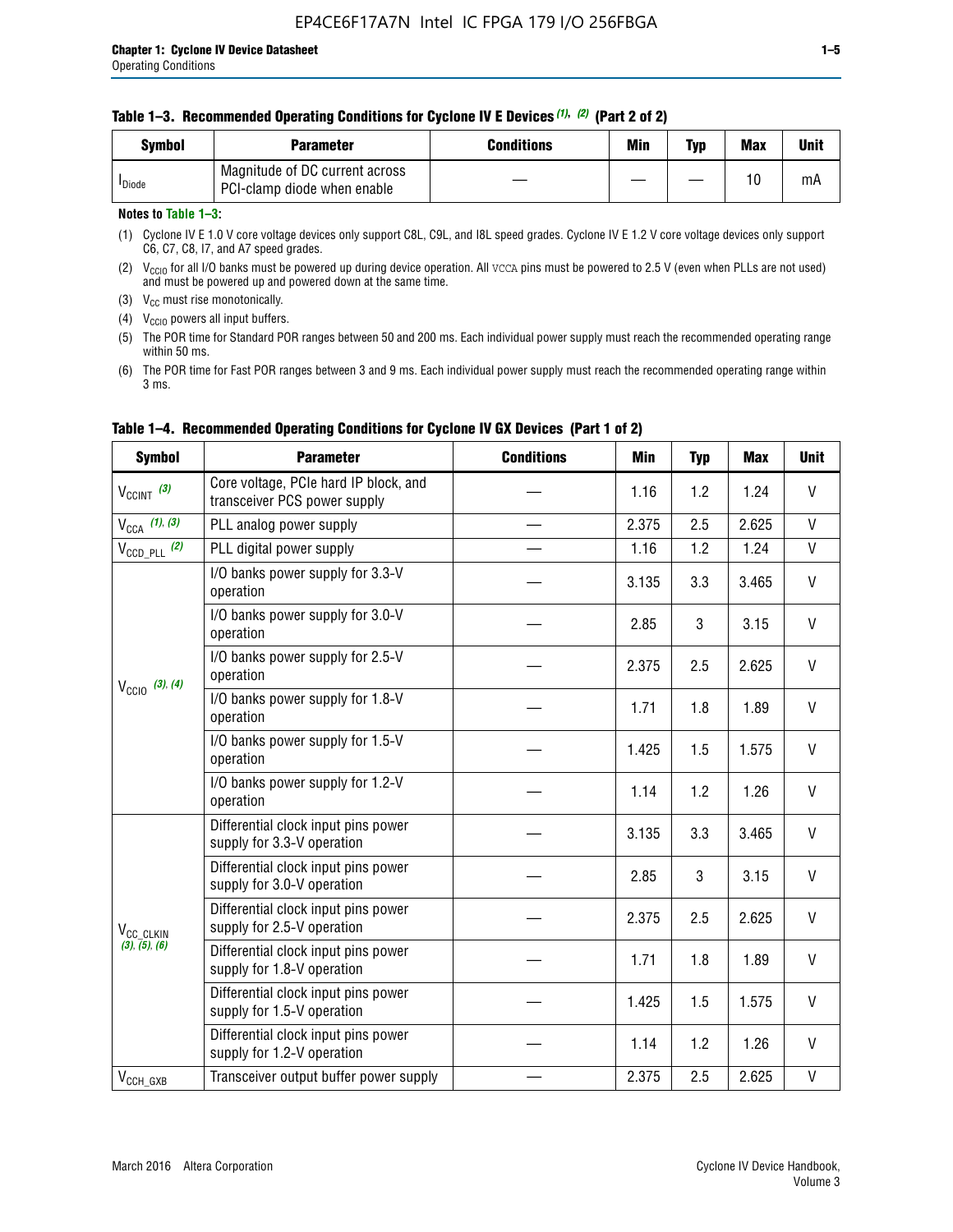| <b>Symbol</b>         | <b>Parameter</b>                                               | <b>Conditions</b>                        | <b>Min</b>   | <b>Typ</b> | Max               | <b>Unit</b> |
|-----------------------|----------------------------------------------------------------|------------------------------------------|--------------|------------|-------------------|-------------|
| $V_{\text{CCA\_GXB}}$ | Transceiver PMA and auxiliary power<br>supply                  |                                          | 2.375        | 2.5        | 2.625             | $\vee$      |
| $V_{\rm CCL\_GXB}$    | Transceiver PMA and auxiliary power<br>supply                  |                                          | 1.16         | 1.2        | 1.24              | V           |
| $V_{1}$               | DC input voltage                                               |                                          | $-0.5$       |            | 3.6               | V           |
| $V_0$                 | DC output voltage                                              |                                          | $\mathbf{0}$ |            | V <sub>CCIO</sub> | V           |
|                       | Operating junction temperature                                 | For commercial use                       | $\mathbf{0}$ |            | 85                | °C          |
| T,                    |                                                                | For industrial use                       | $-40$        |            | 100               | °C          |
| $t_{\rm{RAMP}}$       | Power supply ramp time                                         | Standard power-on reset<br>$(POR)$ $(7)$ | $50 \mu s$   |            | $50$ ms           |             |
|                       |                                                                | Fast POR $(8)$                           | $50 \mu s$   |            | 3 <sub>ms</sub>   |             |
| <b>I</b> Diode        | Magnitude of DC current across<br>PCI-clamp diode when enabled |                                          |              |            | 10                | mA          |

**Table 1–4. Recommended Operating Conditions for Cyclone IV GX Devices (Part 2 of 2)**

**Notes to Table 1–4:**

- (1) All VCCA pins must be powered to 2.5 V (even when PLLs are not used) and must be powered up and powered down at the same time.
- (2) You must connect  $V_{CCD-PLL}$  to  $V_{CCINT}$  through a decoupling capacitor and ferrite bead.
- (3) Power supplies must rise monotonically.
- (4)  $V_{\text{CCIO}}$  for all I/O banks must be powered up during device operation. Configurations pins are powered up by V<sub>CCIO</sub> of I/O Banks 3, 8, and 9 where I/O Banks 3 and 9 only support V<sub>CCIO</sub> of 1.5, 1.8, 2.5, 3.0, and 3.3 V. For fast passive parallel (FPP) configuration mode, the V<sub>CCIO</sub> level of I/O<br>Bank 8 must be powered up to 1.5, 1.8, 2.5, 3.0, and 3.3 V.
- (5) You must set  $V_{CC_CCLKIN}$  to 2.5 V if you use CLKIN as a high-speed serial interface (HSSI) refclk or as a DIFFCLK input.
- (6) The CLKIN pins in I/O Banks 3B and 8B can support single-ended I/O standard when the pins are used to clock left PLLs in non-transceiver applications.
- (7) The POR time for Standard POR ranges between 50 and 200 ms.  $V_{\text{CCIA}}$ ,  $V_{\text{CCIA}}$ , and  $V_{\text{CCIO}}$  of I/O Banks 3, 8, and 9 must reach the recommended operating range within 50 ms.
- (8) The POR time for Fast POR ranges between 3 and 9 ms.  $V_{\text{CCH},T}$ ,  $V_{\text{CCA}}$ , and  $V_{\text{CCI}}$  of I/O Banks 3, 8, and 9 must reach the recommended operating range within 3 ms.

### **ESD Performance**

This section lists the electrostatic discharge (ESD) voltages using the human body model (HBM) and charged device model (CDM) for Cyclone IV devices general purpose I/Os (GPIOs) and high-speed serial interface (HSSI) I/Os. Table 1–5 lists the ESD for Cyclone IV devices GPIOs and HSSI I/Os.

|  | Table 1–5. ESD for Cyclone IV Devices GPIOs and HSSI I/Os |  |
|--|-----------------------------------------------------------|--|
|--|-----------------------------------------------------------|--|

| <b>Symbol</b>  | <b>Parameter</b>                      | <b>Passing Voltage</b> | <b>Unit</b> |
|----------------|---------------------------------------|------------------------|-------------|
|                | ESD voltage using the HBM (GPIOs) (1) | ± 2000                 |             |
| <b>VESDHBM</b> | ESD using the HBM (HSSI I/Os) (2)     | ± 1000                 |             |
|                | ESD using the CDM (GPIOs)             | ± 500                  |             |
| <b>VESDCDM</b> | ESD using the CDM (HSSI I/Os) (2)     | ± 250                  |             |

#### **Notes to Table 1–5:**

(1) The passing voltage for EP4CGX15 and EP4CGX30 row I/Os is ±1000V.

(2) This value is applicable only to Cyclone IV GX devices.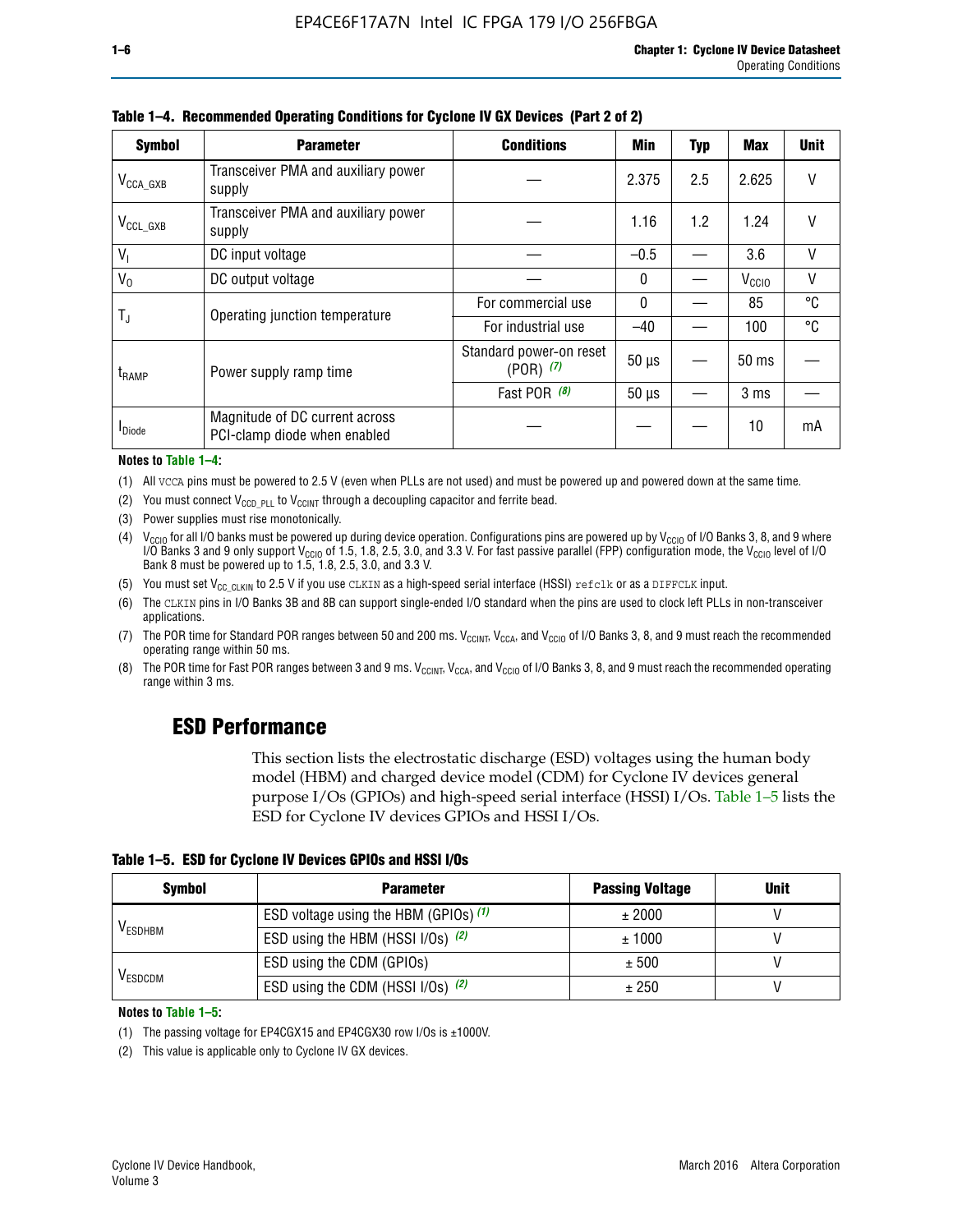### **DC Characteristics**

This section lists the I/O leakage current, pin capacitance, on-chip termination (OCT) tolerance, and bus hold specifications for Cyclone IV devices.

### **Supply Current**

The device supply current requirement is the minimum current drawn from the power supply pins that can be used as a reference for power size planning. Use the Excel-based early power estimator (EPE) to get the supply current estimates for your design because these currents vary greatly with the resources used. Table 1–6 lists the I/O pin leakage current for Cyclone IV devices.

**Table 1–6. I/O Pin Leakage Current for Cyclone IV Devices** *(1)***,** *(2)*

| <b>Symbol</b> | <b>Parameter</b>                     | <b>Conditions</b>            | <b>Device</b> | Min   | Typ | <b>Max</b> | <b>Unit</b> |
|---------------|--------------------------------------|------------------------------|---------------|-------|-----|------------|-------------|
|               | Input pin leakage current            | $V_1 = 0$ V to $V_{CGIOMAX}$ |               | $-10$ |     | 10         | μA          |
| $I_{0Z}$      | Tristated I/O pin leakage<br>current | $V_0 = 0 V to V_{CCIOMAX}$   |               | $-10$ |     | 10         | μA          |

**Notes to Table 1–6:**

(1) This value is specified for normal device operation. The value varies during device power-up. This applies for all V<sub>CCIO</sub> settings (3.3, 3.0, 2.5, 1.8, 1.5, and 1.2 V).

(2) The 10 µA I/O leakage current limit is applicable when the internal clamping diode is off. A higher current can be observed when the diode is on.

### **Bus Hold**

The bus hold retains the last valid logic state after the source driving it either enters the high impedance state or is removed. Each I/O pin has an option to enable bus hold in user mode. Bus hold is always disabled in configuration mode.

Table 1–7 lists bus hold specifications for Cyclone IV devices.

|                                                   |                                  | $V_{CCIO} (V)$ |            |       |            |            |            |            |            |       |            |       |            |             |
|---------------------------------------------------|----------------------------------|----------------|------------|-------|------------|------------|------------|------------|------------|-------|------------|-------|------------|-------------|
| <b>Parameter</b>                                  | <b>Condition</b>                 |                | 1.2        |       | 1.5        |            | 1.8        |            | 2.5        |       | 3.0        |       | 3.3        | <b>Unit</b> |
|                                                   |                                  | <b>Min</b>     | <b>Max</b> | Min   | <b>Max</b> | <b>Min</b> | <b>Max</b> | <b>Min</b> | <b>Max</b> | Min   | <b>Max</b> | Min   | <b>Max</b> |             |
| <b>Bus hold</b><br>low,<br>sustaining<br>current  | $V_{IN}$ > $V_{IL}$<br>(maximum) | 8              |            | 12    |            | 30         |            | 50         |            | 70    |            | 70    |            | μA          |
| <b>Bus hold</b><br>high,<br>sustaining<br>current | $V_{IN}$ < $V_{IL}$<br>(minimum) | $-8$           |            | $-12$ |            | $-30$      |            | $-50$      |            | $-70$ |            | $-70$ |            | μA          |
| <b>Bus hold</b><br>low,<br>overdrive<br>current   | $0 V < V_{IN} < V_{CG10}$        |                | 125        |       | 175        |            | 200        |            | 300        |       | 500        |       | 500        | μA          |
| <b>Bus hold</b><br>high,<br>overdrive<br>current  | $0 V < V_{IN} < V_{CG10}$        |                | $-125$     |       | $-175$     |            | $-200$     |            | $-300$     |       | $-500$     |       | $-500$     | μA          |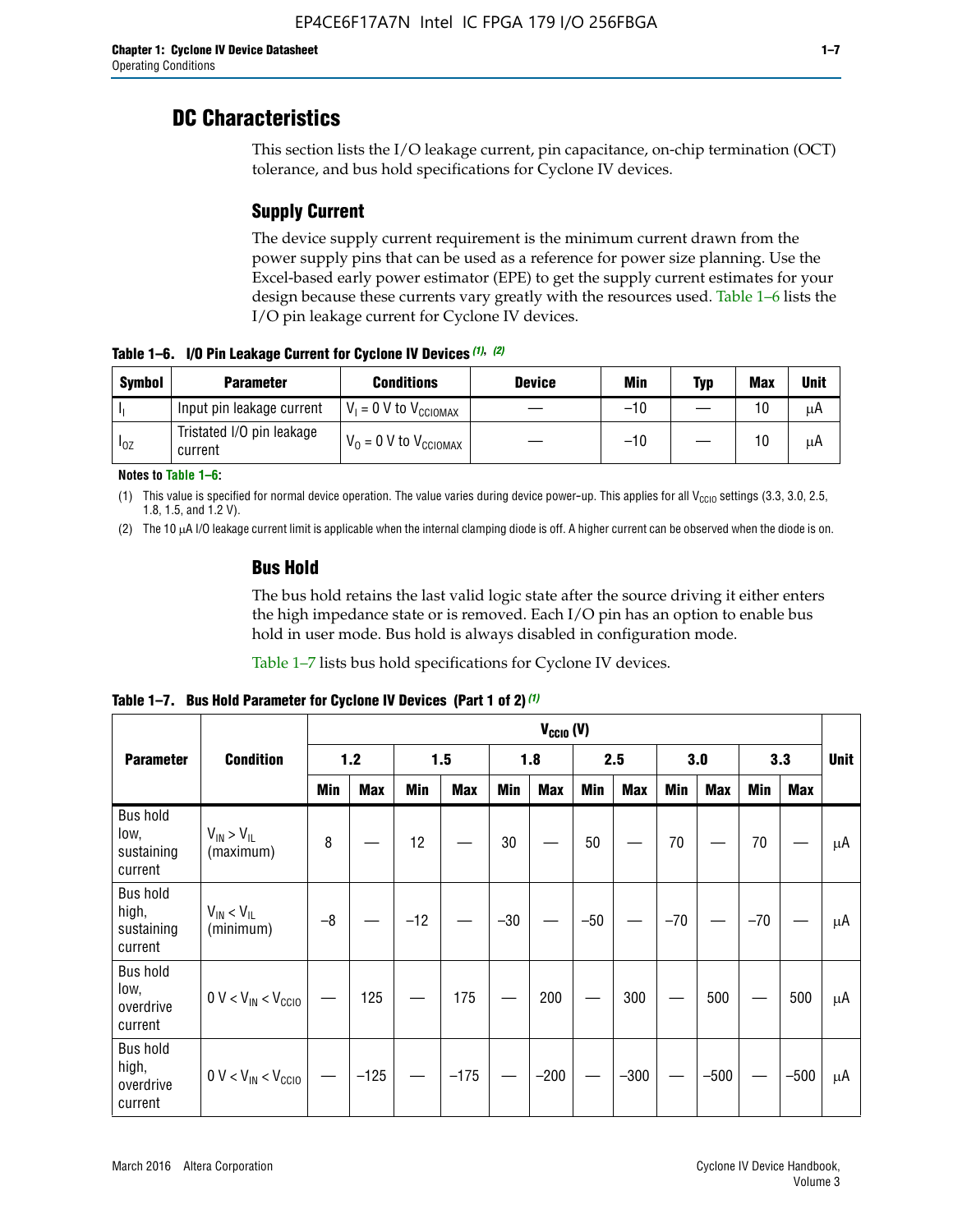| <b>Parameter</b>       |                  |            | $V_{CGI0} (V)$ |            |            |      |            |     |            |            |            |            |     |  |             |
|------------------------|------------------|------------|----------------|------------|------------|------|------------|-----|------------|------------|------------|------------|-----|--|-------------|
|                        | <b>Condition</b> |            |                | 1.2        |            | 1.5  |            | 1.8 |            | 2.5        |            | 3.0        | 3.3 |  | <b>Unit</b> |
|                        |                  | <b>Min</b> | <b>Max</b>     | <b>Min</b> | <b>Max</b> | Min  | <b>Max</b> | Min | <b>Max</b> | <b>Min</b> | <b>Max</b> | <b>Min</b> | Max |  |             |
| Bus hold trip<br>point |                  | 0.3        | 0.9            | 0.375      | 1.125      | 0.68 | 1.07       | 0.7 | 1.7        | 0.8        |            | 0.8        |     |  |             |

**Table 1–7. Bus Hold Parameter for Cyclone IV Devices (Part 2 of 2)** *(1)*

**Note to Table 1–7:**

(1) Bus hold trip points are based on the calculated input voltages from the JEDEC standard.

### **OCT Specifications**

Table 1–8 lists the variation of OCT without calibration across process, temperature, and voltage (PVT).

**Table 1–8. Series OCT Without Calibration Specifications for Cyclone IV Devices**

|                                   |                       | <b>Resistance Tolerance</b> |                                                                             |               |
|-----------------------------------|-----------------------|-----------------------------|-----------------------------------------------------------------------------|---------------|
| <b>Description</b>                | $V_{\text{CCIO}}$ (V) | <b>Commercial Maximum</b>   | <b>Industrial, Extended</b><br>industrial, and<br><b>Automotive Maximum</b> | <b>Unit</b>   |
|                                   | 3.0                   | ±30                         | ±40                                                                         | $\frac{0}{0}$ |
|                                   | 2.5                   | ±30                         | ±40                                                                         | $\frac{0}{0}$ |
| Series OCT without<br>calibration | 1.8                   | ±40                         | ±50                                                                         | $\frac{0}{0}$ |
|                                   | 1.5                   | ±50                         | ±50                                                                         | $\frac{0}{0}$ |
|                                   | 1.2                   | ±50                         | ±50                                                                         | $\frac{0}{0}$ |

OCT calibration is automatically performed at device power-up for OCT-enabled I/Os.

Table 1–9 lists the OCT calibration accuracy at device power-up.

|  | Table 1–9.  Series OCT with Calibration at Device Power-Up Specifications for Cyclone IV Devices |  |  |  |
|--|--------------------------------------------------------------------------------------------------|--|--|--|
|--|--------------------------------------------------------------------------------------------------|--|--|--|

|                                   |                | <b>Calibration Accuracy</b> |                                                                             |               |
|-----------------------------------|----------------|-----------------------------|-----------------------------------------------------------------------------|---------------|
| <b>Description</b>                | $V_{CGI0} (V)$ | <b>Commercial Maximum</b>   | <b>Industrial, Extended</b><br>industrial, and<br><b>Automotive Maximum</b> | Unit          |
|                                   | 3.0            | ±10                         | ±10                                                                         | $\%$          |
| Series OCT with                   | 2.5            | ±10                         | ±10                                                                         | $\%$          |
| calibration at device<br>power-up | 1.8            | ±10                         | ±10                                                                         | $\frac{0}{0}$ |
|                                   | 1.5            | ±10                         | ±10                                                                         | $\frac{0}{0}$ |
|                                   | 1.2            | ±10                         | ±10                                                                         | $\frac{0}{0}$ |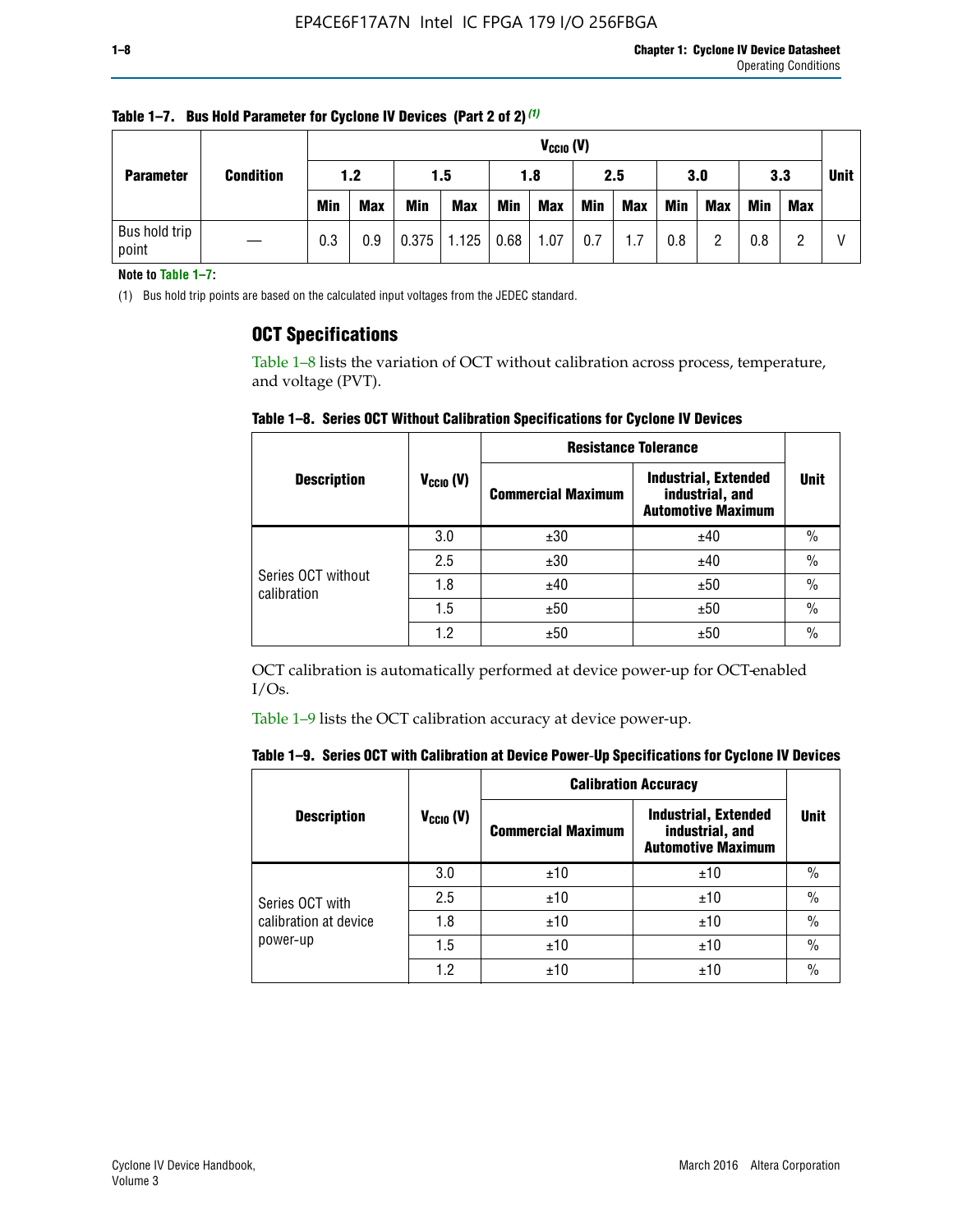The OCT resistance may vary with the variation of temperature and voltage after calibration at device power-up. Use Table 1–10 and Equation 1–1 to determine the final OCT resistance considering the variations after calibration at device power-up. Table 1–10 lists the change percentage of the OCT resistance with voltage and temperature.

**Table 1–10. OCT Variation After Calibration at Device Power**-**Up for Cyclone IV Devices**

| <b>Nominal Voltage</b> | dR/dT (%/°C) | $dR/dV$ (%/mV) |
|------------------------|--------------|----------------|
| 3.0                    | 0.262        | $-0.026$       |
| 2.5                    | 0.234        | $-0.039$       |
| 1.8                    | 0.219        | $-0.086$       |
| 1.5                    | 0.199        | $-0.136$       |
| 1.2                    | 0.161        | $-0.288$       |

#### **Equation 1–1. Final OCT Resistance** *(1)***,** *(2)***,** *(3)***,** *(4)***,** *(5)***,** *(6)*

 $\Delta R_V = (V_2 - V_1) \times 1000 \times dR/dV$  ––––––––––––(7)  $\Delta R_T = (T_2 - T_1) \times dR/dT$  ––––––– (8) For  $\Delta R_x < 0$ ; MF<sub>x</sub> = 1/ ( $|\Delta R_x|/100 + 1$ ) –––––– (9) For  $\Delta R_x > 0$ ;  $\text{MF}_x = \Delta R_x / 100 + 1$  ——– (10)  $MF = MF_V \times MF_T$  –––––––––––(11) Rfinal = Rinitial × MF ––––– *(12)*

#### **Notes to Equation 1–1:**

- (1)  $T_2$  is the final temperature.
- (2)  $T_1$  is the initial temperature.
- (3) MF is multiplication factor.
- (4)  $R<sub>final</sub>$  is final resistance.
- (5) Rinitial is initial resistance.
- (6) Subscript x refers to both  $\sqrt{v}$  and  $\sqrt{v}$ .
- (7)  $\Delta R_V$  is a variation of resistance with voltage.
- (8)  $\Delta R_T$  is a variation of resistance with temperature.
- (9) dR/dT is the change percentage of resistance with temperature after calibration at device power-up.
- (10) dR/dV is the change percentage of resistance with voltage after calibration at device power-up.
- (11)  $V_2$  is final voltage.
- (12)  $V_1$  is the initial voltage.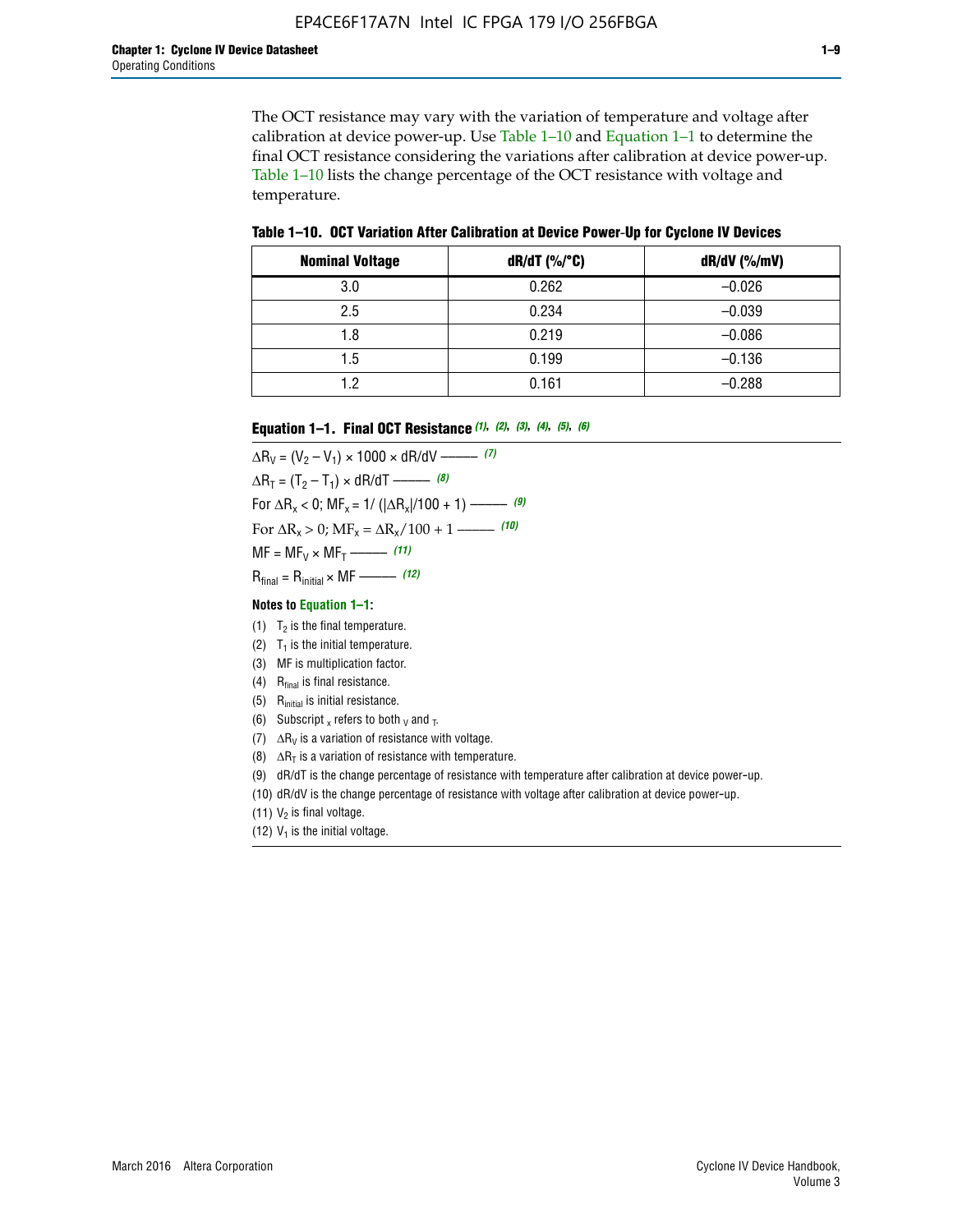Example 1-1 shows how to calculate the change of  $50$ - $\Omega$  I/O impedance from 25°C at 3.0 V to 85°C at 3.15 V.

### **Example 1–1. Impedance Change**

 $\Delta R_V = (3.15 - 3) \times 1000 \times -0.026 = -3.83$  $\Delta R_T = (85 - 25) \times 0.262 = 15.72$ Because  $\Delta R_V$  is negative,  $MF_V = 1 / (3.83/100 + 1) = 0.963$ Because  $\Delta R_T$  is positive,  $MF_T = 15.72/100 + 1 = 1.157$  $MF = 0.963 \times 1.157 = 1.114$  $R_{final} = 50 \times 1.114 = 55.71 \Omega$ 

### **Pin Capacitance**

Table 1–11 lists the pin capacitance for Cyclone IV devices.

**Table 1–11. Pin Capacitance for Cyclone IV Devices** *(1)*

| <b>Symbol</b>       | <b>Parameter</b>                                                                                           | Typical-<br><b>Quad Flat</b><br>Pack<br>(QFP) | Typical-<br><b>Quad Flat</b><br><b>No Leads</b><br>(QFN) | Typical-<br><b>Ball-Grid</b><br>Array<br>(BGA) | <b>Unit</b> |
|---------------------|------------------------------------------------------------------------------------------------------------|-----------------------------------------------|----------------------------------------------------------|------------------------------------------------|-------------|
| C <sub>IOTB</sub>   | Input capacitance on top and bottom I/O pins                                                               |                                               |                                                          | 6                                              | рF          |
| $C_{IOLR}$          | Input capacitance on right I/O pins                                                                        |                                               |                                                          | 5                                              | pF          |
| $C_{LVDSLR}$        | Input capacitance on right I/O pins with dedicated LVDS output                                             | 8                                             | 8                                                        | 7                                              | рF          |
| $C_{VREFLR}$<br>(2) | Input capacitance on right dual-purpose VREF pin when used as<br>$V_{BFF}$ or user I/O pin                 | 21                                            | 21                                                       | 21                                             | рF          |
| $C_{VREFTB}$<br>(2) | Input capacitance on top and bottom dual-purpose VREF pin when<br>used as $V_{\text{RFF}}$ or user I/O pin | 23(3)                                         | 23                                                       | 23                                             | рF          |
| $C_{CLKTB}$         | Input capacitance on top and bottom dedicated clock input pins                                             | 7                                             | 7                                                        | 6                                              | pF          |
| $C_{CLKLR}$         | Input capacitance on right dedicated clock input pins                                                      | 6                                             | 6                                                        | 5                                              | рF          |

#### **Notes to Table 1–11:**

(1) The pin capacitance applies to FBGA, UBGA, and MBGA packages.

(2) When you use the VREF pin as a regular input or output, you can expect a reduced performance of toggle rate and  $t_{\rm CO}$  because of higher pin capacitance.

(3) CVREFTB for the EP4CE22 device is 30 pF.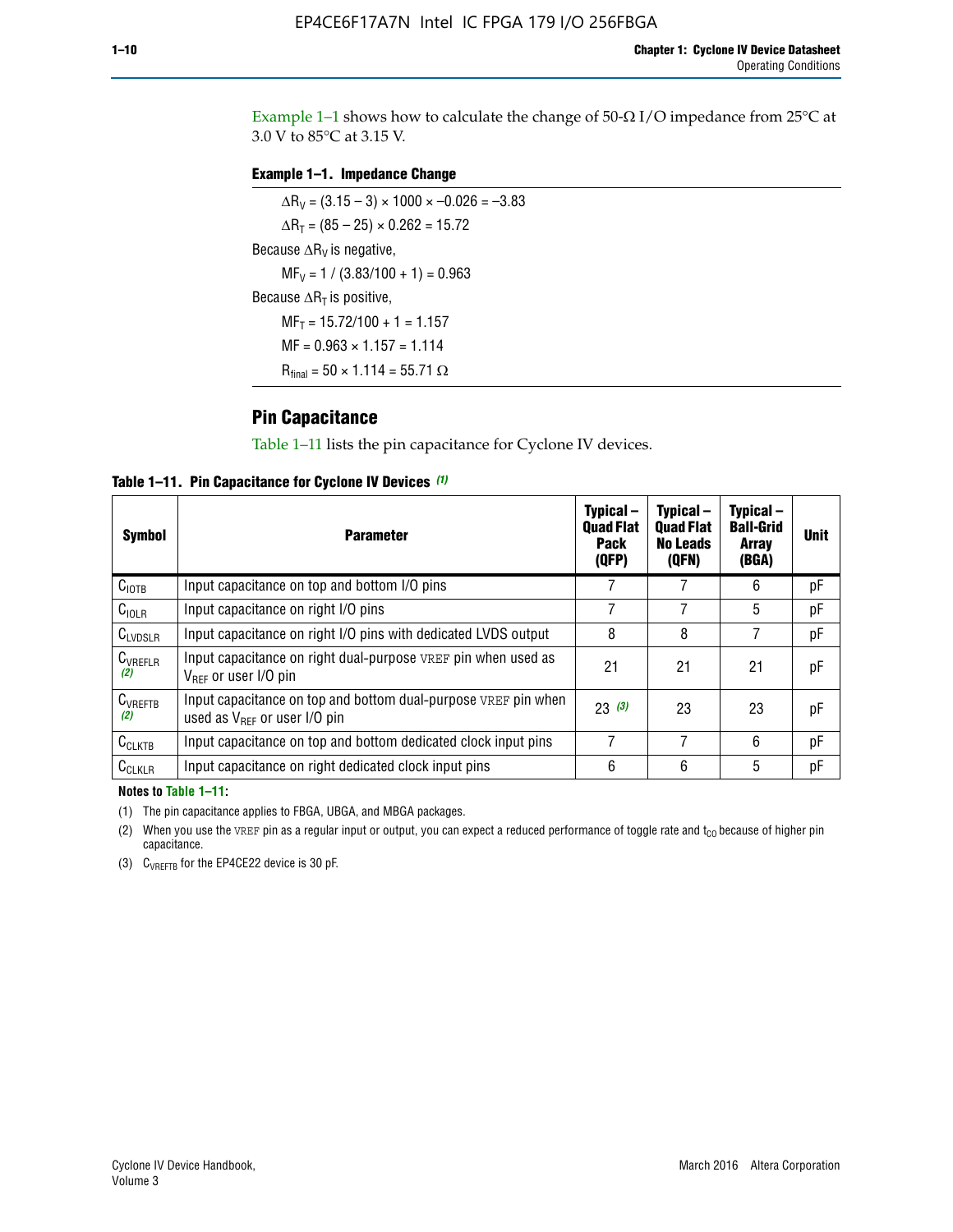### **Internal Weak Pull-Up and Weak Pull-Down Resistor**

Table 1–12 lists the weak pull-up and pull-down resistor values for Cyclone IV devices.

**Table 1–12. Internal Weak Pull**-**Up and Weak Pull**-**Down Resistor Values for Cyclone IV Devices** *(1)*

| <b>Symbol</b> | <b>Parameter</b>                                                            | <b>Conditions</b>                                  | Min | <b>Typ</b> | <b>Max</b> | <b>Unit</b> |
|---------------|-----------------------------------------------------------------------------|----------------------------------------------------|-----|------------|------------|-------------|
|               |                                                                             | $V_{\text{CC10}} = 3.3 \text{ V} \pm 5\%$ (2), (3) | 7   | 25         | 41         | $k\Omega$   |
|               | Value of the I/O pin pull-up resistor                                       | $V_{\text{CC10}} = 3.0 \text{ V} \pm 5\%$ (2), (3) | 7   | 28         | 47         | $k\Omega$   |
|               | before and during configuration, as                                         | $V_{\text{CC10}} = 2.5 V \pm 5\%$ (2), (3)         | 8   | 35         | 61         | $k\Omega$   |
| $R_{PU}$      | well as user mode if you enable the<br>programmable pull-up resistor option | $V_{\text{CC10}} = 1.8 V \pm 5\%$ (2), (3)         | 10  | 57         | 108        | $k\Omega$   |
|               |                                                                             | $V_{\text{CC10}} = 1.5 V \pm 5\%$ (2), (3)         | 13  | 82         | 163        | $k\Omega$   |
|               |                                                                             | $V_{\text{CC10}} = 1.2 V \pm 5\%$ (2), (3)         | 19  | 143        | 351        | kΩ          |
|               |                                                                             | $V_{\text{CC10}} = 3.3 V \pm 5\%$ (4)              | 6   | 19         | 30         | $k\Omega$   |
|               |                                                                             | $V_{\text{CC10}} = 3.0 V \pm 5\%$ (4)              | 6   | 22         | 36         | $k\Omega$   |
| $R_{PD}$      | Value of the I/O pin pull-down resistor<br>before and during configuration  | $V_{\text{CC10}} = 2.5 V \pm 5\%$ (4)              | 6   | 25         | 43         | $k\Omega$   |
|               |                                                                             | $V_{\text{CC10}} = 1.8 V \pm 5\%$ (4)              | 7   | 35         | 71         | $k\Omega$   |
|               |                                                                             | $V_{\text{CC10}} = 1.5 V \pm 5\%$ (4)              | 8   | 50         | 112        | kΩ          |

#### **Notes to Table 1–12:**

- (1) All I/O pins have an option to enable weak pull-up except the configuration, test, and JTAG pins. The weak pull-down feature is only available for JTAG TCK.
- (2) Pin pull-up resistance values may be lower if an external source drives the pin higher than  $V_{\text{CCIO}}$ .
- (3)  $R_{PU} = (V_{CC10} V_1)/I_{R_PU}$ Minimum condition: –40°C; V<sub>CCIO</sub> = V<sub>CC</sub> + 5%, V<sub>I</sub> = V<sub>CC</sub> + 5% – 50 mV; Typical condition: 25°C; V<sub>CCIO</sub> = V<sub>CC</sub>, V<sub>I</sub> = 0 V; Maximum condition: 100°C;  $V_{\text{CCIO}} = V_{\text{CC}} - 5\%$ ,  $V_1 = 0$  V; in which V<sub>I</sub> refers to the input voltage at the I/O pin.
- (4)  $R_{PD} = V_I/I_{R_PD}$ Minimum condition:  $-40^{\circ}$ C; V<sub>CCIO</sub> = V<sub>CC</sub> + 5%, V<sub>I</sub> = 50 mV; Typical condition: 25°C;  $V_{\text{CCIO}} = V_{\text{CC}}$ ,  $V_{\text{I}} = V_{\text{CC}} - 5\%$ ; Maximum condition: 100°C; V<sub>CClO</sub> = V<sub>CC</sub> – 5%, V<sub>I</sub> = V<sub>CC</sub> – 5%; in which V<sub>I</sub> refers to the input voltage at the I/O pin.

### **Hot-Socketing**

Table 1–13 lists the hot-socketing specifications for Cyclone IV devices.

**Table 1–13. Hot**-**Socketing Specifications for Cyclone IV Devices**

| <b>Symbol</b> | <b>Maximum</b>                    |             |
|---------------|-----------------------------------|-------------|
| $I$ IOPIN(DC) | DC current per I/O pin            | $300 \mu A$ |
| $I$ IOPIN(AC) | AC current per I/O pin            | 8 mA $(1)$  |
| IXCVRTX(DC)   | DC current per transceiver TX pin | 100 mA      |
| IXCVRRX(DC)   | DC current per transceiver RX pin | 50 mA       |

**Note to Table 1–13:**

(1) The I/O ramp rate is 10 ns or more. For ramp rates faster than 10 ns, |IIOPIN| = C dv/dt, in which C is the I/O pin capacitance and dv/dt is the slew rate.

 $\mathbb{I} \rightarrow \mathbb{I}$  During hot-socketing, the I/O pin capacitance is less than 15 pF and the clock pin capacitance is less than 20 pF.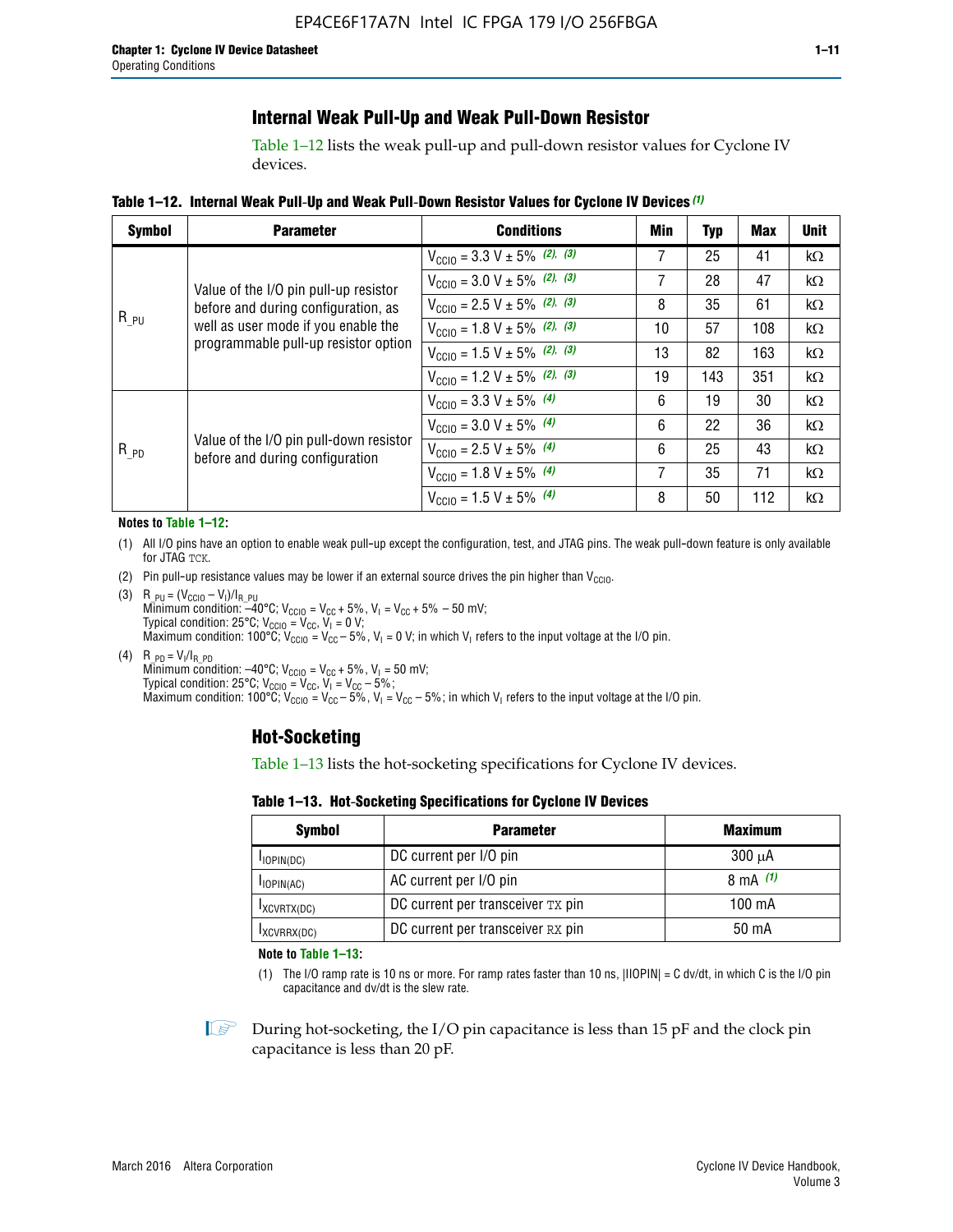### **Schmitt Trigger Input**

Cyclone IV devices support Schmitt trigger input on the TDI, TMS, TCK, nSTATUS, nCONFIG, nCE, CONF\_DONE, and DCLK pins. A Schmitt trigger feature introduces hysteresis to the input signal for improved noise immunity, especially for signals with slow edge rate. Table 1–14 lists the hysteresis specifications across the supported  $V<sub>CCIO</sub>$  range for Schmitt trigger inputs in Cyclone IV devices.

**Table 1–14. Hysteresis Specifications for Schmitt Trigger Input in Cyclone IV Devices**

| <b>Symbol</b>                  | <b>Parameter</b>               | <b>Conditions (V)</b>   | <b>Minimum</b> | <b>Unit</b> |
|--------------------------------|--------------------------------|-------------------------|----------------|-------------|
| $\mathsf{V}_{\mathsf{SCHMIT}}$ |                                | $V_{\text{CGI0}} = 3.3$ | 200            | mV          |
|                                | Hysteresis for Schmitt trigger | $V_{\text{CGI0}} = 2.5$ | 200            | mV          |
|                                | input                          | $V_{\text{CCIO}} = 1.8$ | 140            | mV          |
|                                |                                | $V_{\text{CC10}} = 1.5$ | 110            | mV          |

### **I/O Standard Specifications**

The following tables list input voltage sensitivities ( $V<sub>IH</sub>$  and  $V<sub>II</sub>$ ), output voltage ( $V<sub>OH</sub>$ and  $V_{OL}$ ), and current drive characteristics ( $I_{OH}$  and  $I_{OL}$ ), for various I/O standards supported by Cyclone IV devices. Table 1–15 through Table 1–20 provide the I/O standard specifications for Cyclone IV devices.

|                    | $V_{CCl0}(V)$ |     | $V_{IL}(V)$ |        |                            | $V_{IH} (V)$               | $V_{OL}(V)$             | $V_{OH} (V)$                 | l <sub>OL</sub>              | $I_{0H}$       |             |
|--------------------|---------------|-----|-------------|--------|----------------------------|----------------------------|-------------------------|------------------------------|------------------------------|----------------|-------------|
| I/O Standard       | Min           | Typ | <b>Max</b>  | Min    | <b>Max</b>                 | <b>Min</b>                 | Max                     | Max                          | Min                          | (mA)<br>(4)    | (mA)<br>(4) |
| 3.3-V LVTTL (3)    | 3.135         | 3.3 | 3.465       |        | 0.8                        | 1.7                        | 3.6                     | 0.45                         | 2.4                          | 4              | $-4$        |
| 3.3-V LVCMOS $(3)$ | 3.135         | 3.3 | 3.465       |        | 0.8                        | 1.7                        | 3.6                     | 0.2                          | $V_{\text{CCIO}}$ – 0.2      | $\overline{2}$ | $-2$        |
| 3.0-V LVTTL $(3)$  | 2.85          | 3.0 | 3.15        | $-0.3$ | 0.8                        | 1.7                        | $V_{\text{CC10}} + 0.3$ | 0.45                         | 2.4                          | 4              | $-4$        |
| 3.0-V LVCMOS (3)   | 2.85          | 3.0 | 3.15        | $-0.3$ | 0.8                        | 1.7                        | $V_{\text{CCIO}} + 0.3$ | 0.2                          | $V_{\text{CC10}} - 0.2$      | 0.1            | $-0.1$      |
| $2.5 V$ (3)        | 2.375         | 2.5 | 2.625       | $-0.3$ | 0.7                        | 1.7                        | $V_{\text{CCI0}} + 0.3$ | 0.4                          | 2.0                          | $\mathbf{1}$   | $-1$        |
| 1.8V               | 1.71          | 1.8 | 1.89        | $-0.3$ | 0.35x<br>V <sub>CCIO</sub> | 0.65x<br>V <sub>CCIO</sub> | 2.25                    | 0.45                         | $V_{CGIO}$ –<br>0.45         | $\overline{2}$ | $-2$        |
| 1.5V               | 1.425         | 1.5 | 1.575       | $-0.3$ | 0.35x<br>V <sub>CCIO</sub> | 0.65x<br>V <sub>CCIO</sub> | $V_{\text{CC10}} + 0.3$ | 0.25x<br>V <sub>CCIO</sub>   | 0.75x<br>V <sub>CCIO</sub>   | $\overline{2}$ | $-2$        |
| 1.2V               | 1.14          | 1.2 | 1.26        | $-0.3$ | 0.35x<br>V <sub>CCIO</sub> | 0.65x<br>V <sub>CCIO</sub> | $V_{\text{CC10}} + 0.3$ | 0.25x<br>V <sub>CCIO</sub>   | 0.75x<br>V <sub>CCIO</sub>   | $\overline{2}$ | $-2$        |
| 3.0-V PCI          | 2.85          | 3.0 | 3.15        |        | 0.3x<br>V <sub>CCIO</sub>  | 0.5x<br>V <sub>CCIO</sub>  | $V_{\text{CCI0}} + 0.3$ | $0.1 \times V_{\text{CCIO}}$ | $0.9 \times V_{\text{CC10}}$ | 1.5            | $-0.5$      |
| $3.0-V$ PCI-X      | 2.85          | 3.0 | 3.15        |        | 0.35x<br>V <sub>CCIO</sub> | 0.5x<br>V <sub>CCIO</sub>  | $V_{\text{CGI0}} + 0.3$ | $0.1 \times V_{\text{CCIO}}$ | $0.9 \times V_{\text{CC10}}$ | 1.5            | $-0.5$      |

**Table 1–15. Single**-**Ended I/O Standard Specifications for Cyclone IV Devices** *(1)***,** *(2)*

#### **Notes to Table 1–15:**

(1) For voltage-referenced receiver input waveform and explanation of terms used in Table 1–15, refer to "Glossary" on page 1–37.

(2) AC load  $CL = 10$  pF

(3) For more information about interfacing Cyclone IV devices with 3.3/3.0/2.5-V LVTTL/LVCMOS I/O standards, refer to *[AN 447: Interfacing Cyclone III](http://www.altera.com/literature/an/an447.pdf)  [and Cyclone IV Devices with 3.3/3.0/2.5-V LVTTL/LVCMOS I/O Systems](http://www.altera.com/literature/an/an447.pdf)*.

(4) To meet the IOL and IOH specifications, you must set the current strength settings accordingly. For example, to meet the **3.3-V LVTTL** specification (4 mA), set the current strength settings to 4 mA or higher. Setting at lower current strength may not meet the lou and lon specifications in the handbook.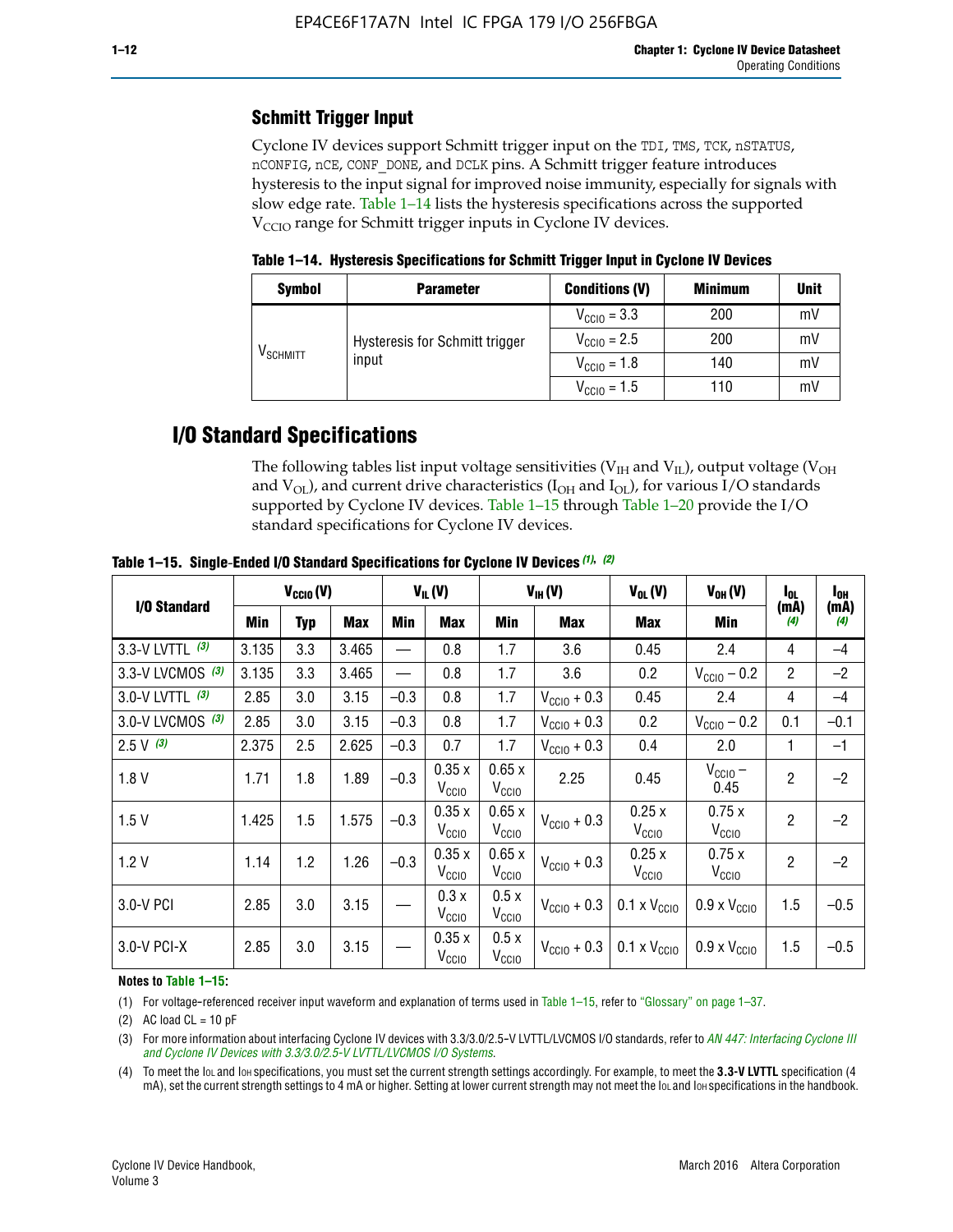| 1/0                           | $V_{CGI0}(V)$ |            |            |                                                                        | $V_{REF}(V)$                                                         |                                                                        |                     |                           | $V_{TT} (V)$ (2)    |  |  |  |
|-------------------------------|---------------|------------|------------|------------------------------------------------------------------------|----------------------------------------------------------------------|------------------------------------------------------------------------|---------------------|---------------------------|---------------------|--|--|--|
| <b>Standard</b>               | <b>Min</b>    | <b>Typ</b> | <b>Max</b> | Min                                                                    | <b>Typ</b>                                                           | <b>Max</b>                                                             | Min                 | <b>Typ</b>                | Max                 |  |  |  |
| SSTL-2<br>Class I, II         | 2.375         | 2.5        | 2.625      | 1.19                                                                   | 1.25                                                                 | 1.31                                                                   | $V_{REF}$ –<br>0.04 | V <sub>REF</sub>          | $V_{REF}$ +<br>0.04 |  |  |  |
| SSTL-18<br>Class I, II        | 1.7           | 1.8        | 1.9        | 0.833                                                                  | 0.9                                                                  | 0.969                                                                  | $V_{REF}$ –<br>0.04 | V <sub>REF</sub>          | $V_{REF}$ +<br>0.04 |  |  |  |
| HSTL-18<br>Class I, II        | 1.71          | 1.8        | .89        | 0.85                                                                   | 0.9                                                                  | 0.95                                                                   | 0.85                | 0.9                       | 0.95                |  |  |  |
| <b>HSTL-15</b><br>Class I, II | 1.425         | 1.5        | 1.575      | 0.71                                                                   | 0.75                                                                 | 0.79                                                                   | 0.71                | 0.75                      | 0.79                |  |  |  |
| HSTL-12<br>Class I, II        | 1.14          | 1.2        | 1.26       | $0.48 \times V_{\text{CC10}}$ (3)<br>$0.47 \times V_{\text{CC10}}$ (4) | $0.5 \times V_{\text{CC10}}$ (3)<br>$0.5 \times V_{\text{CC10}}$ (4) | $0.52 \times V_{\text{CC10}}$ (3)<br>$0.53 \times V_{\text{CC10}}$ (4) |                     | 0.5x<br>V <sub>CCIO</sub> |                     |  |  |  |

|  |  |  |  | Table 1–16. Single-Ended SSTL and HSTL I/O Reference Voltage Specifications for Cyclone IV Devices (1) |
|--|--|--|--|--------------------------------------------------------------------------------------------------------|
|--|--|--|--|--------------------------------------------------------------------------------------------------------|

### **Notes to Table 1–16:**

(1) For an explanation of terms used in Table 1–16, refer to "Glossary" on page 1–37.

(2)  $V_{TT}$  of the transmitting device must track  $V_{REF}$  of the receiving device.

(3) Value shown refers to DC input reference voltage,  $V_{REF(DC)}$ .

(4) Value shown refers to AC input reference voltage,  $V_{REF(AC)}$ .

|  | Table 1–17.  Single-Ended SSTL and HSTL I/O Standards Signal Specifications for Cyclone IV Devices |  |  |  |  |  |
|--|----------------------------------------------------------------------------------------------------|--|--|--|--|--|
|--|----------------------------------------------------------------------------------------------------|--|--|--|--|--|

| I/O                        |         | $V_{IL(DC)}(V)$        |                                      | $V_{IH(DC)}(V)$       |         | $V_{IL(AC)}(V)$     |                     | $V_{IH(AC)}(V)$      | $V_{OL}(V)$                        | $V_{OH} (V)$                       | l <sub>ol</sub> | $I_{0H}$ |
|----------------------------|---------|------------------------|--------------------------------------|-----------------------|---------|---------------------|---------------------|----------------------|------------------------------------|------------------------------------|-----------------|----------|
| <b>Standard</b>            | Min     | <b>Max</b>             | Min                                  | <b>Max</b>            | Min     | <b>Max</b>          | Min                 | <b>Max</b>           | <b>Max</b>                         | Min                                | (mA)            | (mA)     |
| SSTL-2<br>Class I          |         | $\rm V_{REF}-$<br>0.18 | $V_{REF} +$<br>0.18                  |                       |         | $V_{REF}$ –<br>0.35 | $V_{REF} +$<br>0.35 |                      | $V_{TT}$ –<br>0.57                 | $V_{TT}$ +<br>0.57                 | 8.1             | $-8.1$   |
| SSTL-2<br>Class II         |         | $V_{REF}$ –<br>0.18    | $V_{REF} +$<br>0.18                  |                       |         | $V_{REF}$ –<br>0.35 | $V_{REF} +$<br>0.35 |                      | $V_{TT}$ –<br>0.76                 | $V_{TT}$ +<br>0.76                 | 16.4            | $-16.4$  |
| <b>SSTL-18</b><br>Class I  |         | $V_{REF}$ –<br>0.125   | $V_{REF}$ +<br>0.125                 |                       |         | $V_{REF}$ –<br>0.25 | $V_{REF}$ +<br>0.25 |                      | $V_{TT}$ –<br>0.475                | $V_{TT}$ +<br>0.475                | 6.7             | $-6.7$   |
| <b>SSTL-18</b><br>Class II |         | $V_{REF}$ –<br>0.125   | $V_{REF}$ +<br>0.125                 |                       |         | $V_{REF}$ –<br>0.25 | $V_{REF}$ +<br>0.25 |                      | 0.28                               | $V_{CC10}$ –<br>0.28               | 13.4            | $-13.4$  |
| HSTL-18<br>Class I         |         | $V_{REF}$ –<br>0.1     | $V_{REF} +$<br>0.1                   |                       |         | $V_{REF}$ –<br>0.2  | $V_{REF}$ +<br>0.2  |                      | 0.4                                | $V_{CCIO}$ –<br>0.4                | 8               | $-8$     |
| HSTL-18<br>Class II        |         | $V_{REF}$ –<br>0.1     | $V_{REF} +$<br>0.1                   |                       |         | $V_{REF}$ –<br>0.2  | $V_{REF} +$<br>0.2  |                      | 0.4                                | $V_{CC10}$ –<br>0.4                | 16              | $-16$    |
| HSTL-15<br>Class I         |         | $V_{REF}$ –<br>0.1     | $V_{REF} +$<br>0.1                   |                       |         | $V_{REF}$ –<br>0.2  | $V_{REF}$ +<br>0.2  |                      | 0.4                                | $V_{\text{CC1O}} -$<br>0.4         | 8               | $-8$     |
| HSTL-15<br>Class II        |         | $V_{REF}$ –<br>0.1     | $\mathsf{V}_{\mathsf{REF}}$ +<br>0.1 |                       |         | $V_{REF}$ –<br>0.2  | $V_{REF}$ +<br>0.2  |                      | 0.4                                | $V_{CC10}$ –<br>0.4                | 16              | $-16$    |
| <b>HSTL-12</b><br>Class I  | $-0.15$ | $V_{REF}-$<br>0.08     | $V_{REF} +$<br>0.08                  | $V_{CGI0} + 0.15$     | $-0.24$ | $V_{REF}$ –<br>0.15 | $V_{REF} +$<br>0.15 | $V_{CCIO} +$<br>0.24 | $0.25 \times$<br>V <sub>CCIO</sub> | $0.75 \times$<br>V <sub>CCIO</sub> | 8               | $-8$     |
| HSTL-12<br>Class II        | $-0.15$ | $V_{REF}-$<br>0.08     | $V_{REF} +$<br>0.08                  | $V_{\rm CClO} + 0.15$ | $-0.24$ | $V_{REF}$ –<br>0.15 | $V_{REF} +$<br>0.15 | $V_{CC10}$ +<br>0.24 | $0.25 \times$<br>V <sub>CCIO</sub> | $0.75 \times$<br>V <sub>CCIO</sub> | 14              | $-14$    |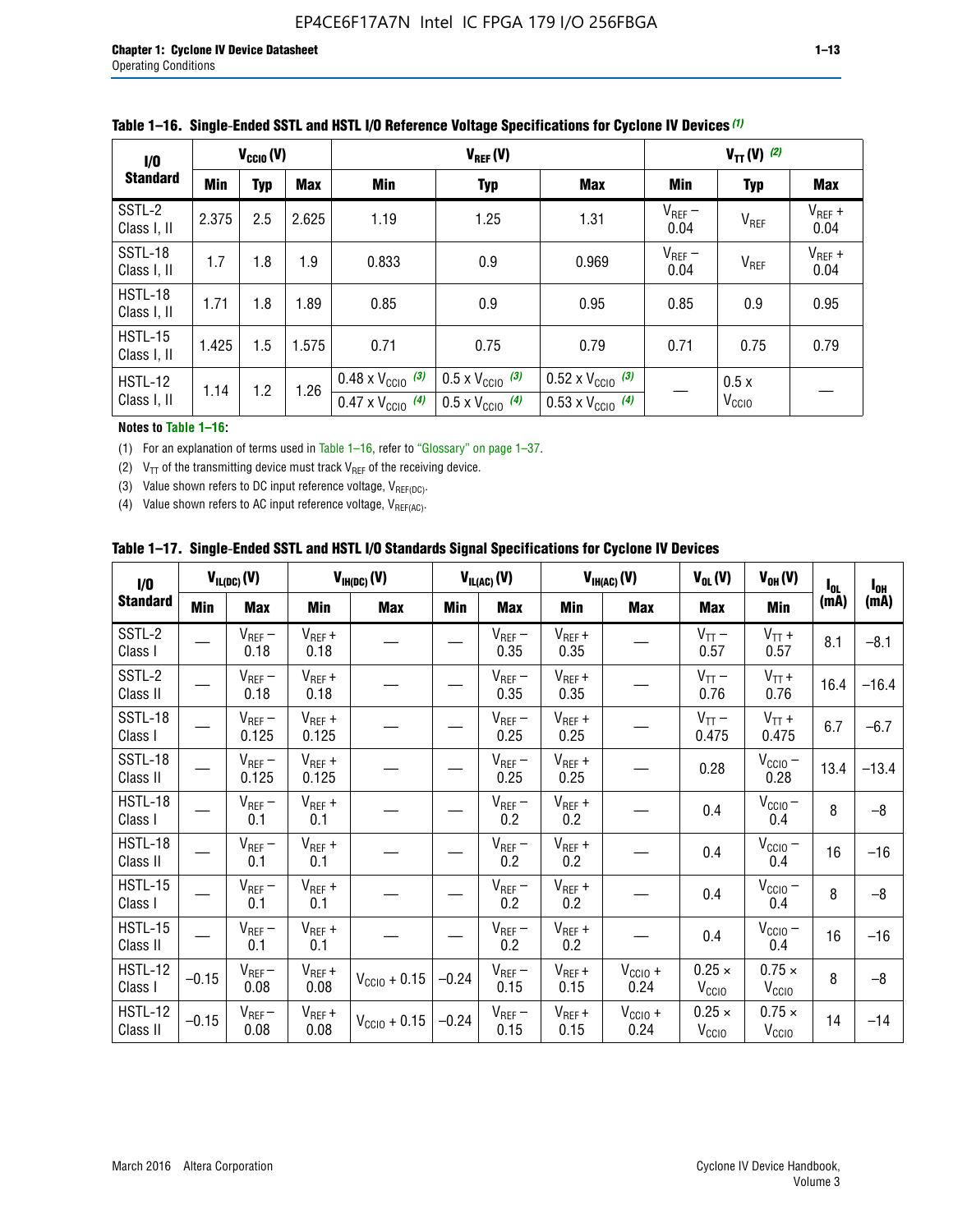**f For more information about receiver input and transmitter output waveforms, and for** other differential I/O standards, refer to the *[I/O Features in Cyclone IV Devices](http://www.altera.com/literature/hb/cyclone-iv/cyiv-51006.pdf)* chapter*.*

**Table 1–18. Differential SSTL I/O Standard Specifications for Cyclone IV Devices** *(1)*

| I/O Standard           |       | $V_{CCl0}(V)$ |            |      | $V_{\text{Swing(DC)}}(V)$ |                                | $V_{X(AC)}(V)$ |                                 |            | $V_{\text{Swing(AC)}}$<br>(V) |                                | $V_{OX(AC)}(V)$ |                                 |
|------------------------|-------|---------------|------------|------|---------------------------|--------------------------------|----------------|---------------------------------|------------|-------------------------------|--------------------------------|-----------------|---------------------------------|
|                        | Min   | Typ           | <b>Max</b> | Min  | <b>Max</b>                | <b>Min</b>                     | <b>Typ</b>     | <b>Max</b>                      | <b>Min</b> | <b>Max</b>                    | Min                            | <b>Typ</b>      | <b>Max</b>                      |
| SSTL-2<br>Class I, II  | 2.375 | 2.5           | 2.625      | 0.36 | V <sub>CCIO</sub>         | $V_{\text{CC10}}/2 - 0.2$      |                | $V_{\text{CC1O}}/2$<br>$+0.2$   | 0.7        | $V_{\rm CCI}$                 | $V_{\text{CC10}}/2 -$<br>0.125 |                 | $V_{\text{CC10}}/2$<br>$+0.125$ |
| SSTL-18<br>Class I, II | 1.7   | .8            | .90        | 0.25 | V <sub>CCIO</sub>         | $V_{\text{CC10}}/2 -$<br>0.175 |                | $V_{\text{CC10}}/2$<br>$+0.175$ | 0.5        | $V_{\rm CCI}$                 | $V_{\text{CC10}}/2 -$<br>0.125 |                 | $V_{\text{CC10}}/2$<br>$+0.125$ |

#### **Note to Table 1–18:**

(1) Differential SSTL requires a  $V_{REF}$  input.

**Table 1–19. Differential HSTL I/O Standard Specifications for Cyclone IV Devices** *(1)*

|                               | $V_{CClO}(V)$ |     |            |         | $V_{\text{DIF(DC)}}(V)$ |                               | $V_{X(AC)}(V)$ |                            |                            | $V_{CM(DC)}(V)$ |                            |         | $V_{\text{DIF(AC)}}(V)$    |
|-------------------------------|---------------|-----|------------|---------|-------------------------|-------------------------------|----------------|----------------------------|----------------------------|-----------------|----------------------------|---------|----------------------------|
| I/O Standard                  | Min           | Typ | <b>Max</b> | Min     | <b>Max</b>              | Min                           | <b>Typ</b>     | <b>Max</b>                 | Min                        | <b>Typ</b>      | <b>Max</b>                 | Mi<br>n | <b>Max</b>                 |
| HSTL-18<br>Class I, II        | 1.71          | 1.8 | .89        | 0.2     |                         | 0.85                          |                | 0.95                       | 0.85                       |                 | 0.95                       | 0.4     |                            |
| <b>HSTL-15</b><br>Class I, II | 1.425         | 1.5 | .575       | $0.2\,$ |                         | 0.71                          |                | 0.79                       | 0.71                       |                 | 0.79                       | 0.4     |                            |
| <b>HSTL-12</b><br>Class I, II | 1.14          | 1.2 | 1.26       | 0.16    | V <sub>CCIO</sub>       | $0.48 \times V_{\text{CC10}}$ |                | 0.52x<br>V <sub>CCIO</sub> | 0.48x<br>V <sub>CCIO</sub> |                 | 0.52x<br>V <sub>CCIO</sub> | 0.3     | 0.48x<br>V <sub>CCIO</sub> |

### **Note to Table 1–19:**

(1) Differential HSTL requires a  $V_{REF}$  input.

**Table 1–20. Differential I/O Standard Specifications for Cyclone IV Devices** *(1)* **(Part 1 of 2)**

| I/O Standard                       |       | $V_{CCl0} (V)$ |            |            | $V_{ID}$ (mV) |      | $V_{\text{lcm}}(V)^{(2)}$                  |            |     | $V_{0D}$ (mV) $(3)$ |     |       | $V_{0S} (V)^{(3)}$ |       |
|------------------------------------|-------|----------------|------------|------------|---------------|------|--------------------------------------------|------------|-----|---------------------|-----|-------|--------------------|-------|
|                                    | Min   | Typ            | <b>Max</b> | <b>Min</b> | Max           | Min  | <b>Condition</b>                           | <b>Max</b> | Min | Typ                 | Max | Min   | <b>Typ</b>         | Max   |
|                                    |       |                |            |            |               | 0.05 | $D_{MAX} \leq 500$ Mbps                    | 1.80       |     |                     |     |       |                    |       |
| <b>LVPECL</b><br>(Row I/Os)<br>(6) | 2.375 | 2.5            | 2.625      | 100        |               | 0.55 | 500 Mbps $\leq D_{MAX}$<br>$\leq$ 700 Mbps | 1.80       |     |                     |     |       |                    |       |
|                                    |       |                |            |            |               | 1.05 | $D_{MAX}$ > 700 Mbps                       | 1.55       |     |                     |     |       |                    |       |
| <b>LVPECL</b>                      |       |                |            |            |               | 0.05 | $D_{MAX} \leq 500$ Mbps                    | 1.80       |     |                     |     |       |                    |       |
| (Column<br>$1/Os)$ (6)             | 2.375 | 2.5            | 2.625      | 100        |               | 0.55 | 500 Mbps $\leq D_{MAX}$<br>$\leq$ 700 Mbps | 1.80       |     |                     |     |       |                    |       |
|                                    |       |                |            |            |               | 1.05 | $D_{MAX}$ > 700 Mbps                       | 1.55       |     |                     |     |       |                    |       |
|                                    |       |                |            |            |               | 0.05 | $D_{MAX} \leq 500$ Mbps                    | 1.80       |     |                     |     |       |                    |       |
| LVDS (Row<br>I/Os)                 | 2.375 | 2.5            | 2.625      | 100        |               | 0.55 | 500 Mbps $\leq D_{MAX}$<br>$\leq 700$ Mbps | 1.80       | 247 |                     | 600 | 1.125 | 1.25               | 1.375 |
|                                    |       |                |            |            |               | 1.05 | $D_{MAX}$ > 700 Mbps                       | 1.55       |     |                     |     |       |                    |       |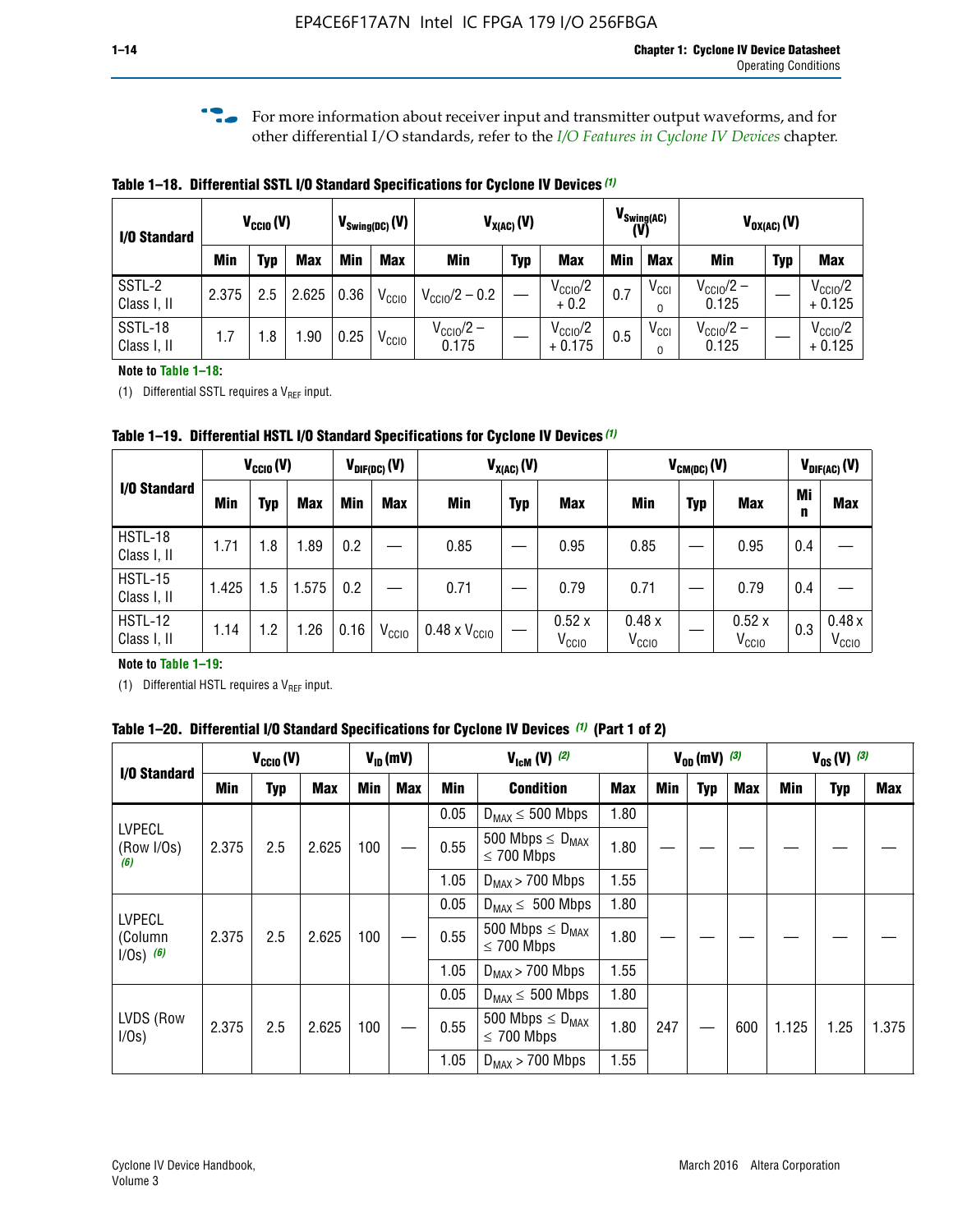### EP4CE6F17A7N Intel IC FPGA 179 I/O 256FBGA

|                                          |       | $V_{CClO}(V)$ |            |     | $V_{ID}(mV)$ |            | $V_{\text{lcm}}(V)$ (2)                    |            |     | $V_{OD}$ (mV) $(3)$ |            |            | $V_{0S} (V)$ (3) |       |
|------------------------------------------|-------|---------------|------------|-----|--------------|------------|--------------------------------------------|------------|-----|---------------------|------------|------------|------------------|-------|
| I/O Standard                             |       |               |            |     |              |            |                                            |            |     |                     |            |            |                  |       |
|                                          | Min   | <b>Typ</b>    | <b>Max</b> | Min | <b>Max</b>   | <b>Min</b> | <b>Condition</b>                           | <b>Max</b> | Min | <b>Typ</b>          | <b>Max</b> | <b>Min</b> | <b>Typ</b>       | Max   |
|                                          |       |               |            |     |              | 0.05       | $D_{MAX} \leq 500$ Mbps                    | 1.80       |     |                     |            |            |                  |       |
| <b>LVDS</b><br>(Column<br>$I/Os$ )       | 2.375 | 2.5           | 2.625      | 100 |              | 0.55       | 500 Mbps $\leq D_{MAX}$<br>$\leq 700$ Mbps | 1.80       | 247 |                     | 600        | 1.125      | 1.25             | 1.375 |
|                                          |       |               |            |     |              | 1.05       | $D_{MAX}$ > 700 Mbps                       | 1.55       |     |                     |            |            |                  |       |
| <b>BLVDS (Row</b><br>$1/0s)$ (4)         | 2.375 | 2.5           | 2.625      | 100 |              |            |                                            |            |     |                     |            |            |                  |       |
| <b>BLVDS</b><br>(Column<br>$1/0s)$ (4)   | 2.375 | 2.5           | 2.625      | 100 |              |            |                                            |            |     |                     |            |            |                  |       |
| mini-LVDS<br>(Row I/Os)<br>(5)           | 2.375 | 2.5           | 2.625      |     |              |            |                                            |            | 300 |                     | 600        | 1.0        | 1.2              | 1.4   |
| mini-LVDS<br>(Column<br>$1/0s)$ (5)      | 2.375 | 2.5           | 2.625      |     |              |            |                                            |            | 300 |                     | 600        | 1.0        | 1.2              | 1.4   |
| RSDS <sup>®</sup> (Row<br>$1/0s$ ) $(5)$ | 2.375 | 2.5           | 2.625      |     |              |            |                                            |            | 100 | 200                 | 600        | 0.5        | 1.2              | 1.5   |
| <b>RSDS</b><br>(Column<br>$1/0s)$ (5)    | 2.375 | 2.5           | 2.625      |     |              |            |                                            |            | 100 | 200                 | 600        | 0.5        | 1.2              | 1.5   |
| PPDS (Row<br>$1/Os)$ (5)                 | 2.375 | 2.5           | 2.625      |     |              |            |                                            |            | 100 | 200                 | 600        | 0.5        | 1.2              | 1.4   |
| <b>PPDS</b><br>(Column<br>$1/Os)$ (5)    | 2.375 | 2.5           | 2.625      |     |              |            |                                            |            | 100 | 200                 | 600        | 0.5        | 1.2              | 1.4   |

### **Table 1–20. Differential I/O Standard Specifications for Cyclone IV Devices** *(1)* **(Part 2 of 2)**

### **Notes to Table 1–20:**

(1) For an explanation of terms used in Table 1–20, refer to "Glossary" on page 1–37.

(2)  $V_{IN}$  range: 0  $V \le V_{IN} \le 1.85$  V.

(3) R<sub>L</sub> range:  $90 \le R_L \le 110 \Omega$ .

(4) There are no fixed  $V_{IN}$ ,  $V_{OD}$ , and  $V_{OS}$  specifications for BLVDS. They depend on the system topology.

(5) The Mini-LVDS, RSDS, and PPDS standards are only supported at the output pins.

(6) The LVPECL I/O standard is only supported on dedicated clock input pins. This I/O standard is not supported for output pins.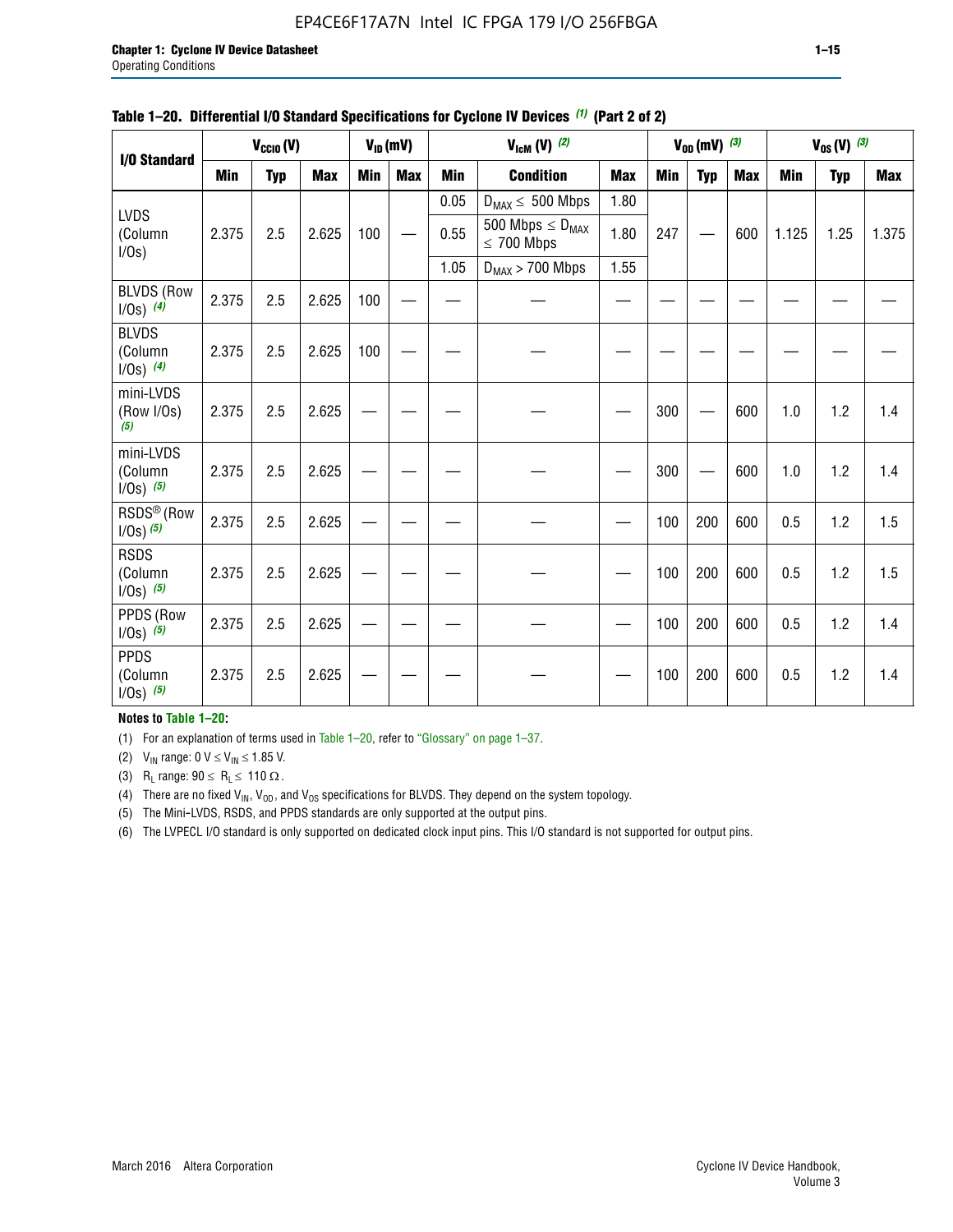## **Power Consumption**

Use the following methods to estimate power for a design:

- the Excel-based EPE
- the Quartus® II PowerPlay power analyzer feature

The interactive Excel-based EPE is used prior to designing the device to get a magnitude estimate of the device power. The Quartus II PowerPlay power analyzer provides better quality estimates based on the specifics of the design after place-and-route is complete. The PowerPlay power analyzer can apply a combination of user-entered, simulation-derived, and estimated signal activities that, combined with detailed circuit models, can yield very accurate power estimates.

f For more information about power estimation tools, refer to the *[Early Power Estimator](http://www.altera.com/literature/ug/ug_epe.pdf
)  [User Guide](http://www.altera.com/literature/ug/ug_epe.pdf
)* and the *[PowerPlay Power Analysis](http://www.altera.com/literature/hb/qts/qts_qii53013.pdf)* chapter in volume 3 of the *Quartus II Handboo*k.

## **Switching Characteristics**

This section provides performance characteristics of Cyclone IV core and periphery blocks for commercial grade devices.

These characteristics can be designated as Preliminary or Final.

- Preliminary characteristics are created using simulation results, process data, and other known parameters. The upper-right hand corner of these tables show the designation as "Preliminary".
- Final numbers are based on actual silicon characterization and testing. The numbers reflect the actual performance of the device under worst-case silicon process, voltage, and junction temperature conditions. There are no designations on finalized tables.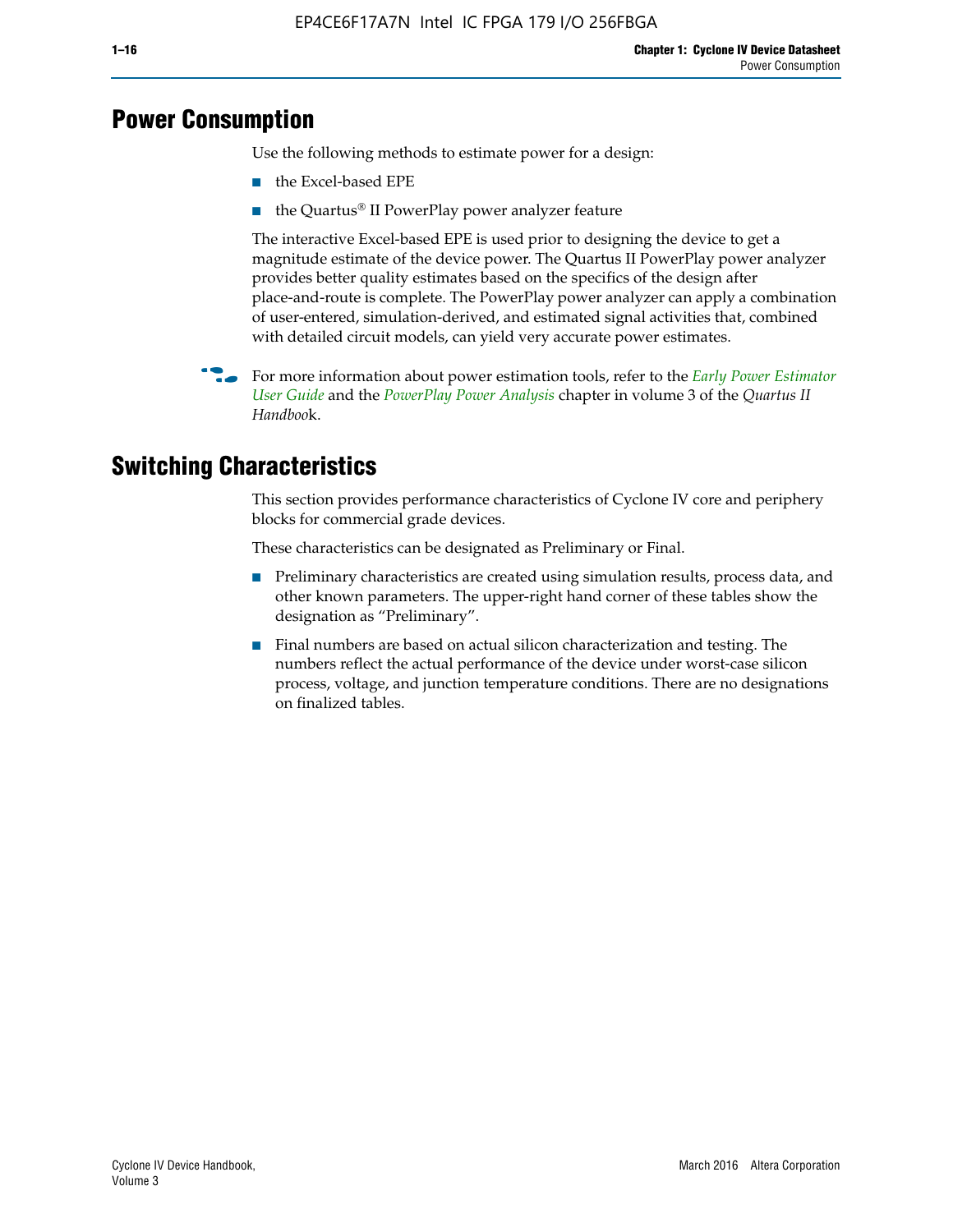## **Transceiver Performance Specifications**

Table 1–21 lists the Cyclone IV GX transceiver specifications.

### **Table 1–21. Transceiver Specification for Cyclone IV GX Devices (Part 1 of 4)**

| Symbol/                                                   |                                                      |                          | C <sub>6</sub>             |                                                                     |                               | C7, I7                     |                               |                     | C <sub>8</sub>             |                |             |
|-----------------------------------------------------------|------------------------------------------------------|--------------------------|----------------------------|---------------------------------------------------------------------|-------------------------------|----------------------------|-------------------------------|---------------------|----------------------------|----------------|-------------|
| <b>Description</b>                                        | <b>Conditions</b>                                    | <b>Min</b>               | <b>Typ</b>                 | <b>Max</b>                                                          | <b>Min</b>                    | <b>Typ</b>                 | <b>Max</b>                    | <b>Min</b>          | <b>Typ</b>                 | <b>Max</b>     | <b>Unit</b> |
| <b>Reference Clock</b>                                    |                                                      |                          |                            |                                                                     |                               |                            |                               |                     |                            |                |             |
| Supported I/O<br><b>Standards</b>                         |                                                      |                          |                            | 1.2 V PCML, 1.5 V PCML, 3.3 V PCML, Differential LVPECL, LVDS, HCSL |                               |                            |                               |                     |                            |                |             |
| Input frequency<br>from REFCLK input<br>pins              |                                                      | 50                       |                            | 156.25                                                              | 50                            |                            | 156.25                        | 50                  |                            | 156.25         | <b>MHz</b>  |
| Spread-spectrum<br>modulating clock<br>frequency          | Physical interface<br>for PCI Express<br>(PIPE) mode | 30                       |                            | 33                                                                  | 30                            |                            | 33                            | 30                  |                            | 33             | kHz         |
| Spread-spectrum<br>downspread                             | PIPE mode                                            |                          | 0 <sub>to</sub><br>$-0.5%$ |                                                                     |                               | 0 <sub>to</sub><br>$-0.5%$ |                               |                     | 0 <sub>to</sub><br>$-0.5%$ |                |             |
| Peak-to-peak<br>differential input<br>voltage             |                                                      | 0.1                      |                            | 1.6                                                                 | 0.1                           |                            | 1.6                           | 0.1                 |                            | 1.6            | V           |
| V <sub>ICM</sub> (AC coupled)                             |                                                      |                          | $1100 \pm 5\%$             |                                                                     |                               | $1100 \pm 5\%$             |                               |                     | $1100 \pm 5\%$             |                | mV          |
| V <sub>ICM</sub> (DC coupled)                             | HCSL I/O<br>standard for PCIe<br>reference clock     | 250                      |                            | 550                                                                 | 250                           |                            | 550                           | 250                 |                            | 550            | mV          |
| <b>Transmitter REFCLK</b><br>Phase Noise (1)              | Frequency offset                                     |                          |                            | $-123$                                                              | $\overline{\phantom{0}}$      |                            | $-123$                        | —                   |                            | $-123$         | dBc/Hz      |
| <b>Transmitter REFCLK</b><br>Total Jitter (1)             | $= 1$ MHz $- 8$ MHZ                                  |                          |                            | 42.3                                                                |                               |                            | 42.3                          |                     |                            | 42.3           | ps          |
| $R_{ref}$                                                 |                                                      |                          | 2000<br>±1%                |                                                                     |                               | 2000<br>± 1%               |                               |                     | 2000<br>± 1%               |                | $\Omega$    |
| <b>Transceiver Clock</b>                                  |                                                      |                          |                            |                                                                     |                               |                            |                               |                     |                            |                |             |
| cal blk clk clock<br>frequency                            |                                                      | 10                       |                            | 125                                                                 | 10                            |                            | 125                           | 10                  | $\overline{\phantom{0}}$   | 125            | MHz         |
| fixedclk Clock<br>frequency                               | <b>PCIe Receiver</b><br>Detect                       | $\overline{\phantom{0}}$ | 125                        |                                                                     | $\overbrace{\phantom{aaaaa}}$ | 125                        | $\overbrace{\phantom{aaaaa}}$ | —                   | 125                        |                | <b>MHz</b>  |
| reconfig_clk<br>clock frequency                           | Dynamic<br>reconfiguration<br>clock frequency        | 2.5/<br>37.5<br>(2)      |                            | 50                                                                  | 2.5/<br>37.5<br>(2)           |                            | 50                            | 2.5/<br>37.5<br>(2) |                            | 50             | <b>MHz</b>  |
| Delta time between<br>reconfig clk                        |                                                      |                          |                            | $\overline{2}$                                                      |                               |                            | $\overline{c}$                |                     |                            | $\overline{2}$ | ms          |
| Transceiver block<br>minimum<br>power-down pulse<br>width |                                                      |                          | 1                          |                                                                     |                               | 1                          |                               |                     | $\mathbf{1}$               |                | μs          |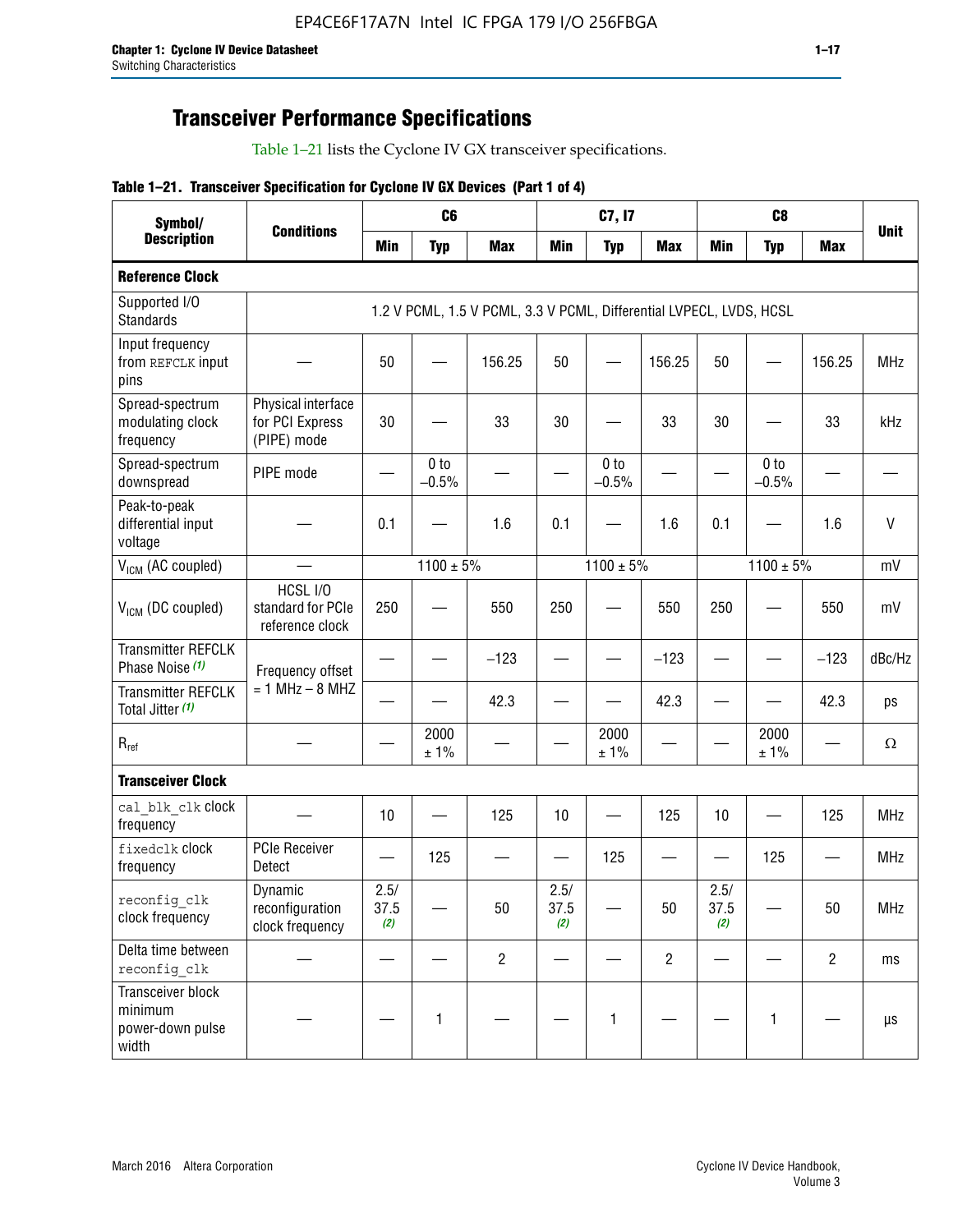| Table 1–21. Transceiver Specification for Cyclone IV GX Devices (Part 2 of 4)<br>Symbol/                                    |                                                                           |                          | C <sub>6</sub>   |                                 |            | C7, I7                             |                                     |            | C <sub>8</sub>   |                                  |              |
|-----------------------------------------------------------------------------------------------------------------------------|---------------------------------------------------------------------------|--------------------------|------------------|---------------------------------|------------|------------------------------------|-------------------------------------|------------|------------------|----------------------------------|--------------|
| <b>Description</b>                                                                                                          | <b>Conditions</b>                                                         | <b>Min</b>               | <b>Typ</b>       | <b>Max</b>                      | <b>Min</b> | <b>Typ</b>                         | Max                                 | <b>Min</b> | <b>Typ</b>       | <b>Max</b>                       | <b>Unit</b>  |
| <b>Receiver</b>                                                                                                             |                                                                           |                          |                  |                                 |            |                                    |                                     |            |                  |                                  |              |
| Supported I/O<br><b>Standards</b>                                                                                           | 1.4 V PCML,<br>1.5 V PCML,<br>2.5 V PCML,<br>LVPECL, LVDS                 |                          |                  |                                 |            |                                    |                                     |            |                  |                                  |              |
| Data rate (F324 and<br>smaller package) (15)                                                                                |                                                                           | 600                      |                  | 2500                            | 600        |                                    | 2500                                | 600        |                  | 2500                             | <b>Mbps</b>  |
| Data rate (F484 and<br>larger package) (15)                                                                                 |                                                                           | 600                      |                  | 3125                            | 600        |                                    | 3125                                | 600        |                  | 2500                             | <b>Mbps</b>  |
| Absolute V <sub>MAX</sub> for a<br>receiver pin $(3)$                                                                       |                                                                           |                          |                  | 1.6                             |            |                                    | 1.6                                 |            |                  | 1.6                              | $\mathsf{V}$ |
| Operational V <sub>MAX</sub> for<br>a receiver pin                                                                          |                                                                           |                          |                  | 1.5                             |            |                                    | 1.5                                 |            |                  | 1.5                              | V            |
| Absolute V <sub>MIN</sub> for a<br>receiver pin                                                                             |                                                                           | $-0.4$                   |                  |                                 | $-0.4$     |                                    |                                     | $-0.4$     |                  |                                  | V            |
| Peak-to-peak<br>differential input<br>voltage $V_{ID}$ (diff p-p)                                                           | $V_{IGM} = 0.82 V$<br>setting, Data Rate<br>$= 600$ Mbps to<br>3.125 Gbps | 0.1                      |                  | 2.7                             | 0.1        |                                    | 2.7                                 | 0.1        |                  | 2.7                              | $\mathsf{V}$ |
| V <sub>ICM</sub>                                                                                                            | $V_{IGM} = 0.82 V$<br>setting                                             |                          | $820 \pm$<br>10% |                                 |            | $820 \pm$<br>10%                   |                                     |            | 820 $\pm$<br>10% |                                  | mV           |
| Differential on-chip                                                                                                        | 100 $-\Omega$ setting                                                     | $\overline{\phantom{0}}$ | 100              | $\overline{\phantom{0}}$        |            | 100                                | $\overline{\phantom{0}}$            |            | 100              | $\overline{\phantom{0}}$         | $\Omega$     |
| termination resistors                                                                                                       | 150 $-\Omega$ setting                                                     |                          | 150              |                                 |            | 150                                |                                     |            | 150              |                                  | Ω            |
| PIPE, Serial<br>Differential and<br>Rapid I/O SR,<br>Compliant<br>common mode<br>SATA, CPRI LV,<br>return loss<br>SDI, XAUI |                                                                           |                          |                  |                                 |            |                                    |                                     |            |                  |                                  |              |
| Programmable ppm<br>detector $(4)$                                                                                          |                                                                           |                          |                  |                                 |            | ± 62.5, 100, 125, 200,<br>250, 300 |                                     |            |                  |                                  | ppm          |
| Clock data recovery<br>(CDR) ppm<br>tolerance (without<br>spread-spectrum<br>clocking enabled)                              |                                                                           |                          |                  | $±300$ (5),<br>±350<br>(6), (7) |            |                                    | ±300<br>$(5)$ ,<br>±350<br>(6), (7) |            |                  | ±300<br>(5),<br>±350<br>(6), (7) | ppm          |

— ——

350 to –5350 *(7)*, *(9)*

Run length | — | — | 80 | — | — | 80 | — | 80 | — | UI

— —

No Equalization  $|-| - | 1.5 | - | - | 1.5 | - | - | 1.5 | d$ B Medium Low  $|-|$   $|$  4.5  $|$   $|$   $|$  4.5  $|$   $|$   $|$  4.5  $|$  dB Medium High  $|-| - | 5.5 | - | - | 5.5 | - | - | 5.5 | dB$ High | — | — | 7 | — | — | 7 | — | — | 7 | dB

350 to –5350 *(7)*, *(9)*

### **Table 1–21. Transceiver Specification for Cyclone IV GX Devices (Part 2 of 4)**

CDR ppm tolerance (with synchronous spread-spectrum clocking enabled) *(8)*

Programmable equalization

— —

350 to –5350 *(7)*, *(9)*

ppm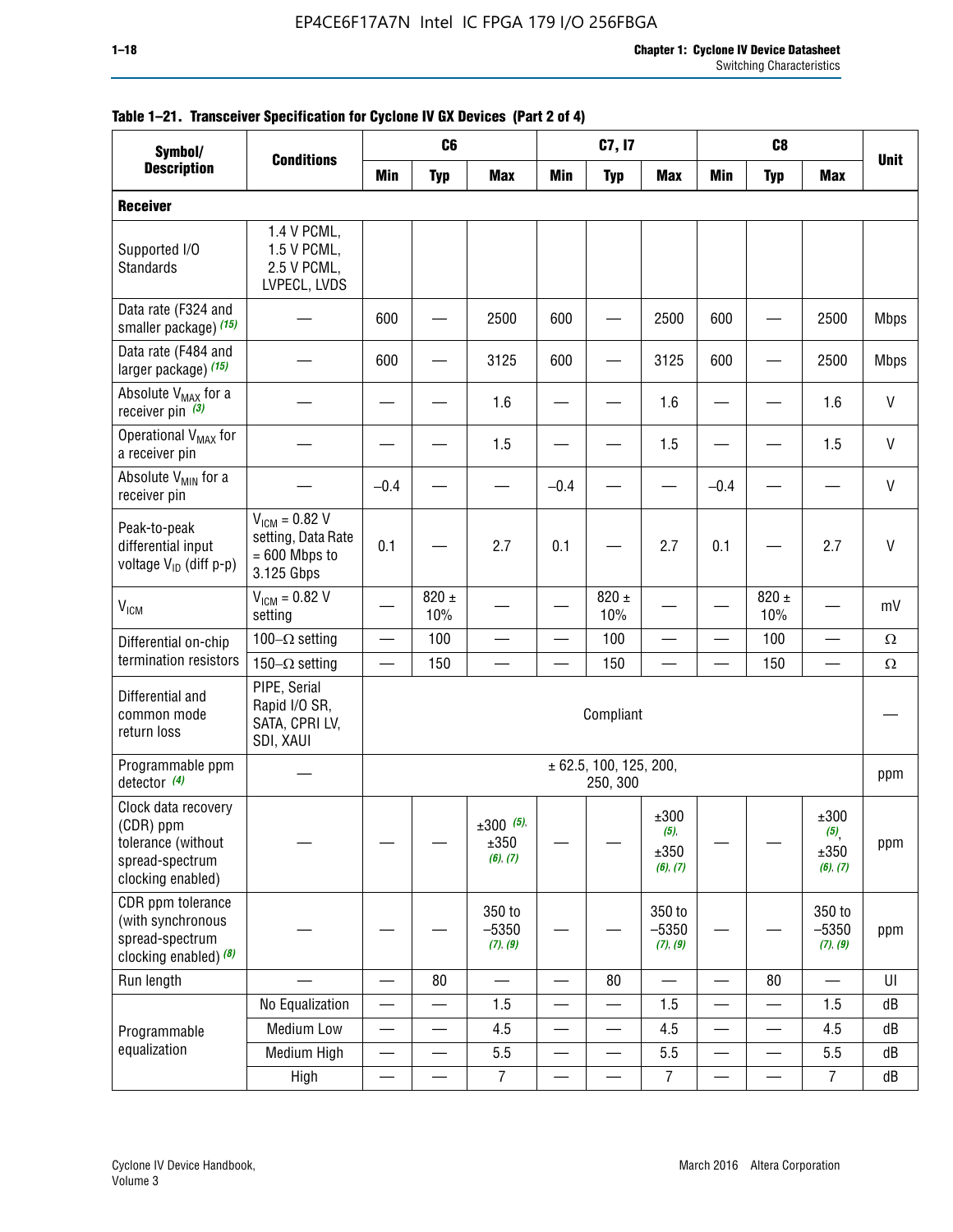| Symbol/                                                                 |                                                                     |                                   | C <sub>6</sub> |            |                        | C7, I7                   |                          |                          | C <sub>8</sub> |                          |                                                                                                 |
|-------------------------------------------------------------------------|---------------------------------------------------------------------|-----------------------------------|----------------|------------|------------------------|--------------------------|--------------------------|--------------------------|----------------|--------------------------|-------------------------------------------------------------------------------------------------|
| <b>Description</b>                                                      | <b>Conditions</b>                                                   | <b>Min</b>                        | <b>Typ</b>     | <b>Max</b> | <b>Min</b>             | <b>Typ</b>               | <b>Max</b>               | <b>Min</b>               | <b>Typ</b>     | <b>Max</b>               |                                                                                                 |
| Signal detect/loss<br>threshold                                         | PIPE mode                                                           | 65                                |                | 175        | 65                     |                          | 175                      | 65                       |                | 175                      | mV                                                                                              |
| $t_{LTR}$ (10)                                                          |                                                                     |                                   | —              | 75         |                        | —                        | 75                       |                          |                | 75                       | μs                                                                                              |
| (11)<br>$t_{\text{LTR-LTD\_Manual}}$                                    |                                                                     | 15                                |                |            | 15                     |                          |                          | 15                       |                |                          | μs                                                                                              |
| $t_{LTD}$ (12)                                                          |                                                                     | 0                                 | 100            | 4000       | 0                      | 100                      | 4000                     | 0                        | 100            | 4000                     | ns                                                                                              |
| $t_{\text{LTD\_Manual}}$ (13)                                           |                                                                     |                                   |                | 4000       | —                      |                          | 4000                     |                          | —              | 4000                     | ns                                                                                              |
| $t_{\text{LTD\_Auto}}$ (14)                                             |                                                                     |                                   |                | 4000       |                        | $\overline{\phantom{0}}$ | 4000                     |                          |                | 4000                     | ns                                                                                              |
| Receiver buffer and<br>CDR offset<br>cancellation time<br>(per channel) |                                                                     |                                   |                | 17000      |                        |                          | 17000                    |                          |                | 17000                    | recon<br>fig c<br>1k<br>cycles                                                                  |
|                                                                         | DC Gain Setting =<br>$\pmb{0}$                                      |                                   | 0              |            |                        | 0                        |                          |                          | 0              |                          | dB                                                                                              |
| Programmable DC<br>gain                                                 | DC Gain Setting =                                                   |                                   | 3              |            |                        | $\mathbf{3}$             |                          |                          | 3              |                          | dB                                                                                              |
|                                                                         | DC Gain Setting =<br>$\overline{c}$                                 |                                   | 6              |            |                        | 6                        |                          |                          | 6              |                          | <b>Unit</b><br>dB<br><b>Mbps</b><br><b>Mbps</b><br>mV<br>$\Omega$<br>$\Omega$<br>ps<br>ps<br>ps |
| <b>Transmitter</b>                                                      |                                                                     |                                   |                |            |                        |                          |                          |                          |                |                          |                                                                                                 |
| Supported I/O<br><b>Standards</b>                                       | 1.5 V PCML                                                          |                                   |                |            |                        |                          |                          |                          |                |                          |                                                                                                 |
| Data rate (F324 and<br>smaller package)                                 |                                                                     | 600                               |                | 2500       | 600                    |                          | 2500                     | 600                      |                | 2500                     |                                                                                                 |
| Data rate (F484 and<br>larger package)                                  |                                                                     | 600                               |                | 3125       | 600                    |                          | 3125                     | 600                      |                | 2500                     |                                                                                                 |
| V <sub>OCM</sub>                                                        | 0.65 V setting                                                      |                                   | 650            |            |                        | 650                      |                          |                          | 650            |                          |                                                                                                 |
| Differential on-chip                                                    | 100 $-\Omega$ setting                                               | $\qquad \qquad -$                 | 100            |            | $\qquad \qquad \qquad$ | 100                      | —                        | $\overline{\phantom{0}}$ | 100            | $\overline{\phantom{0}}$ |                                                                                                 |
| termination resistors                                                   | 150 $-\Omega$ setting                                               | $\overbrace{\phantom{123221111}}$ | 150            |            | -                      | 150                      | $\overline{\phantom{0}}$ |                          | 150            | $\overline{\phantom{0}}$ |                                                                                                 |
| Differential and<br>common mode<br>return loss                          | PIPE, CPRI LV,<br>Serial Rapid I/O<br>SR, SDI, XAUI,<br><b>SATA</b> |                                   |                |            |                        | Compliant                |                          |                          |                |                          |                                                                                                 |
| Rise time                                                               |                                                                     | 50                                |                | 200        | 50                     | $\overline{\phantom{0}}$ | 200                      | 50                       |                | 200                      |                                                                                                 |
| Fall time                                                               |                                                                     | 50                                |                | 200        | 50                     |                          | 200                      | 50                       |                | 200                      |                                                                                                 |
| Intra-differential pair<br>skew                                         |                                                                     |                                   |                | 15         |                        |                          | 15                       |                          |                | 15                       |                                                                                                 |

block skew  $\begin{vmatrix} - & - & - \ - & - & - \end{vmatrix}$  -  $\begin{vmatrix} - & - & 120 \ - & - & - \end{vmatrix}$  -  $\begin{vmatrix} - & - & 120 \ - & - & - \end{vmatrix}$  - 120  $\begin{vmatrix} - & - & - \ - & - & - \end{vmatrix}$  - 120  $\begin{vmatrix} 0 & - & - \ - & - & - \end{vmatrix}$ 

### **Table 1–21. Transceiver Specification for Cyclone IV GX Devices (Part 3 of 4)**

Intra-transceiver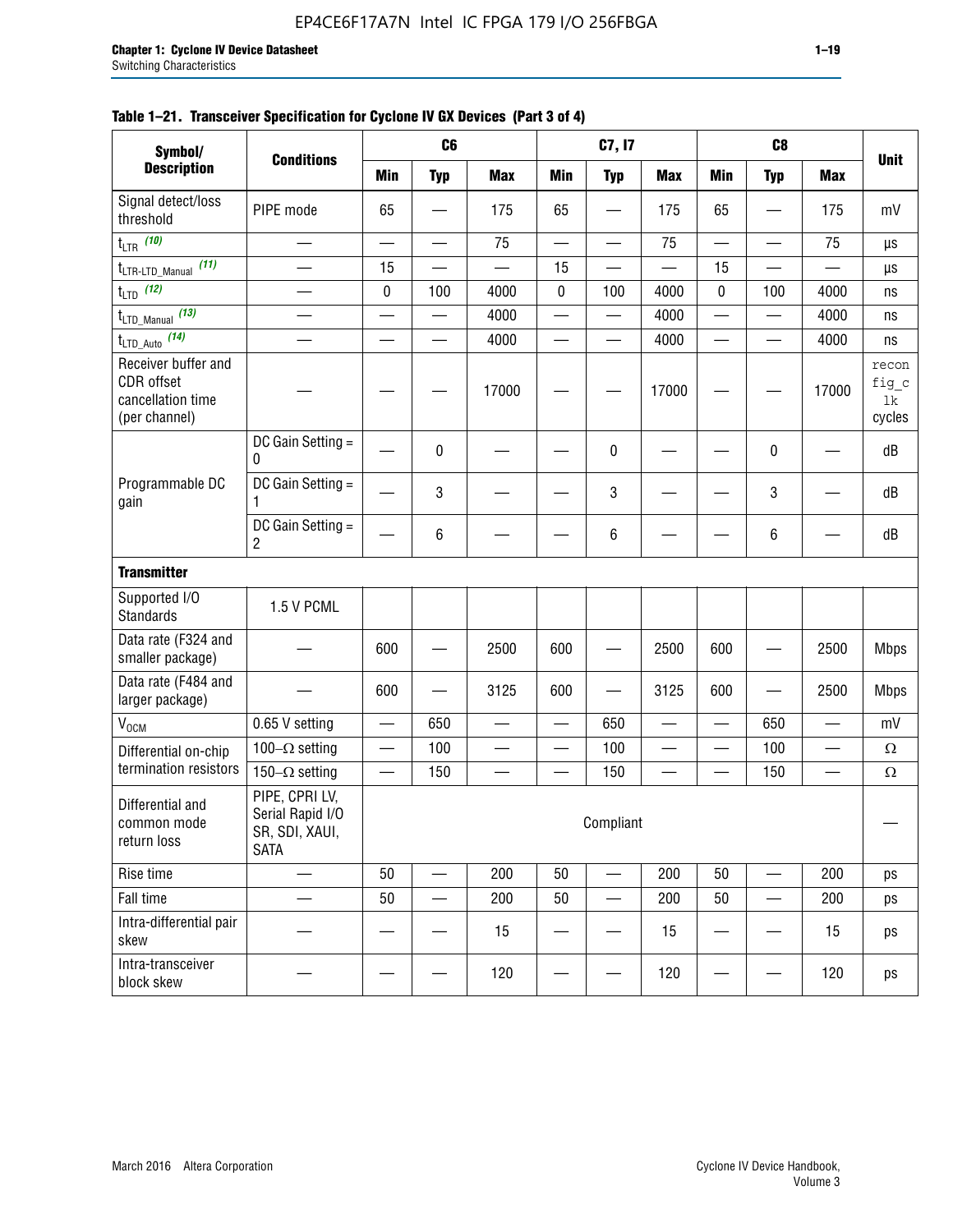### **Table 1–21. Transceiver Specification for Cyclone IV GX Devices (Part 4 of 4)**

| Symbol/                                          | <b>Conditions</b> |                                    | C <sub>6</sub> |            |            | C7, I7     |            |            | C8  |            | <b>Unit</b> |
|--------------------------------------------------|-------------------|------------------------------------|----------------|------------|------------|------------|------------|------------|-----|------------|-------------|
| <b>Description</b>                               |                   | Min                                | Typ            | <b>Max</b> | <b>Min</b> | <b>Typ</b> | <b>Max</b> | <b>Min</b> | Typ | <b>Max</b> |             |
| <b>PLD-Transceiver Interface</b>                 |                   |                                    |                |            |            |            |            |            |     |            |             |
| Interface speed<br>(F324 and smaller<br>package) |                   | 25                                 |                | 125        | 25         |            | 125        | 25         |     | 125        | <b>MHz</b>  |
| Interface speed<br>(F484 and larger<br>package)  |                   | 25                                 |                | 156.25     | 25         |            | 156.25     | 25         |     | 156.25     | <b>MHz</b>  |
| Digital reset pulse<br>width                     |                   | Minimum is 2 parallel clock cycles |                |            |            |            |            |            |     |            |             |

### **Notes to Table 1–21:**

(1) This specification is valid for transmitter output jitter specification with a maximum total jitter value of 112 ps, typically for 3.125 Gbps SRIO and XAUI protocols.

(2) The minimum reconfig\_clk frequency is 2.5 MHz if the transceiver channel is configured in **Transmitter Only** mode. The minimum reconfig\_clk frequency is 37.5 MHz if the transceiver channel is configured in **Receiver Only** or **Receiver and Transmitter** mode.

- (3) The device cannot tolerate prolonged operation at this absolute maximum.
- (4) The rate matcher supports only up to  $\pm 300$  parts per million (ppm).
- (5) Supported for the F169 and F324 device packages only.
- (6) Supported for the F484, F672, and F896 device packages only. Pending device characterization.
- (7) To support CDR ppm tolerance greater than ±300 ppm, implement ppm detector in user logic and configure CDR to Manual Lock Mode.
- (8) Asynchronous spread-spectrum clocking is not supported.
- (9) For the EP4CGX30 (F484 package only), EP4CGX50, and EP4CGX75 devices, the CDR ppl tolerance is ±200 ppm.
- (10) Time taken until pll\_locked goes high after pll\_powerdown deasserts.
- (11) Time that the CDR must be kept in lock-to-reference mode after rx analogreset deasserts and before rx locktodata is asserted in manual mode.

(12) Time taken to recover valid data after the rx locktodata signal is asserted in manual mode (Figure 1–2), or after rx freqlocked signal goes high in automatic mode (Figure 1–3).

(13) Time taken to recover valid data after the rx locktodata signal is asserted in manual mode.

- (14) Time taken to recover valid data after the rx freqlocked signal goes high in automatic mode.
- (15) To support data rates lower than the minimum specification through oversampling, use the CDR in LTR mode only.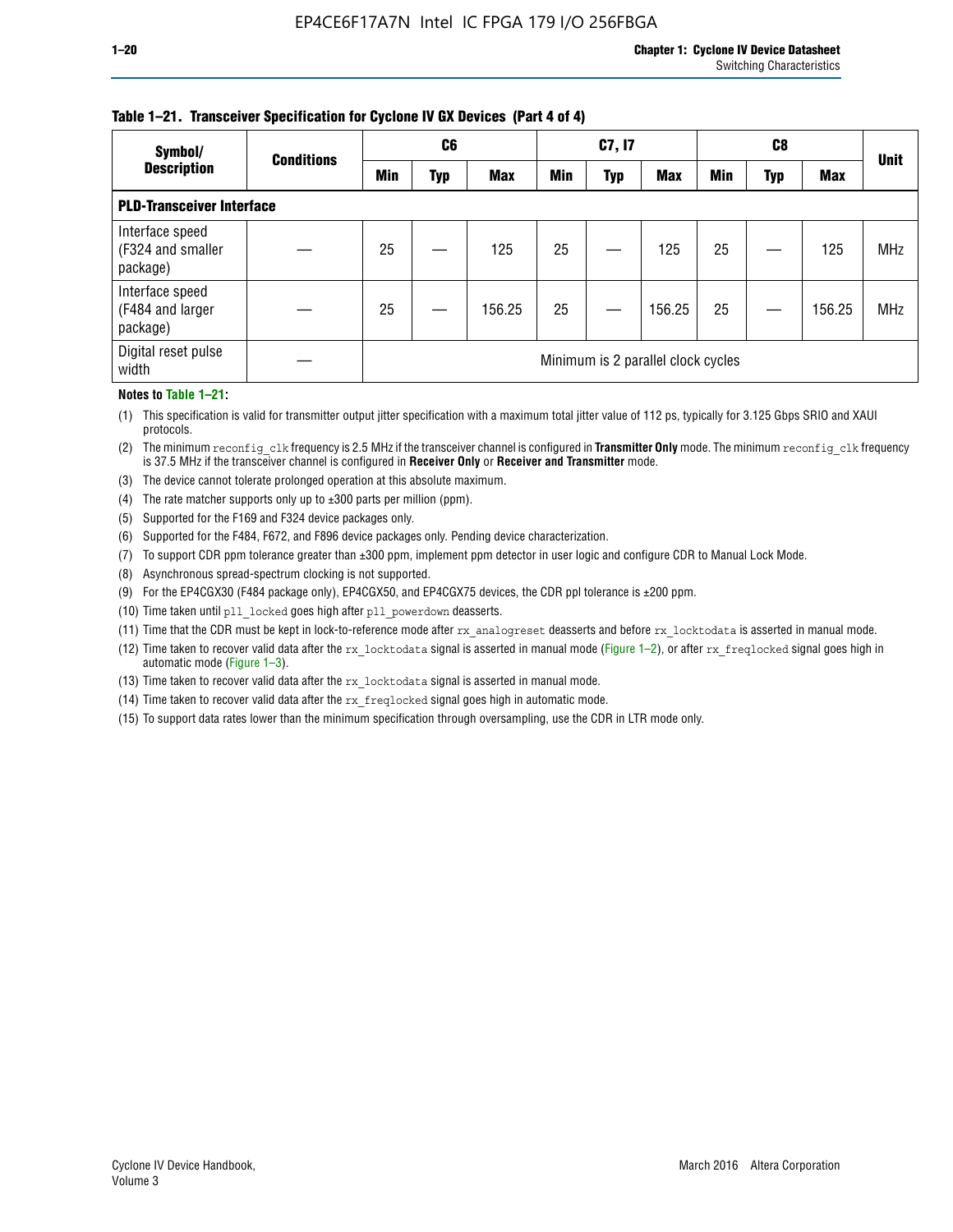Figure 1–2 shows the lock time parameters in manual mode.

 $\Box$  LTD = lock-to-data. LTR = lock-to-reference.





Figure 1–3 shows the lock time parameters in automatic mode.

**Figure 1–3. Lock Time Parameters for Automatic Mode**

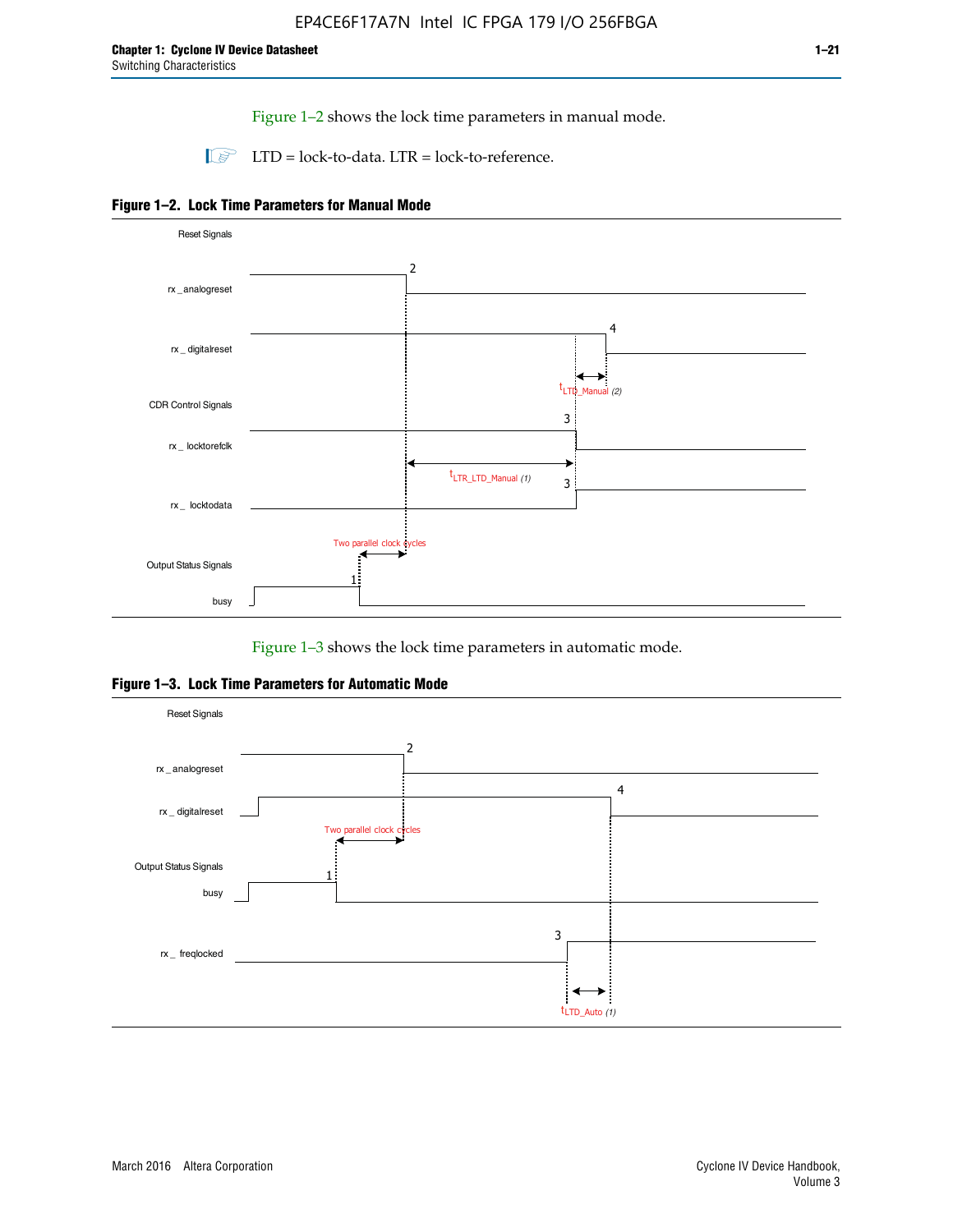### Figure 1–4 shows the differential receiver input waveform.





Figure 1–5 shows the transmitter output waveform.





Table 1–22 lists the typical V<sub>OD</sub> for Tx term that equals 100  $\Omega$ .

| Table 1–22. Typical V <sub>0D</sub> Setting, Tx Term = 100 $\Omega$ |  |  |  |  |  |  |  |
|---------------------------------------------------------------------|--|--|--|--|--|--|--|
|---------------------------------------------------------------------|--|--|--|--|--|--|--|

|                                                        |     |     |     | V <sub>on</sub> Setting (mV) |      |      |
|--------------------------------------------------------|-----|-----|-----|------------------------------|------|------|
| <b>Symbol</b>                                          |     |     |     | 4(1)                         |      |      |
| $\rm V_{OD}$ differential peak<br>to peak typical (mV) | 400 | 600 | 800 | 900                          | 1000 | 1200 |

**Note to Table 1–22:**

(1) This setting is required for compliance with the PCIe protocol.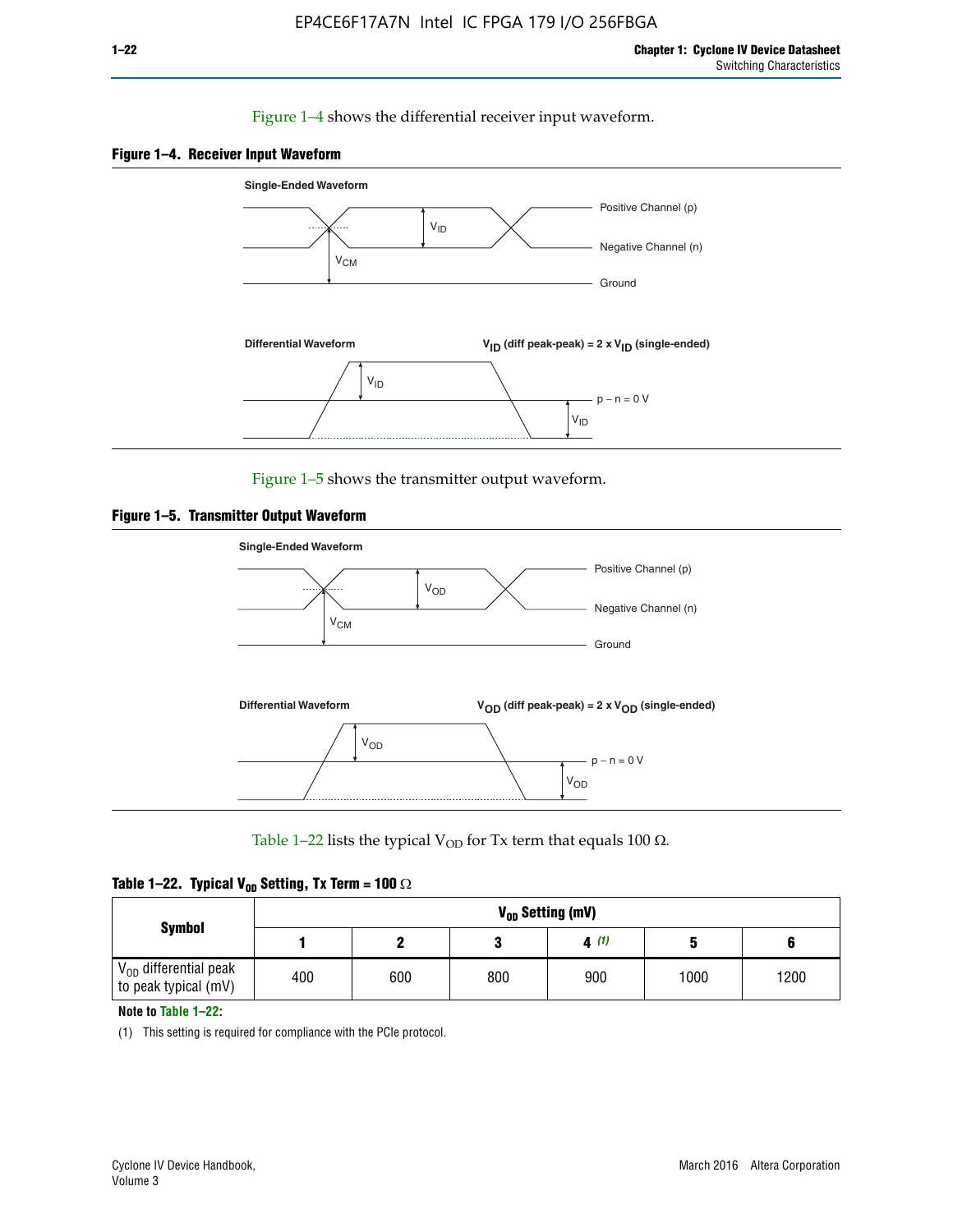Table 1–23 lists the Cyclone IV GX transceiver block AC specifications.

| Symbol/                                                                 | <b>Conditions</b>  |        | C <sub>6</sub> |            |        | C7, I7     |       |        | C <sub>8</sub> |            | <b>Unit</b>    |  |  |
|-------------------------------------------------------------------------|--------------------|--------|----------------|------------|--------|------------|-------|--------|----------------|------------|----------------|--|--|
| <b>Description</b>                                                      |                    | Min    | <b>Typ</b>     | <b>Max</b> | Min    | <b>Typ</b> | Max   | Min    | <b>Typ</b>     | <b>Max</b> |                |  |  |
| <b>PCIe Transmit Jitter Generation (3)</b>                              |                    |        |                |            |        |            |       |        |                |            |                |  |  |
| Total jitter at 2.5 Gbps<br>(Gen1)                                      | Compliance pattern |        |                | 0.25       |        |            | 0.25  |        |                | 0.25       | UI             |  |  |
| <b>PCIe Receiver Jitter Tolerance (3)</b>                               |                    |        |                |            |        |            |       |        |                |            |                |  |  |
| Total jitter at 2.5 Gbps<br>(Gen1)                                      | Compliance pattern |        | > 0.6          |            |        | > 0.6      |       |        | > 0.6          |            | UI             |  |  |
| <b>GIGE Transmit Jitter Generation (4)</b>                              |                    |        |                |            |        |            |       |        |                |            |                |  |  |
| Deterministic jitter                                                    | Pattern = CRPAT    |        |                | 0.14       |        |            | 0.14  |        |                | 0.14       | UI             |  |  |
| (peak-to-peak)                                                          |                    |        |                |            |        |            |       |        |                |            |                |  |  |
| Total jitter (peak-to-peak)                                             | Pattern = CRPAT    |        |                | 0.279      |        |            | 0.279 |        |                | 0.279      | UI             |  |  |
| <b>GIGE Receiver Jitter Tolerance</b> (4)                               |                    |        |                |            |        |            |       |        |                |            |                |  |  |
| Deterministic jitter<br>tolerance (peak-to-peak)                        | Pattern = CJPAT    |        | > 0.4          |            |        | > 0.4      |       |        | > 0.4          |            | $\mathsf{III}$ |  |  |
| Combined deterministic<br>and random jitter<br>tolerance (peak-to-peak) | Pattern = CJPAT    | > 0.66 |                |            | > 0.66 |            |       | > 0.66 |                | UI         |                |  |  |

### **Table 1–23. Transceiver Block AC Specification for Cyclone IV GX Devices** *(1)***,** *(2)*

**Notes to Table 1–23:**

(1) Dedicated refclk pins were used to drive the input reference clocks.

(2) The jitter numbers specified are valid for the stated conditions only.

(3) The jitter numbers for PIPE are compliant to the PCIe Base Specification 2.0.

(4) The jitter numbers for GIGE are compliant to the IEEE802.3-2002 Specification.

### **Core Performance Specifications**

The following sections describe the clock tree specifications, PLLs, embedded multiplier, memory block, and configuration specifications for Cyclone IV Devices.

### **Clock Tree Specifications**

Table 1–24 lists the clock tree specifications for Cyclone IV devices.

**Table 1–24. Clock Tree Performance for Cyclone IV Devices** *(Part 1 of 2)*

|               |     | <b>Performance</b> |     |           |             |              |                  |     |             |  |  |  |  |  |  |  |
|---------------|-----|--------------------|-----|-----------|-------------|--------------|------------------|-----|-------------|--|--|--|--|--|--|--|
| <b>Device</b> | C6  | C7                 | C8  | $C8L$ (1) | $C9L$ $(1)$ | $\mathbf{I}$ | <b>18L</b> $(1)$ | A7  | <b>Unit</b> |  |  |  |  |  |  |  |
| EP4CE6        | 500 | 437.5              | 402 | 362       | 265         | 437.5        | 362              | 402 | <b>MHz</b>  |  |  |  |  |  |  |  |
| EP4CE10       | 500 | 437.5              | 402 | 362       | 265         | 437.5        | 362              | 402 | <b>MHz</b>  |  |  |  |  |  |  |  |
| EP4CE15       | 500 | 437.5              | 402 | 362       | 265         | 437.5        | 362              | 402 | <b>MHz</b>  |  |  |  |  |  |  |  |
| EP4CE22       | 500 | 437.5              | 402 | 362       | 265         | 437.5        | 362              | 402 | <b>MHz</b>  |  |  |  |  |  |  |  |
| EP4CE30       | 500 | 437.5              | 402 | 362       | 265         | 437.5        | 362              | 402 | <b>MHz</b>  |  |  |  |  |  |  |  |
| EP4CE40       | 500 | 437.5              | 402 | 362       | 265         | 437.5        | 362              | 402 | <b>MHz</b>  |  |  |  |  |  |  |  |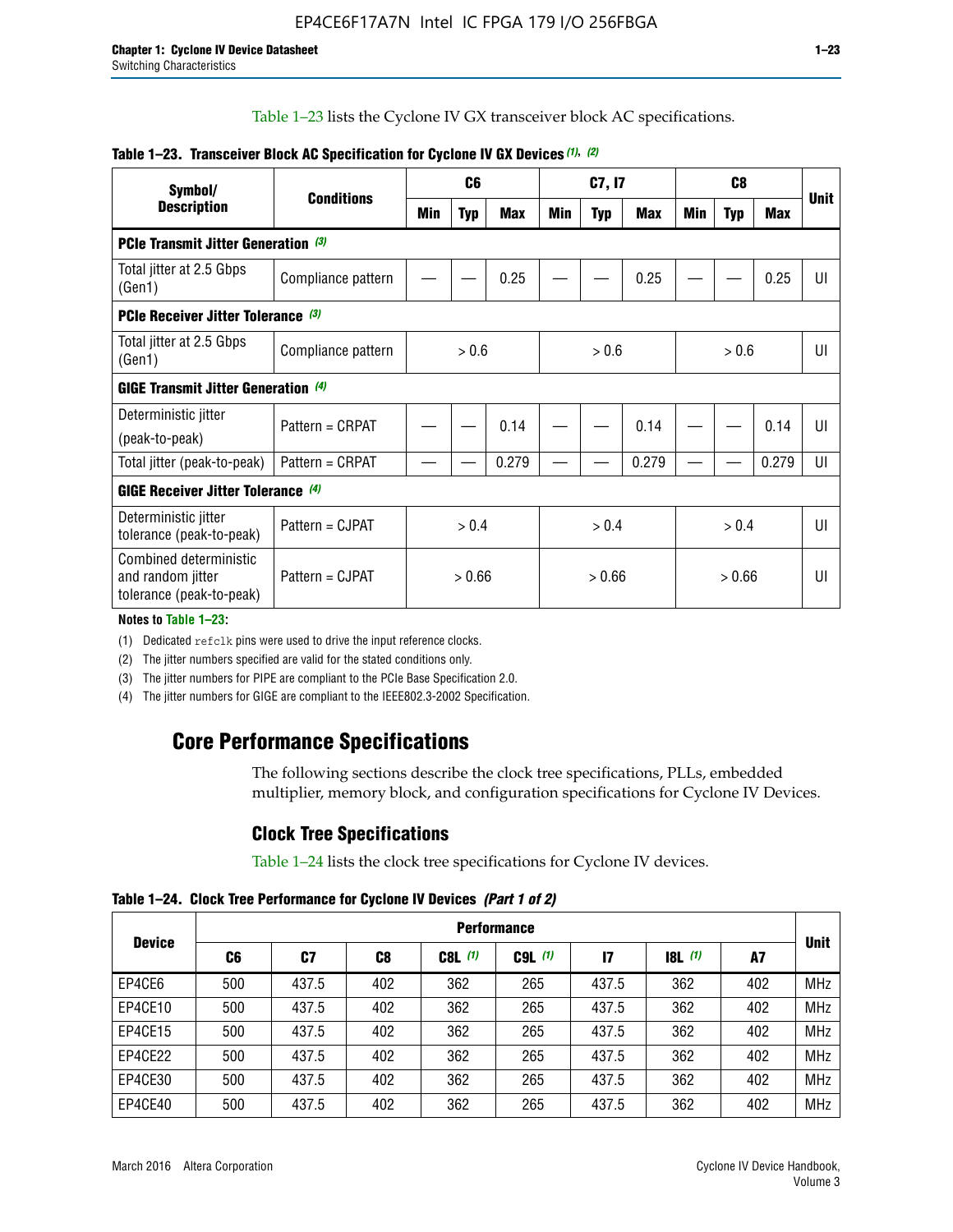| <b>Device</b> | <b>Performance</b> |       |     |           |             |               |       |    |             |  |  |  |
|---------------|--------------------|-------|-----|-----------|-------------|---------------|-------|----|-------------|--|--|--|
|               | C6                 | C7    | C8  | $C8L$ (1) | $C9L$ $(1)$ | $\mathsf{I}7$ | 8L(1) | A7 | <b>Unit</b> |  |  |  |
| EP4CE55       | 500                | 437.5 | 402 | 362       | 265         | 437.5         | 362   |    | <b>MHz</b>  |  |  |  |
| EP4CE75       | 500                | 437.5 | 402 | 362       | 265         | 437.5         | 362   |    | <b>MHz</b>  |  |  |  |
| EP4CE115      |                    | 437.5 | 402 | 362       | 265         | 437.5         | 362   |    | <b>MHz</b>  |  |  |  |
| EP4CGX15      | 500                | 437.5 | 402 |           |             | 437.5         |       |    | <b>MHz</b>  |  |  |  |
| EP4CGX22      | 500                | 437.5 | 402 |           |             | 437.5         |       |    | <b>MHz</b>  |  |  |  |
| EP4CGX30      | 500                | 437.5 | 402 |           |             | 437.5         |       |    | <b>MHz</b>  |  |  |  |
| EP4CGX50      | 500                | 437.5 | 402 |           |             | 437.5         |       |    | <b>MHz</b>  |  |  |  |
| EP4CGX75      | 500                | 437.5 | 402 |           |             | 437.5         |       |    | <b>MHz</b>  |  |  |  |
| EP4CGX110     | 500                | 437.5 | 402 |           |             | 437.5         |       |    | <b>MHz</b>  |  |  |  |
| EP4CGX150     | 500                | 437.5 | 402 |           |             | 437.5         |       |    | <b>MHz</b>  |  |  |  |

**Table 1–24. Clock Tree Performance for Cyclone IV Devices** *(Part 2 of 2)*

**Note to Table 1–24:**

(1) Cyclone IV E 1.0 V core voltage devices only support C8L, C9L, and I8L speed grades.

### **PLL Specifications**

Table 1–25 lists the PLL specifications for Cyclone IV devices when operating in the commercial junction temperature range (0°C to 85°C), the industrial junction temperature range (–40°C to 100°C), the extended industrial junction temperature range (–40°C to 125°C), and the automotive junction temperature range (–40°C to 125°C). For more information about the PLL block, refer to "Glossary" on page 1–37.

|  |  | Table 1–25. PLL Specifications for Cyclone IV Devices $(1)$ , $(2)$ (Part 1 of 2) |  |
|--|--|-----------------------------------------------------------------------------------|--|
|--|--|-----------------------------------------------------------------------------------|--|

| <b>Symbol</b>                                          | <b>Parameter</b>                                            | Min | <b>Typ</b>               | <b>Max</b> | <b>Unit</b>   |
|--------------------------------------------------------|-------------------------------------------------------------|-----|--------------------------|------------|---------------|
|                                                        | Input clock frequency $(-6, -7, -8)$ speed grades)          | 5   | —                        | 472.5      | <b>MHz</b>    |
| $f_{\text{IN}}(3)$                                     | Input clock frequency (-8L speed grade)                     | 5   |                          | 362        | <b>MHz</b>    |
|                                                        | Input clock frequency (-9L speed grade)                     | 5   | $\overline{\phantom{0}}$ | 265        | <b>MHz</b>    |
| f <sub>INPFD</sub>                                     | PFD input frequency                                         | 5   | $\overline{\phantom{0}}$ | 325        | <b>MHz</b>    |
| $f_{VCO}$ (4)                                          | PLL internal VCO operating range                            | 600 | $\overline{\phantom{0}}$ | 1300       | <b>MHz</b>    |
| f <sub>INDUTY</sub>                                    | Input clock duty cycle                                      | 40  |                          | 60         | $\frac{0}{0}$ |
| $t_{\text{INJITTER\_CCJ}}$ (5)                         | Input clock cycle-to-cycle jitter<br>$F_{RFF} \geq 100$ MHz |     |                          | 0.15       | UI            |
|                                                        | $F_{RFF}$ < 100 MHz                                         |     |                          | ±750       | ps            |
| $f_{\text{OUT\_EXT}}$ (external clock<br>output) $(3)$ | PLL output frequency                                        |     |                          | 472.5      | <b>MHz</b>    |
|                                                        | PLL output frequency (-6 speed grade)                       |     |                          | 472.5      | <b>MHz</b>    |
|                                                        | PLL output frequency (-7 speed grade)                       |     |                          | 450        | <b>MHz</b>    |
| $f_{\text{OUT}}$ (to global clock)                     | PLL output frequency (-8 speed grade)                       |     |                          | 402.5      | <b>MHz</b>    |
|                                                        | PLL output frequency (-8L speed grade)                      |     |                          | 362        | <b>MHz</b>    |
|                                                        | PLL output frequency (-9L speed grade)                      |     |                          | 265        | <b>MHz</b>    |
| t <sub>outduty</sub>                                   | Duty cycle for external clock output (when set to 50%)      | 45  | 50                       | 55         | $\frac{0}{0}$ |
| $t_{\text{LOCK}}$                                      | Time required to lock from end of device configuration      |     |                          |            | ms            |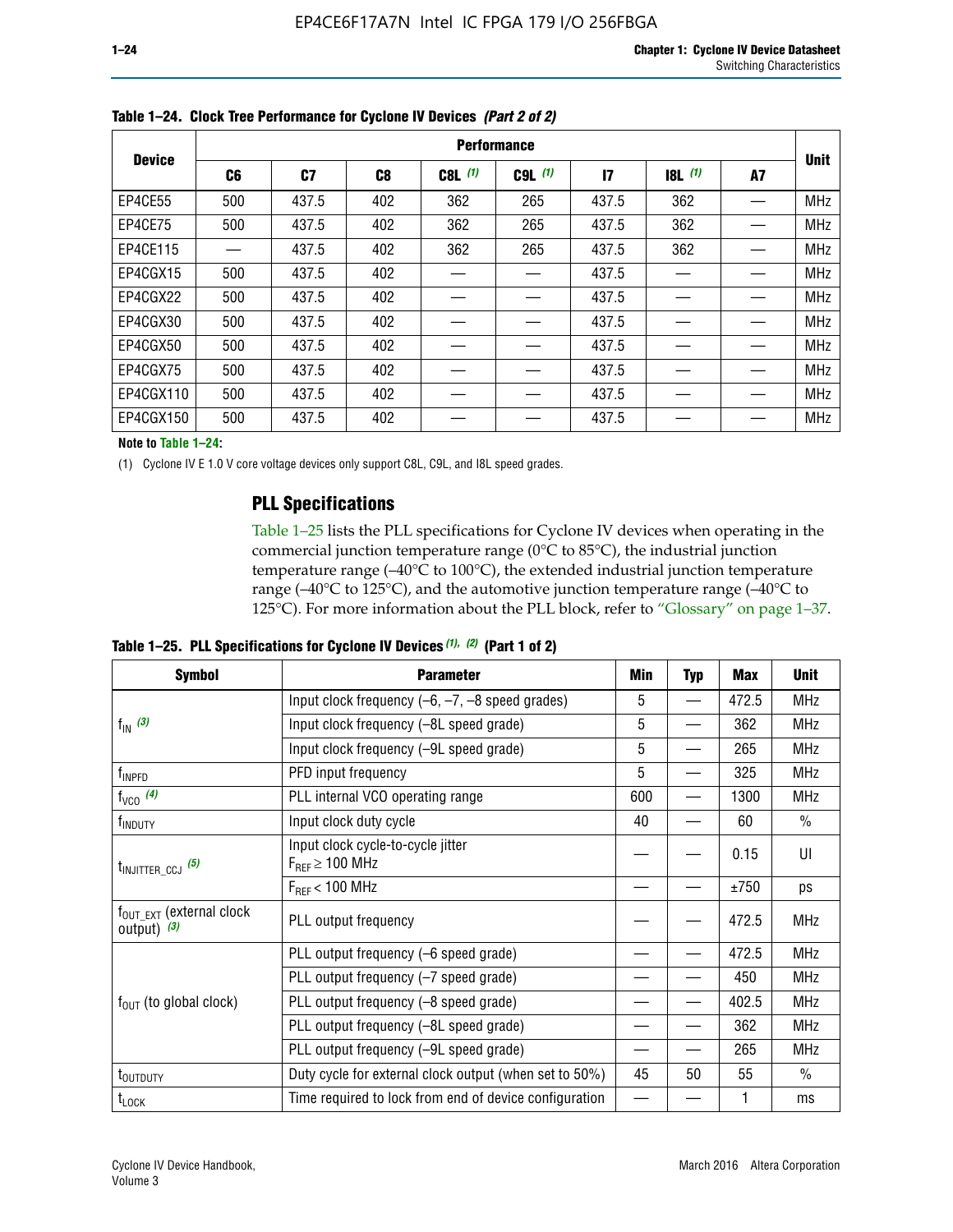| <b>Symbol</b>                               | <b>Parameter</b>                                                                                                                     | Min | <b>Typ</b> | <b>Max</b> | <b>Unit</b>              |
|---------------------------------------------|--------------------------------------------------------------------------------------------------------------------------------------|-----|------------|------------|--------------------------|
| t <sub>DLOCK</sub>                          | Time required to lock dynamically (after switchover,<br>reconfiguring any non-post-scale counters/delays or<br>areset is deasserted) |     |            | 1          | ms                       |
| t <sub>outjitter_period_dedclk</sub> (6)    | Dedicated clock output period jitter<br>$F_{OUT} \geq 100$ MHz                                                                       |     |            | 300        | ps                       |
|                                             | $F_{OUT}$ < 100 MHz                                                                                                                  |     |            | 30         | mUI                      |
| $t_{\text{OUTJITTER\_CCJ\_DEDCLK}}$ (6)     | Dedicated clock output cycle-to-cycle jitter<br>$F_{OUT} \geq 100$ MHz                                                               |     |            | 300        | ps                       |
|                                             | $F_{\text{OUT}}$ < 100 MHz                                                                                                           |     |            | 30         | mUI                      |
| $t_{\text{OUTJITTER}_P \text{ERIOD}_0}$ (6) | Regular I/O period jitter<br>$F_{OUT} \ge 100$ MHz                                                                                   |     |            | 650        | ps                       |
|                                             | $F_{\text{OUT}}$ < 100 MHz                                                                                                           |     |            | 75         | mUI                      |
| $t_{\text{OUTJITTER\_CCJ\_IO}}$ (6)         | Regular I/O cycle-to-cycle jitter<br>$F_{OUT} \ge 100$ MHz                                                                           |     |            | 650        | ps                       |
|                                             | $F_{\text{OUT}}$ < 100 MHz                                                                                                           |     |            | 75         | mUI                      |
| t <sub>PLL_PSERR</sub>                      | Accuracy of PLL phase shift                                                                                                          |     |            | ±50        | ps                       |
| t <sub>ARESET</sub>                         | Minimum pulse width on areset signal.                                                                                                | 10  |            |            | ns                       |
| t <sub>configpll</sub>                      | Time required to reconfigure scan chains for PLLs                                                                                    |     | 3.5(7)     |            | <b>SCANCLK</b><br>cycles |
| $\mathsf{f}_{\mathsf{SCANCLK}}$             | scanclk frequency                                                                                                                    |     |            | 100        | <b>MHz</b>               |
| t <sub>CASC_OUTJITTER_PERIOD_DEDCLK</sub>   | Period jitter for dedicated clock output in cascaded<br>PLLs ( $F_{OUT} \ge 100$ MHz)                                                |     |            | 425        | ps                       |
| (8), (9)                                    | Period jitter for dedicated clock output in cascaded<br>PLLs ( $F_{OUT}$ < 100 MHz)                                                  |     |            | 42.5       | mUI                      |

#### **Table 1–25. PLL Specifications for Cyclone IV Devices** *(1), (2)* **(Part 2 of 2)**

#### **Notes to Table 1–25:**

- (1) This table is applicable for general purpose PLLs and multipurpose PLLs.
- (2) You must connect  $V_{CCD-PLL}$  to  $V_{CCINT}$  through the decoupling capacitor and ferrite bead.
- (3) This parameter is limited in the Quartus II software by the I/O maximum frequency. The maximum I/O frequency is different for each I/O standard.
- (4) The  $V_{CO}$  frequency reported by the Quartus II software in the PLL Summary section of the compilation report takes into consideration the  $V_{CO}$ post-scale counter K value. Therefore, if the counter K has a value of 2, the frequency reported can be lower than the f<sub>VCO</sub> specification.
- (5) A high input jitter directly affects the PLL output jitter. To have low PLL output clock jitter, you must provide a clean clock source that is less than 200 ps.
- (6) Peak-to-peak jitter with a probability level of 10–12 (14 sigma, 99.99999999974404% confidence level). The output jitter specification applies to the intrinsic jitter of the PLL when an input jitter of 30 ps is applied.
- (7) With 100-MHz scanclk frequency.
- (8) The cascaded PLLs specification is applicable only with the following conditions:
	- **■** Upstream PLL—0.59 MHz  $\leq$  Upstream PLL bandwidth  $<$  1 MHz
	- Downstream PLL—Downstream PLL bandwidth > 2 MHz
- (9) PLL cascading is not supported for transceiver applications.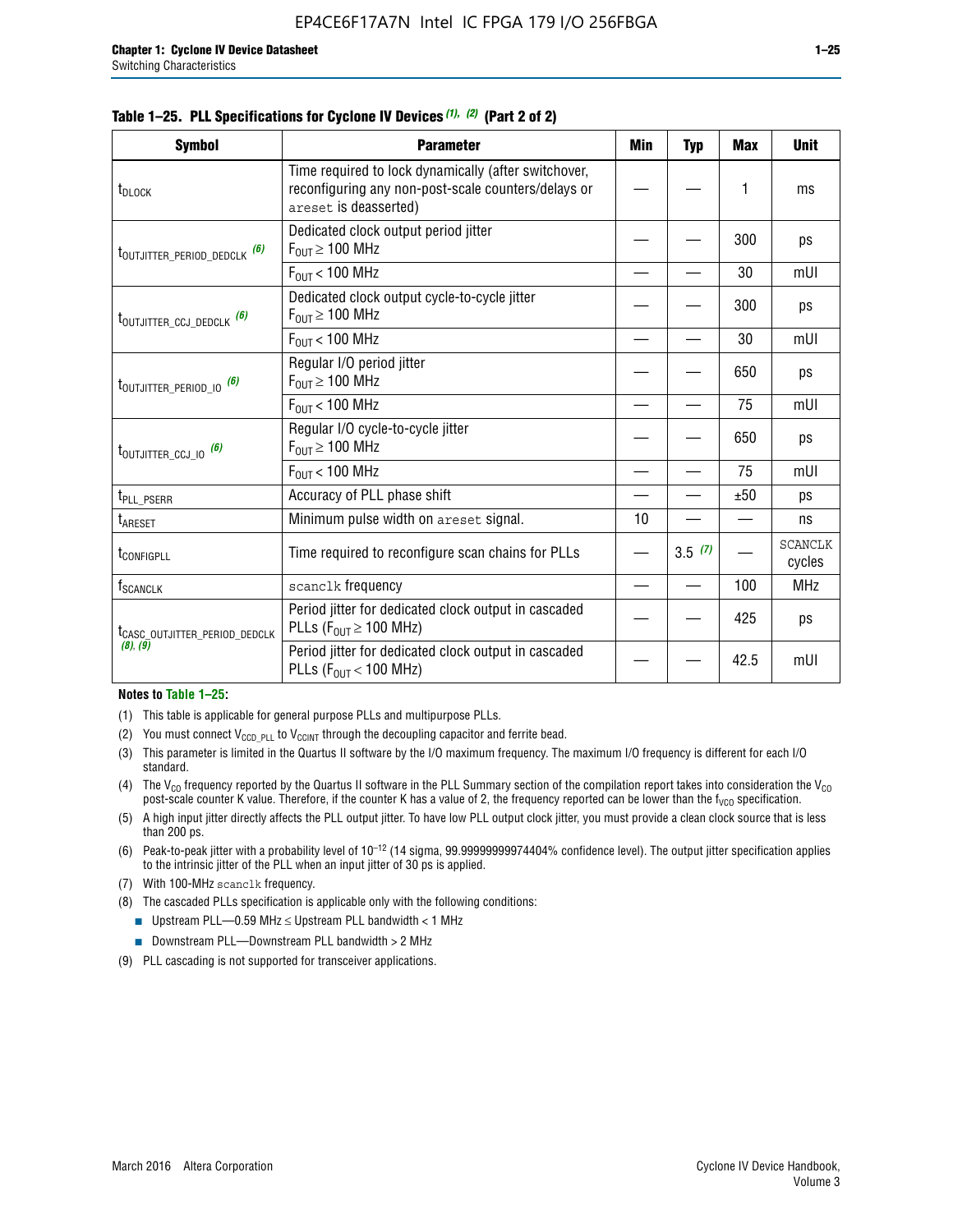### **Embedded Multiplier Specifications**

Table 1–26 lists the embedded multiplier specifications for Cyclone IV devices.

### **Table 1–26. Embedded Multiplier Specifications for Cyclone IV Devices**

|                                | <b>Resources Used</b>        |     | <b>Performance</b> |     |                 |             |            |  |  |  |  |  |
|--------------------------------|------------------------------|-----|--------------------|-----|-----------------|-------------|------------|--|--|--|--|--|
| Mode                           | <b>Number of Multipliers</b> | C6  | C7, I7, A7         | C8  | <b>C8L, I8L</b> | <b>Unit</b> |            |  |  |  |  |  |
| $9 \times 9$ -bit multiplier   |                              | 340 | 300                | 260 | 240             | 175         | <b>MHz</b> |  |  |  |  |  |
| $18 \times 18$ -bit multiplier |                              | 287 | 250                | 200 | 185             | 135         | <b>MHz</b> |  |  |  |  |  |

### **Memory Block Specifications**

Table 1–27 lists the M9K memory block specifications for Cyclone IV devices.

#### **Table 1–27. Memory Block Performance Specifications for Cyclone IV Devices**

|               |                                           |     | <b>Resources Used</b>       |                | <b>Performance</b> |                |                 |     |             |  |  |  |
|---------------|-------------------------------------------|-----|-----------------------------|----------------|--------------------|----------------|-----------------|-----|-------------|--|--|--|
| <b>Memory</b> | <b>Mode</b>                               | LEs | <b>M9K</b><br><b>Memory</b> | C <sub>6</sub> | C7, I7, A7         | C <sub>8</sub> | <b>C8L, I8L</b> | C9L | <b>Unit</b> |  |  |  |
|               | FIFO 256 $\times$ 36                      | 47  |                             | 315            | 274                | 238            | 200             | 157 | <b>MHz</b>  |  |  |  |
| M9K Block     | Single-port $256 \times 36$               | 0   |                             | 315            | 274                | 238            | 200             | 157 | <b>MHz</b>  |  |  |  |
|               | Simple dual-port $256 \times 36$ CLK      | 0   |                             | 315            | 274                | 238            | 200             | 157 | <b>MHz</b>  |  |  |  |
|               | True dual port $512 \times 18$ single CLK | 0   |                             | 315            | 274                | 238            | 200             | 157 | <b>MHz</b>  |  |  |  |

### **Configuration and JTAG Specifications**

Table 1–28 lists the configuration mode specifications for Cyclone IV devices.

### **Table 1–28. Passive Configuration Mode Specifications for Cyclone IV Devices** *(1)*

| <b>Programming Mode</b>         | V <sub>CCINT</sub> Voltage Level (V) | <b>DCLK f<sub>MAX</sub></b> | <b>Unit</b> |
|---------------------------------|--------------------------------------|-----------------------------|-------------|
| Passive Serial (PS)             | 1.0 $(3)$                            | 66                          | MHz         |
|                                 | 1.2                                  | 133                         | MHz         |
| Fast Passive Parallel (FPP) (2) | 1.0 $(3)$                            | 66                          | <b>MHz</b>  |
|                                 | 12(4)                                | 100                         | <b>MHz</b>  |

#### **Notes to Table 1–28:**

- (1) For more information about PS and FPP configuration timing parameters, refer to the *[Configuration and Remote](http://www.altera.com/literature/hb/cyclone-iv/cyiv-51008.pdf)  [System Upgrades in Cyclone IV Devices](http://www.altera.com/literature/hb/cyclone-iv/cyiv-51008.pdf)* chapter.
- (2) FPP configuration mode supports all Cyclone IV E devices (except for E144 package devices) and EP4CGX50, EP4CGX75, EP4CGX110, and EP4CGX150 only.
- (3)  $V_{CCMT}$  = 1.0 V is only supported for Cyclone IV E 1.0 V core voltage devices.
- (4) Cyclone IV E devices support 1.2 V V<sub>CCINT</sub>. Cyclone IV E 1.2 V core voltage devices support 133 MHz DCLK f<sub>MAX</sub> for EP4CE6, EP4CE10, EP4CE15, EP4CE22, EP4CE30, and EP4CE40 only.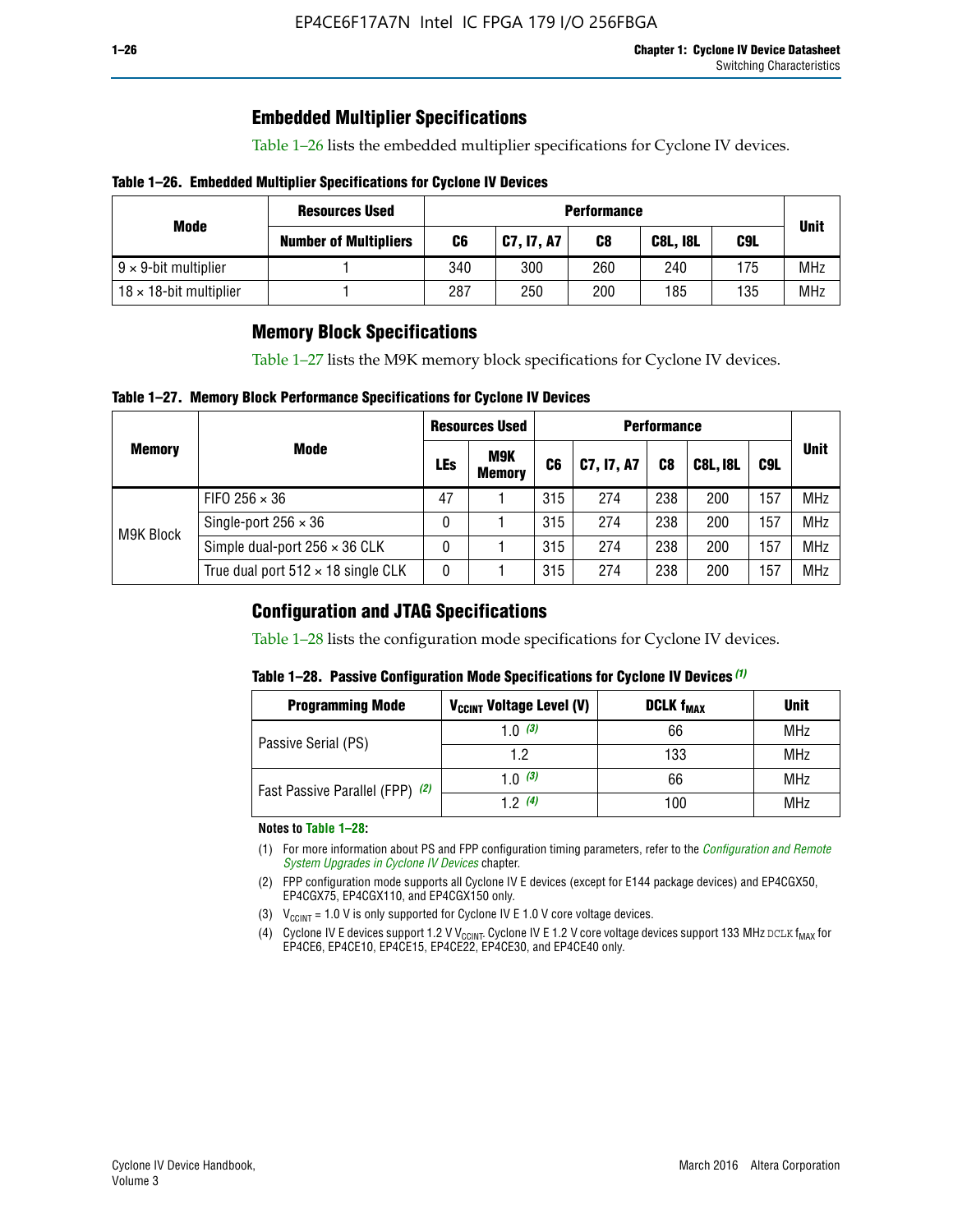Table 1–29 lists the active configuration mode specifications for Cyclone IV devices.

**Table 1–29. Active Configuration Mode Specifications for Cyclone IV Devices**

| <b>Programming Mode</b>  | <b>DCLK Range</b> | <b>Typical DCLK</b> | Unit |
|--------------------------|-------------------|---------------------|------|
| Active Parallel (AP) (1) | 20 to 40          | 33                  | MHz  |
| Active Serial (AS)       | 20 to 40          | 33                  | MHz  |

**Note to Table 1–29:**

(1) AP configuration mode is only supported for Cyclone IV E devices.

Table 1–30 lists the JTAG timing parameters and values for Cyclone IV devices.

**Table 1–30. JTAG Timing Parameters for Cyclone IV Devices** *(1)*

| <b>Symbol</b>                | <b>Parameter</b>                                       | Min | <b>Max</b> | <b>Unit</b> |
|------------------------------|--------------------------------------------------------|-----|------------|-------------|
| $t_{JCP}$                    | <b>TCK clock period</b>                                | 40  |            | ns          |
| t <sub>JCH</sub>             | <b>TCK clock high time</b>                             | 19  |            | ns          |
| $t_{JCL}$                    | TCK clock low time                                     | 19  |            | ns          |
| t <sub>JPSU_TDI</sub>        | JTAG port setup time for TDI                           | 1   |            | ns          |
| t <sub>JPSU_TMS</sub>        | JTAG port setup time for TMS                           | 3   |            | ns          |
| t <sub>JPH</sub>             | JTAG port hold time                                    | 10  |            | ns          |
| t <sub>JPCO</sub>            | JTAG port clock to output $(2)$ , $(3)$                |     | 15         | ns          |
| $t_{JPZX}$                   | JTAG port high impedance to valid output $(2)$ , $(3)$ |     | 15         | ns          |
| t <sub>JPXZ</sub>            | JTAG port valid output to high impedance $(2)$ , $(3)$ |     | 15         | ns          |
| $t_{\rm JSSU}$               | Capture register setup time                            | 5   |            | ns          |
| $\mathsf{t}_{\mathsf{JSH}}$  | Capture register hold time                             | 10  |            | ns          |
| $t_{\rm JSCO}$               | Update register clock to output                        |     | 25         | ns          |
| $t_{\footnotesize \rm JSZX}$ | Update register high impedance to valid output         |     | 25         | ns          |
| t <sub>JSXZ</sub>            | Update register valid output to high impedance         |     | 25         | ns          |

**Notes to Table 1–30:**

(1) For more information about JTAG waveforms, refer to "JTAG Waveform" in "Glossary" on page 1–37.

(2) The specification is shown for 3.3-, 3.0-, and 2.5-V LVTTL/LVCMOS operation of JTAG pins. For 1.8-V LVTTL/LVCMOS and 1.5-V LVCMOS, the output time specification is 16 ns.

(3) For EP4CGX22, EP4CGX30 (F324 and smaller package), EP4CGX110, and EP4CGX150 devices, the output time specification for 3.3-, 3.0-, and 2.5-V LVTTL/LVCMOS operation of JTAG pins is 16 ns. For 1.8-V LVTTL/LVCMOS and 1.5-V LVCMOS, the output time specification is 18 ns.

### **Periphery Performance**

This section describes periphery performance, including high-speed I/O and external memory interface.

I/O performance supports several system interfaces, such as the high-speed I/O interface, external memory interface, and the PCI/PCI-X bus interface. I/Os using the SSTL-18 Class I termination standard can achieve up to the stated DDR2 SDRAM interfacing speeds. I/Os using general-purpose I/O standards such as 3.3-, 3.0-, 2.5-, 1.8-, or 1.5-LVTTL/LVCMOS are capable of a typical 200 MHz interfacing frequency with a 10 pF load.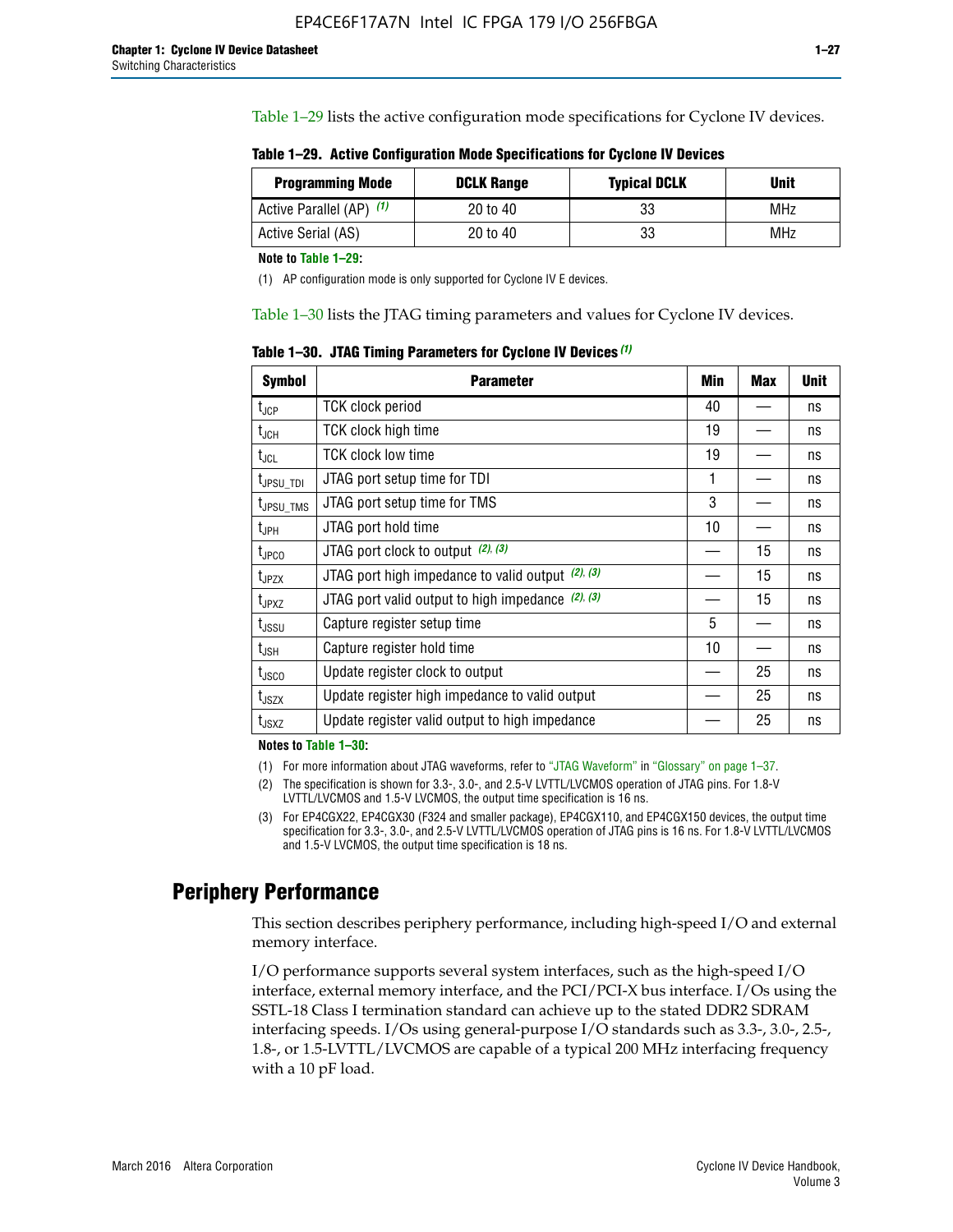- For more information about the supported maximum clock rate, device and pin planning, IP implementation, and device termination, refer to *[Section III: System](http://www.altera.com/literature/hb/external-memory/emi_intro_specs.pdf)  [Performance Specifications](http://www.altera.com/literature/hb/external-memory/emi_intro_specs.pdf)* of the *External Memory Interfaces Handbook*.
- **1 Actual achievable frequency depends on design- and system-specific factors. Perform** HSPICE/IBIS simulations based on your specific design and system setup to determine the maximum achievable frequency in your system.

### **High-Speed I/O Specifications**

Table 1–31 through Table 1–36 list the high-speed I/O timing for Cyclone IV devices. For definitions of high-speed timing specifications, refer to "Glossary" on page 1–37.

**Table 1–31. RSDS Transmitter Timing Specifications for Cyclone IV Devices** *(1)***,** *(2)***,** *(4)* **(Part 1 of 2)**

|                                                      |                                                     |                 | C6         |            |            | C7, I7                   |            |            | <b>C8, A7</b>            |            | <b>C8L, I8L</b> |                          |            |            |                          |            |               |
|------------------------------------------------------|-----------------------------------------------------|-----------------|------------|------------|------------|--------------------------|------------|------------|--------------------------|------------|-----------------|--------------------------|------------|------------|--------------------------|------------|---------------|
| <b>Symbol</b>                                        | <b>Modes</b>                                        | Min             | <b>Typ</b> | <b>Max</b> | <b>Min</b> | <b>Typ</b>               | <b>Max</b> | <b>Min</b> | <b>Typ</b>               | <b>Max</b> | <b>Min</b>      | <b>Typ</b>               | <b>Max</b> | <b>Min</b> | <b>Typ</b>               | <b>Max</b> | <b>Unit</b>   |
|                                                      | $\times$ 10                                         | 5               | —          | 180        | 5          | ÷,                       | 155.5      | 5          | $\overline{\phantom{0}}$ | 155.5      | 5               |                          | 155.5      | 5          |                          | 132.5      | <b>MHz</b>    |
|                                                      | $\times 8$                                          | 5               |            | 180        | 5          |                          | 155.5      | 5          | $\overline{\phantom{0}}$ | 155.5      | 5               |                          | 155.5      | 5          |                          | 132.5      | <b>MHz</b>    |
| f <sub>HSCLK</sub><br>(input clock                   | $\times 7$                                          | 5               |            | 180        | 5          |                          | 155.5      | 5          | $\overline{\phantom{0}}$ | 155.5      | 5               |                          | 155.5      | 5          |                          | 132.5      | <b>MHz</b>    |
| frequency)                                           | $\times$ 4                                          | 5               |            | 180        | 5          | $\overline{\phantom{0}}$ | 155.5      | 5          | $\qquad \qquad$          | 155.5      | 5               |                          | 155.5      | 5          | $\overline{\phantom{0}}$ | 132.5      | <b>MHz</b>    |
|                                                      | $\times 2$                                          | 5               |            | 180        | 5          |                          | 155.5      | 5          | $\equiv$                 | 155.5      | 5               | $\overline{\phantom{0}}$ | 155.5      | 5          | $\overline{\phantom{0}}$ | 132.5      | <b>MHz</b>    |
|                                                      | $\times$ 1                                          | 5               |            | 360        | 5          |                          | 311        | 5          | $\overline{\phantom{0}}$ | 311        | 5               | $\equiv$                 | 311        | 5          | $\equiv$                 | 265        | <b>MHz</b>    |
|                                                      | $\times$ 10                                         | 100             |            | 360        | 100        |                          | 311        | 100        | $\equiv$                 | 311        | 100             |                          | 311        | 100        | $\equiv$                 | 265        | <b>Mbps</b>   |
|                                                      | $\times 8$                                          | 80              |            | 360        | 80         |                          | 311        | 80         | $\overline{\phantom{0}}$ | 311        | 80              |                          | 311        | 80         | $\overline{\phantom{0}}$ | 265        | <b>Mbps</b>   |
| Device<br>operation in                               | $\times 7$                                          | 70              |            | 360        | 70         | $\overline{\phantom{0}}$ | 311        | 70         | $\overline{\phantom{0}}$ | 311        | 70              |                          | 311        | 70         | $\equiv$                 | 265        | <b>Mbps</b>   |
| <b>Mbps</b>                                          | $\times$ 4                                          | 40              |            | 360        | 40         |                          | 311        | 40         | $\overline{\phantom{0}}$ | 311        | 40              |                          | 311        | 40         | $\overline{\phantom{0}}$ | 265        | <b>Mbps</b>   |
|                                                      | $\times 2$                                          | 20              |            | 360        | 20         | $\overline{\phantom{0}}$ | 311        | 20         | $\overline{\phantom{0}}$ | 311        | 20              | $\qquad \qquad$          | 311        | 20         |                          | 265        | <b>Mbps</b>   |
|                                                      | $\times$ 1                                          | 10              |            | 360        | 10         |                          | 311        | 10         | $\overline{\phantom{0}}$ | 311        | 10              | $\overline{\phantom{0}}$ | 311        | 10         | $\overline{\phantom{0}}$ | 265        | <b>Mbps</b>   |
| t <sub>DUTY</sub>                                    | —                                                   | 45              |            | 55         | 45         |                          | 55         | 45         | $\overline{\phantom{0}}$ | 55         | 45              |                          | 55         | 45         |                          | 55         | $\frac{0}{0}$ |
| Transmitter<br>channel-to-<br>channel skew<br>(TCCS) |                                                     |                 |            | 200        |            |                          | 200        |            |                          | 200        |                 |                          | 200        |            |                          | 200        | ps            |
| Output jitter<br>(peak to peak)                      |                                                     |                 |            | 500        |            |                          | 500        |            |                          | 550        |                 |                          | 600        |            |                          | 700        | ps            |
| t <sub>rise</sub>                                    | $20 - 80\%$<br>$\mathrm{C}_{\text{LOAD}}$ =<br>5 pF | $\qquad \qquad$ | 500        |            |            | 500                      |            |            | 500                      |            |                 | 500                      |            |            | 500                      |            | ps            |
| t <sub>FALL</sub>                                    | $20 - 80\%$<br>$C_{LOAD} =$<br>5 pF                 |                 | 500        |            |            | 500                      |            |            | 500                      |            |                 | 500                      |            |            | 500                      |            | ps            |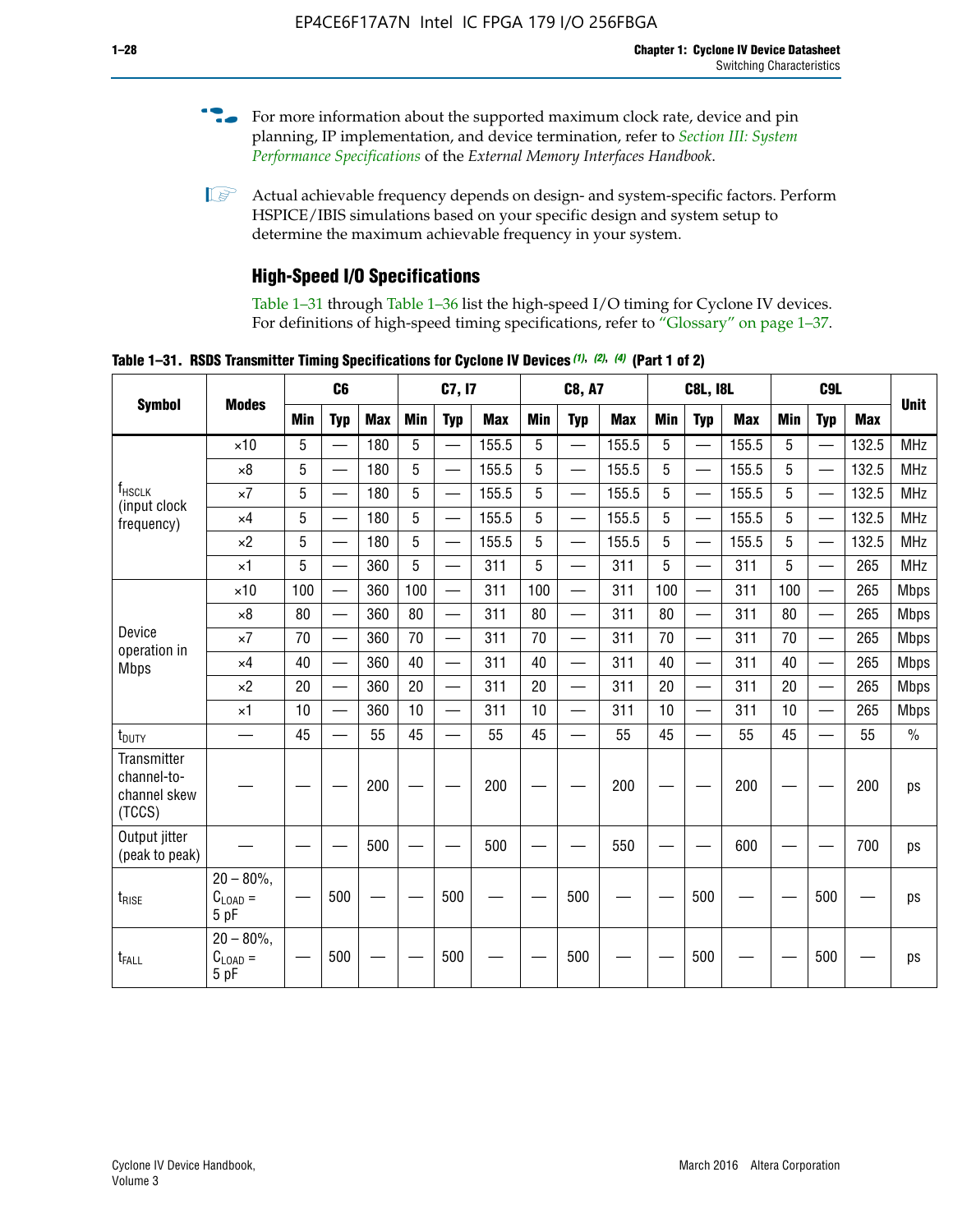|                       |                               | C6  |            |     | <b>C7, I7</b> |            |            | <b>C8, A7</b> |            |            | <b>C8L, I8L</b> |            |            | C <sub>9</sub> L |            |     |             |
|-----------------------|-------------------------------|-----|------------|-----|---------------|------------|------------|---------------|------------|------------|-----------------|------------|------------|------------------|------------|-----|-------------|
|                       | <b>Symbol</b><br><b>Modes</b> | Min | <b>Typ</b> | Max | Min           | <b>Typ</b> | <b>Max</b> | <b>Min</b>    | <b>Typ</b> | <b>Max</b> | Min             | <b>Typ</b> | <b>Max</b> | Min              | <b>Typ</b> | Max | <b>Unit</b> |
| $t_{\text{LOCK}}$ (3) |                               |     |            |     |               |            |            |               |            |            |                 |            |            |                  |            |     | ms          |

#### **Table 1–31. RSDS Transmitter Timing Specifications for Cyclone IV Devices** *(1)***,** *(2)***,** *(4)* **(Part 2 of 2)**

**Notes to Table 1–31:**

(1) Applicable for true RSDS and emulated RSDS\_E\_3R transmitter.

(2) Cyclone IV E devices—true RSDS transmitter is only supported at the output pin of Row I/O Banks 1, 2, 5, and 6. Emulated RSDS transmitter is supported at the output pin of all I/O Banks. Cyclone IV GX devices—true RSDS transmitter is only supported at the output pin of Row I/O Banks 5 and 6. Emulated RSDS transmitter is supported at the output

pin of I/O Banks 3, 4, 5, 6, 7, 8, and 9.

(3)  $t_{\text{LOCK}}$  is the time required for the PLL to lock from the end-of-device configuration.

(4) Cyclone IV E 1.0 V core voltage devices only support C8L, C9L, and I8L speed grades. Cyclone IV E 1.2 V core voltage devices only support C6, C7, C8, I7, and A7 speed grades. Cyclone IV GX devices only support C6, C7, C8, and I7 speed grades.

|                                 |                                       |            | C <sub>6</sub>           |            |            | C7, I7                   |            |                          | <b>C8, A7</b>            |            |            | <b>C8L, I8L</b>          |            |            | C <sub>9</sub> L         |            | <b>Unit</b>   |
|---------------------------------|---------------------------------------|------------|--------------------------|------------|------------|--------------------------|------------|--------------------------|--------------------------|------------|------------|--------------------------|------------|------------|--------------------------|------------|---------------|
| <b>Symbol</b>                   | <b>Modes</b>                          | <b>Min</b> | <b>Typ</b>               | <b>Max</b> | <b>Min</b> | <b>Typ</b>               | <b>Max</b> | <b>Min</b>               | <b>Typ</b>               | <b>Max</b> | <b>Min</b> | <b>Typ</b>               | <b>Max</b> | <b>Min</b> | <b>Typ</b>               | <b>Max</b> |               |
|                                 | $\times$ 10                           | 5          | $\equiv$                 | 85         | 5          | $\overline{\phantom{0}}$ | 85         | 5                        | $\overline{\phantom{0}}$ | 85         | 5          | $\overline{\phantom{0}}$ | 85         | 5          |                          | 72.5       | <b>MHz</b>    |
|                                 | $\times 8$                            | 5          | $\qquad \qquad$          | 85         | 5          |                          | 85         | 5                        | —                        | 85         | 5          | $\overline{\phantom{0}}$ | 85         | 5          |                          | 72.5       | <b>MHz</b>    |
| $f_{HSCLK}$ (input              | $\times 7$                            | 5          |                          | 85         | 5          |                          | 85         | 5                        | $\overline{\phantom{0}}$ | 85         | 5          | $\overline{\phantom{0}}$ | 85         | 5          |                          | 72.5       | <b>MHz</b>    |
| clock<br>frequency)             | $\times$ 4                            | 5          | —                        | 85         | 5          |                          | 85         | 5                        | —                        | 85         | 5          | $\overline{\phantom{0}}$ | 85         | 5          |                          | 72.5       | <b>MHz</b>    |
|                                 | $\times 2$                            | 5          | $\overline{\phantom{0}}$ | 85         | 5          | $\overline{\phantom{0}}$ | 85         | 5                        | —                        | 85         | 5          | $\overline{\phantom{0}}$ | 85         | 5          | —<br>—                   | 72.5       | <b>MHz</b>    |
|                                 | $\times$ 1                            | 5          | —                        | 170        | 5          |                          | 170        | 5                        | $\overline{\phantom{0}}$ | 170        | 5          | $\overline{\phantom{0}}$ | 170        | 5          |                          | 145        | <b>MHz</b>    |
|                                 | $\times$ 10                           | 100        | $\overline{\phantom{0}}$ | 170        | 100        |                          | 170        | 100                      | $\overline{\phantom{0}}$ | 170        | 100        | $\overline{\phantom{0}}$ | 170        | 100        |                          | 145        | <b>Mbps</b>   |
|                                 | $\times 8$                            | 80         | $\equiv$                 | 170        | 80         |                          | 170        | 80                       | $\overline{\phantom{0}}$ | 170        | 80         | $\overline{\phantom{0}}$ | 170        | 80         |                          | 145        | <b>Mbps</b>   |
| Device                          | $\times 7$                            | 70         | $\qquad \qquad$          | 170        | 70         | $\sim$                   | 170        | 70                       | $\overline{\phantom{0}}$ | 170        | 70         | $\overline{\phantom{0}}$ | 170        | 70         | —<br>—                   | 145        | <b>Mbps</b>   |
| operation in<br><b>Mbps</b>     | $\times$ 4                            | 40         | $\overline{\phantom{0}}$ | 170        | 40         | $\overline{\phantom{0}}$ | 170        | 40                       | $\overline{\phantom{0}}$ | 170        | 40         | $\overline{\phantom{0}}$ | 170        | 40         | $\overline{\phantom{0}}$ | 145        | <b>Mbps</b>   |
|                                 | $\times 2$                            | 20         | $\overline{\phantom{0}}$ | 170        | 20         | $\overline{\phantom{0}}$ | 170        | 20                       |                          | 170        | 20         | $\overline{\phantom{0}}$ | 170        | 20         | —                        | 145        | <b>Mbps</b>   |
|                                 | $\times$ 1                            | 10         |                          | 170        | 10         | —                        | 170        | 10                       | $\overline{\phantom{0}}$ | 170        | 10         | $\overline{\phantom{0}}$ | 170        | 10         | $\overline{\phantom{0}}$ | 145        | <b>Mbps</b>   |
| $t_{\text{DUTY}}$               |                                       | 45         |                          | 55         | 45         |                          | 55         | 45                       |                          | 55         | 45         | $\overline{\phantom{0}}$ | 55         | 45         |                          | 55         | $\frac{0}{0}$ |
| <b>TCCS</b>                     |                                       |            | <u>in a</u>              | 200        |            |                          | 200        | $\overline{\phantom{0}}$ |                          | 200        |            | $\overline{\phantom{0}}$ | 200        |            |                          | 200        | ps            |
| Output jitter<br>(peak to peak) |                                       |            |                          | 500        |            |                          | 500        |                          |                          | 550        |            |                          | 600        |            |                          | 700        | ps            |
| $t_{\text{RISE}}$               | $20 - 80\%$ ,<br>$C_{LOAD} =$<br>5 pF |            | 500                      |            |            | 500                      |            |                          | 500                      |            |            | 500                      |            |            | 500                      |            | ps            |
| t <sub>FALL</sub>               | $20 - 80\%$ ,<br>$C_{LOAD} =$<br>5 pF |            | 500                      |            |            | 500                      |            |                          | 500                      |            |            | 500                      |            |            | 500                      |            | ps            |

### **Table 1–32. Emulated RSDS\_E\_1R Transmitter Timing Specifications for Cyclone IV Devices** *(1), (3)* **(Part 1 of 2)**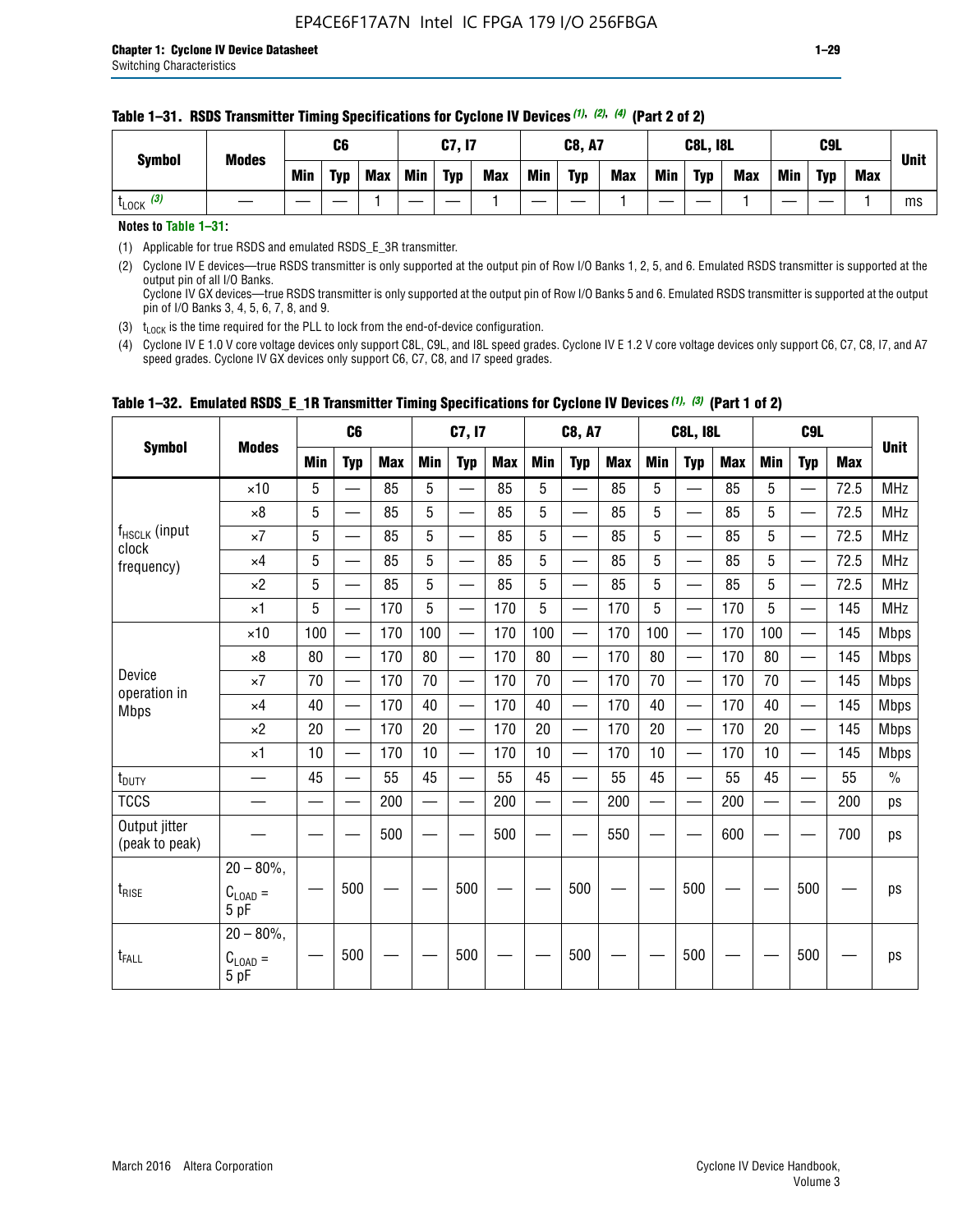| <b>Symbol</b>         | <b>Modes</b> |     | C6         |            |     | C7, I7     |     |     | <b>C8, A7</b> |     |     | <b>C8L, I8L</b> |     | C9L        |            | <b>Unit</b> |    |
|-----------------------|--------------|-----|------------|------------|-----|------------|-----|-----|---------------|-----|-----|-----------------|-----|------------|------------|-------------|----|
|                       |              | Min | <b>Typ</b> | <b>Max</b> | Min | <b>Typ</b> | Max | Min | <b>Typ</b>    | Max | Min | <b>Typ</b>      | Max | <b>Min</b> | <b>Typ</b> | Max         |    |
| $t_{\text{LOCK}}$ (2) |              |     |            |            |     |            |     |     |               |     |     |                 |     |            |            |             | ms |

#### **Table 1–32. Emulated RSDS\_E\_1R Transmitter Timing Specifications for Cyclone IV Devices** *(1), (3)* **(Part 2 of 2)**

**Notes to Table 1–32:**

(1) Emulated RSDS\_E\_1R transmitter is supported at the output pin of all I/O Banks of Cyclone IV E devices and I/O Banks 3, 4, 5, 6, 7, 8, and 9 of Cyclone IV GX devices.

(2)  $t_{\text{LOCK}}$  is the time required for the PLL to lock from the end-of-device configuration.

(3) Cyclone IV E 1.0 V core voltage devices only support C8L, C9L, and I8L speed grades. Cyclone IV E 1.2 V core voltage devices only support C6, C7, C8, I7, and A7 speed grades. Cyclone IV GX devices only support C6, C7, C8, and I7 speed grades.

|                                 |                                           |            | C <sub>6</sub>           |            |                          | C7, I7                   |            |            | <b>C8, A7</b>            |              |            | <b>C8L, I8L</b>          |            |            | C <sub>9</sub> L         |            | <b>Unit</b>   |
|---------------------------------|-------------------------------------------|------------|--------------------------|------------|--------------------------|--------------------------|------------|------------|--------------------------|--------------|------------|--------------------------|------------|------------|--------------------------|------------|---------------|
| <b>Symbol</b>                   | <b>Modes</b>                              | <b>Min</b> | <b>Typ</b>               | <b>Max</b> | <b>Min</b>               | <b>Typ</b>               | <b>Max</b> | <b>Min</b> | <b>Typ</b>               | <b>Max</b>   | <b>Min</b> | <b>Typ</b>               | <b>Max</b> | <b>Min</b> | <b>Typ</b>               | <b>Max</b> |               |
|                                 | $\times$ 10                               | 5          |                          | 200        | 5                        | —                        | 155.5      | 5          | $\overline{\phantom{0}}$ | 155.5        | 5          | $\overline{\phantom{0}}$ | 155.5      | 5          | $\overline{\phantom{0}}$ | 132.5      | <b>MHz</b>    |
|                                 | $\times 8$                                | 5          | $\qquad \qquad$          | 200        | 5                        | $\overline{\phantom{0}}$ | 155.5      | 5          | —                        | 155.5        | 5          |                          | 155.5      | 5          |                          | 132.5      | <b>MHz</b>    |
| f <sub>HSCLK</sub> (input       | $\times 7$                                | 5          | $\qquad \qquad$          | 200        | 5                        | ÷,                       | 155.5      | 5          | —                        | 155.5        | 5          |                          | 155.5      | 5          |                          | 132.5      | <b>MHz</b>    |
| clock<br>frequency)             | $\times$ 4                                | 5          | $\overline{\phantom{0}}$ | 200        | 5                        | —                        | 155.5      | 5          | $\overline{\phantom{0}}$ | 155.5        | 5          |                          | 155.5      | 5          | $\overline{\phantom{0}}$ | 132.5      | <b>MHz</b>    |
|                                 | $\times 2$                                | 5          | $\overline{\phantom{0}}$ | 200        | 5                        | $\overline{\phantom{0}}$ | 155.5      | 5          | $\overline{\phantom{0}}$ | 155.5        | 5          | $\overline{\phantom{0}}$ | 155.5      | 5          |                          | 132.5      | <b>MHz</b>    |
|                                 | $\times$ 1                                | 5          | $\overline{\phantom{0}}$ | 400        | 5                        |                          | 311        | 5          | —                        | 311          | 5          | $\overline{\phantom{0}}$ | 311        | 5          |                          | 265        | <b>MHz</b>    |
|                                 | $\times$ 10                               | 100        |                          | 400        | 100                      | $\overline{\phantom{0}}$ | 311        | 100        | $\overline{\phantom{0}}$ | 311          | 100        | $\overline{\phantom{0}}$ | 311        | 100        |                          | 265        | <b>Mbps</b>   |
|                                 | $\times 8$                                | 80         | $\overline{\phantom{0}}$ | 400        | 80                       | $\overline{\phantom{0}}$ | 311        | 80         | $\overline{\phantom{0}}$ | 311          | 80         | $\overline{\phantom{0}}$ | 311        | 80         |                          | 265        | <b>Mbps</b>   |
| Device                          | $\times 7$                                | 70         |                          | 400        | 70                       |                          | 311        | 70         | $\overline{\phantom{0}}$ | 311          | 70         |                          | 311        | 70         |                          | 265        | <b>Mbps</b>   |
| operation in<br><b>Mbps</b>     | $\times 4$                                | 40         | $\overline{\phantom{0}}$ | 400        | 40                       |                          | 311        | 40         | $\overline{\phantom{0}}$ | 311          | 40         | —                        | 311        | 40         |                          | 265        | <b>Mbps</b>   |
|                                 | $\times 2$                                | 20         |                          | 400        | 20                       | —                        | 311        | 20         | $\overline{\phantom{0}}$ | 311          | 20         | $\overline{\phantom{0}}$ | 311        | 20         |                          | 265        | <b>Mbps</b>   |
|                                 | ×1                                        | 10         | $\overline{\phantom{0}}$ | 400        | 10                       | $\overline{\phantom{0}}$ | 311        | 10         | $\overline{\phantom{0}}$ | 311          | 10         | —                        | 311        | 10         |                          | 265        | <b>Mbps</b>   |
| t <sub>DUTY</sub>               |                                           | 45         |                          | 55         | 45                       | $\overline{\phantom{0}}$ | 55         | 45         | $\overline{\phantom{0}}$ | 55           | 45         | $\overline{\phantom{0}}$ | 55         | 45         |                          | 55         | $\frac{0}{0}$ |
| <b>TCCS</b>                     |                                           |            |                          | 200        | $\overline{\phantom{0}}$ |                          | 200        |            |                          | 200          | —          |                          | 200        |            |                          | 200        | ps            |
| Output jitter<br>(peak to peak) |                                           |            |                          | 500        |                          |                          | 500        |            |                          | 550          |            |                          | 600        |            |                          | 700        | ps            |
| $t_{\sf RISE}$                  | $20 - 80\%$ ,<br>$C_{LOAD} =$<br>5 pF     |            | 500                      |            |                          | 500                      |            |            | 500                      |              |            | 500                      |            |            | 500                      |            | ps            |
| t <sub>FALL</sub>               | $20 - 80\%$<br>$\rm C_{LOAD}$ $=$<br>5 pF |            | 500                      |            |                          | 500                      |            |            | 500                      |              |            | 500                      |            |            | 500                      |            | ps            |
| $t_{\text{LOCK}}$ (3)           |                                           |            |                          | 1          |                          |                          | 1          |            |                          | $\mathbf{1}$ |            |                          | 1          |            |                          | 1          | ms            |

**Table 1–33. Mini-LVDS Transmitter Timing Specifications for Cyclone IV Devices** *(1)***,** *(2)***,** *(4)*

**Notes to Table 1–33:**

(1) Applicable for true and emulated mini-LVDS transmitter.

(2) Cyclone IV E—true mini-LVDS transmitter is only supported at the output pin of Row I/O Banks 1, 2, 5, and 6. Emulated mini-LVDS transmitter is supported at the output pin of all I/O banks.

Cyclone IV GX—true mini-LVDS transmitter is only supported at the output pin of Row I/O Banks 5 and 6. Emulated mini-LVDS transmitter is supported at the output pin of I/O Banks 3, 4, 5, 6, 7, 8, and 9.

(3)  $t_{\text{LOCK}}$  is the time required for the PLL to lock from the end-of-device configuration.

(4) Cyclone IV E 1.0 V core voltage devices only support C8L, C9L, and I8L speed grades. Cyclone IV E 1.2 V core voltage devices only support C6, C7, C8, I7, and A7 speed grades. Cyclone IV GX devices only support C6, C7, C8, and I7 speed grades.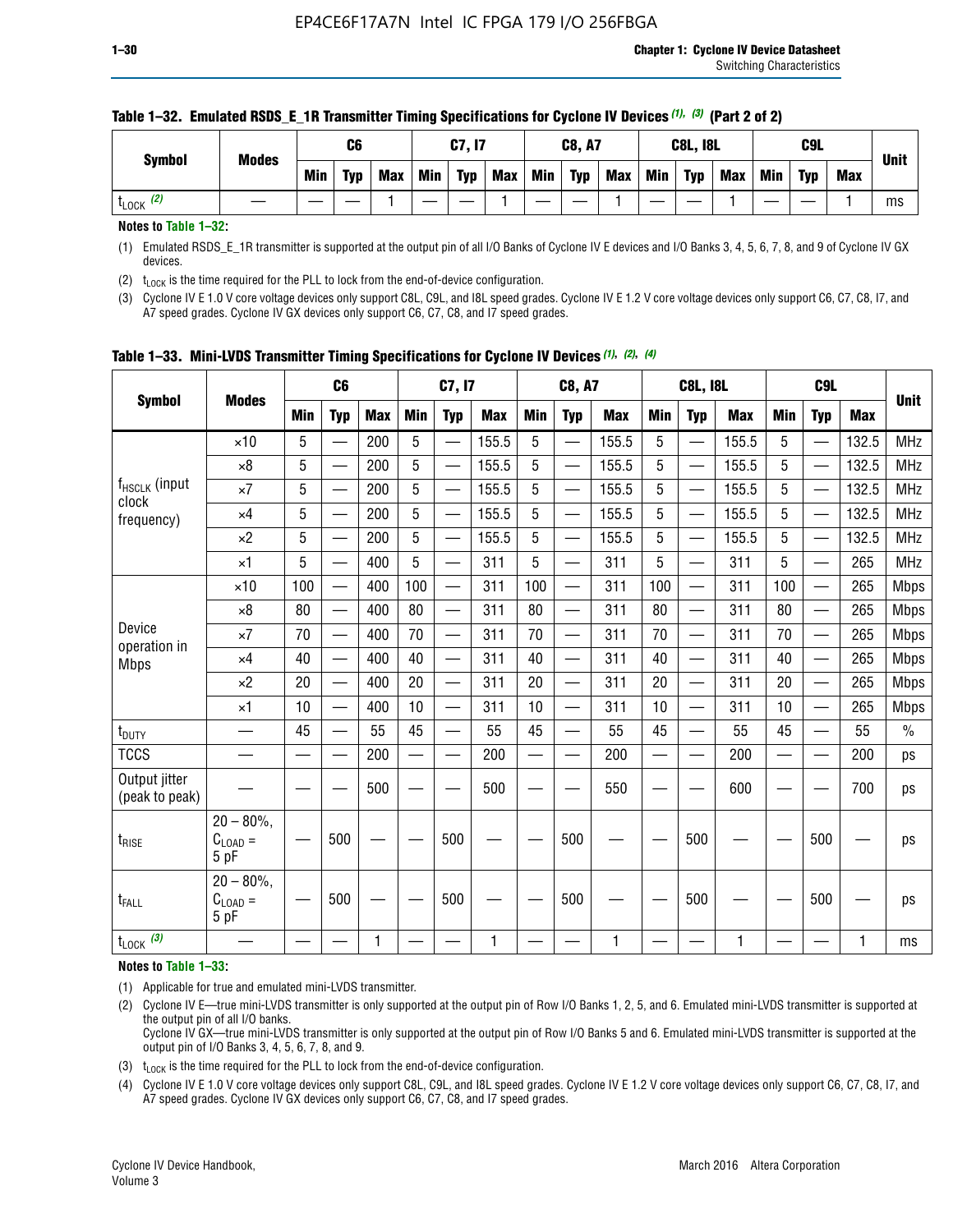|                                    |              |     | C <sub>6</sub> |     | C7, I7     |            | <b>C8, A7</b> |     | <b>C8L, I8L</b> | C <sub>9</sub> L |            |             |
|------------------------------------|--------------|-----|----------------|-----|------------|------------|---------------|-----|-----------------|------------------|------------|-------------|
| <b>Symbol</b>                      | <b>Modes</b> | Min | <b>Max</b>     | Min | <b>Max</b> | <b>Min</b> | <b>Max</b>    | Min | <b>Max</b>      | Min              | <b>Max</b> | <b>Unit</b> |
|                                    | $\times$ 10  | 5   | 420            | 5   | 370        | 5          | 320           | 5   | 320             | 5                | 250        | <b>MHz</b>  |
|                                    | $\times 8$   | 5   | 420            | 5   | 370        | 5          | 320           | 5   | 320             | 5                | 250        | <b>MHz</b>  |
| f <sub>HSCLK</sub> (input<br>clock | $\times 7$   | 5   | 420            | 5   | 370        | 5          | 320           | 5   | 320             | 5                | 250        | MHz         |
| frequency)                         | $\times$ 4   | 5   | 420            | 5   | 370        | 5          | 320           | 5   | 320             | 5                | 250        | <b>MHz</b>  |
|                                    | $\times 2$   | 5   | 420            | 5   | 370        | 5          | 320           | 5   | 320             | 5                | 250        | <b>MHz</b>  |
|                                    | $\times$ 1   | 5   | 420            | 5   | 402.5      | 5          | 402.5         | 5   | 362             | 5                | 265        | MHz         |
|                                    | $\times$ 10  | 100 | 840            | 100 | 740        | 100        | 640           | 100 | 640             | 100              | 500        | Mbps        |
|                                    | $\times 8$   | 80  | 840            | 80  | 740        | 80         | 640           | 80  | 640             | 80               | 500        | <b>Mbps</b> |
| <b>HSIODR</b>                      | $\times 7$   | 70  | 840            | 70  | 740        | 70         | 640           | 70  | 640             | 70               | 500        | <b>Mbps</b> |
|                                    | $\times$ 4   | 40  | 840            | 40  | 740        | 40         | 640           | 40  | 640             | 40               | 500        | <b>Mbps</b> |
|                                    | $\times 2$   | 20  | 840            | 20  | 740        | 20         | 640           | 20  | 640             | 20               | 500        | <b>Mbps</b> |
|                                    | $\times$ 1   | 10  | 420            | 10  | 402.5      | 10         | 402.5         | 10  | 362             | 10               | 265        | <b>Mbps</b> |
| $t_{\text{DUTY}}$                  |              | 45  | 55             | 45  | 55         | 45         | 55            | 45  | 55              | 45               | 55         | $\%$        |
| <b>TCCS</b>                        |              |     | 200            |     | 200        |            | 200           |     | 200             |                  | 200        | ps          |
| Output jitter<br>(peak to peak)    |              |     | 500            |     | 500        |            | 550           |     | 600             |                  | 700        | ps          |
| $t_{\text{LOCK}}$ (2)              |              |     | $\mathbf{1}$   |     | 1          |            | 1             |     | 1               |                  | 1          | ms          |

**Table 1–34. True LVDS Transmitter Timing Specifications for Cyclone IV Devices** *(1)***,** *(3)*

**Notes to Table 1–34:**

(1) Cyclone IV E—true LVDS transmitter is only supported at the output pin of Row I/O Banks 1, 2, 5, and 6. Cyclone IV GX—true LVDS transmitter is only supported at the output pin of Row I/O Banks 5 and 6.

(2)  $t_{\text{LOCK}}$  is the time required for the PLL to lock from the end-of-device configuration.

(3) Cyclone IV E 1.0 V core voltage devices only support C8L, C9L, and I8L speed grades. Cyclone IV E 1.2 V core voltage devices only support C6, C7, C8, I7, and A7 speed grades. Cyclone IV GX devices only support C6, C7, C8, and I7 speed grades.

|  |  |  |  | Table 1–35. Emulated LVDS Transmitter Timing Specifications for Cyclone IV Devices <sup>(1), (3)</sup> (Part 1 of 2) |  |
|--|--|--|--|----------------------------------------------------------------------------------------------------------------------|--|
|--|--|--|--|----------------------------------------------------------------------------------------------------------------------|--|

| <b>Symbol</b>               |              | C <sub>6</sub> |            | C7, I7     |            | <b>C8, A7</b> |            | <b>C8L, I8L</b> |            | C <sub>9L</sub> |            |             |
|-----------------------------|--------------|----------------|------------|------------|------------|---------------|------------|-----------------|------------|-----------------|------------|-------------|
|                             | <b>Modes</b> | Min            | <b>Max</b> | <b>Min</b> | <b>Max</b> | <b>Min</b>    | <b>Max</b> | <b>Min</b>      | <b>Max</b> | <b>Min</b>      | <b>Max</b> | <b>Unit</b> |
|                             | $\times$ 10  | 5              | 320        | 5          | 320        | 5             | 275        | 5               | 275        | 5               | 250        | <b>MHz</b>  |
|                             | $\times 8$   | 5              | 320        | 5          | 320        | 5             | 275        | 5               | 275        | 5               | 250        | <b>MHz</b>  |
| $f_{HSCLK}$ (input<br>clock | $\times 7$   | 5              | 320        | 5          | 320        | 5             | 275        | 5               | 275        | 5               | 250        | <b>MHz</b>  |
| frequency)                  | $\times$ 4   | 5              | 320        | 5          | 320        | 5             | 275        | 5               | 275        | 5               | 250        | <b>MHz</b>  |
|                             | $\times 2$   | 5              | 320        | 5          | 320        | 5             | 275        | 5               | 275        | 5               | 250        | <b>MHz</b>  |
|                             | $\times$ 1   | 5              | 402.5      | 5          | 402.5      | 5             | 402.5      | 5               | 362        | 5               | 265        | <b>MHz</b>  |
|                             | $\times$ 10  | 100            | 640        | 100        | 640        | 100           | 550        | 100             | 550        | 100             | 500        | <b>Mbps</b> |
|                             | $\times 8$   | 80             | 640        | 80         | 640        | 80            | 550        | 80              | 550        | 80              | 500        | <b>Mbps</b> |
| <b>HSIODR</b>               | $\times 7$   | 70             | 640        | 70         | 640        | 70            | 550        | 70              | 550        | 70              | 500        | <b>Mbps</b> |
|                             | $\times$ 4   | 40             | 640        | 40         | 640        | 40            | 550        | 40              | 550        | 40              | 500        | <b>Mbps</b> |
|                             | $\times 2$   | 20             | 640        | 20         | 640        | 20            | 550        | 20              | 550        | 20              | 500        | <b>Mbps</b> |
|                             | ×1           | 10             | 402.5      | 10         | 402.5      | 10            | 402.5      | 10              | 362        | 10              | 265        | <b>Mbps</b> |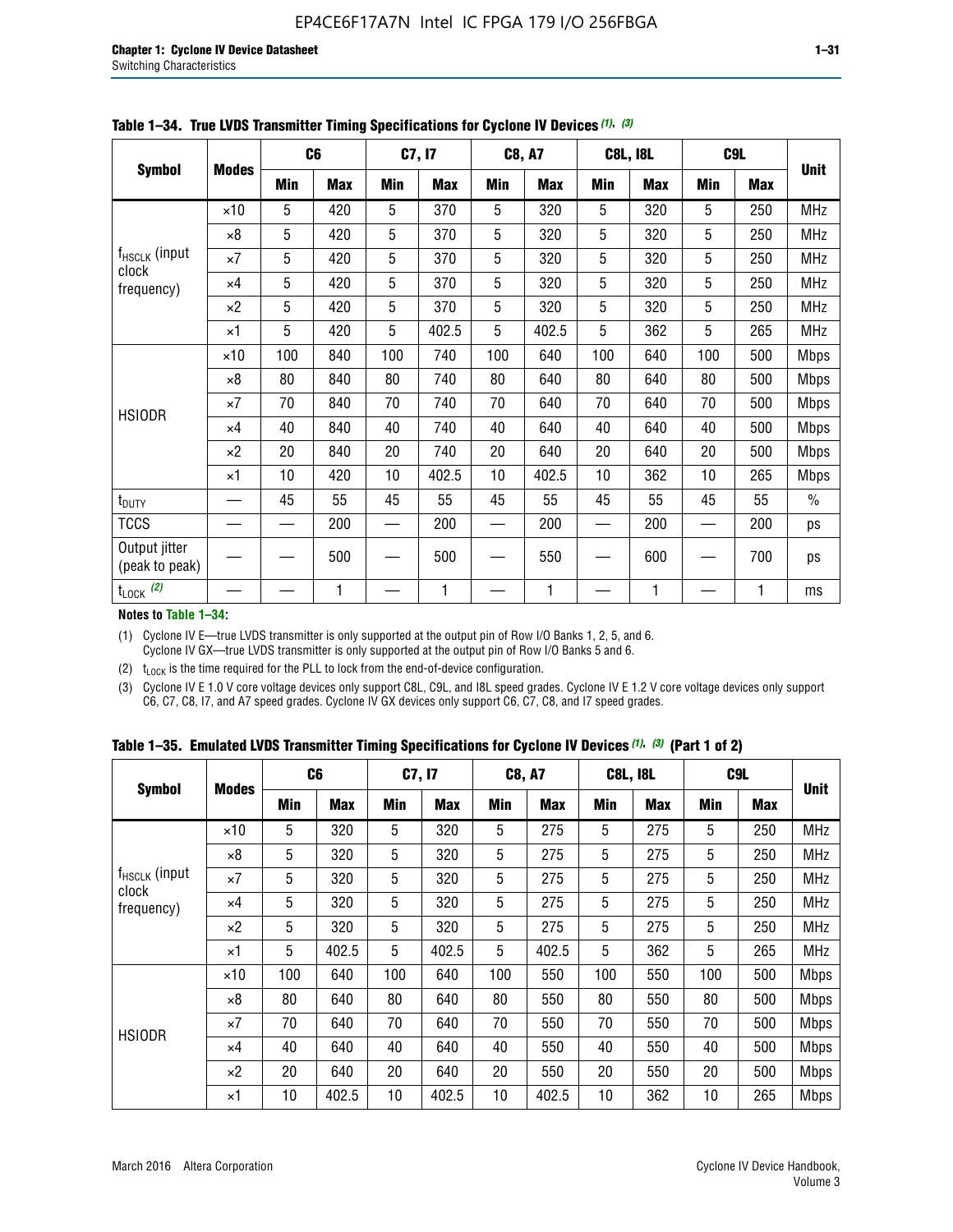| <b>Symbol</b>                   |              | C <sub>6</sub> |            | C7, I7     |            | <b>C8, A7</b> |            | <b>C8L, I8L</b> |            |     | C <sub>9</sub> L |               |
|---------------------------------|--------------|----------------|------------|------------|------------|---------------|------------|-----------------|------------|-----|------------------|---------------|
|                                 | <b>Modes</b> | Min            | <b>Max</b> | <b>Min</b> | <b>Max</b> | <b>Min</b>    | <b>Max</b> | Min             | <b>Max</b> | Min | <b>Max</b>       | <b>Unit</b>   |
| t <sub>DUTY</sub>               |              | 45             | 55         | 45         | 55         | 45            | 55         | 45              | 55         | 45  | 55               | $\frac{0}{0}$ |
| <b>TCCS</b>                     |              |                | 200        |            | 200        |               | 200        |                 | 200        |     | 200              | ps            |
| Output jitter<br>(peak to peak) |              |                | 500        |            | 500        |               | 550        |                 | 600        |     | 700              | ps            |
| $t_{\text{LOCK}}$ (2)           |              |                |            |            |            |               |            |                 |            |     |                  | ms            |

### **Table 1–35. Emulated LVDS Transmitter Timing Specifications for Cyclone IV Devices** *(1)***,** *(3)* **(Part 2 of 2)**

#### **Notes to Table 1–35:**

(1) Cyclone IV E—emulated LVDS transmitter is supported at the output pin of all I/O Banks.

Cyclone IV GX—emulated LVDS transmitter is supported at the output pin of I/O Banks 3, 4, 5, 6, 7, 8, and 9.

(2)  $t_{\text{LOCK}}$  is the time required for the PLL to lock from the end-of-device configuration.

(3) Cyclone IV E 1.0 V core voltage devices only support C8L, C9L, and I8L speed grades. Cyclone IV E 1.2 V core voltage devices only support C6, C7, C8, I7, and A7 speed grades. Cyclone IV GX devices only support C6, C7, C8, and I7 speed grades.

| <b>Symbol</b>                      |              |     | C <sub>6</sub> | C7, I7 |       | <b>C8, A7</b> |            | <b>C8L, I8L</b> |            | C <sub>9</sub> L |     |             |
|------------------------------------|--------------|-----|----------------|--------|-------|---------------|------------|-----------------|------------|------------------|-----|-------------|
|                                    | <b>Modes</b> | Min | <b>Max</b>     | Min    | Max   | Min           | <b>Max</b> | Min             | <b>Max</b> | Min              | Max | <b>Unit</b> |
|                                    | $\times$ 10  | 10  | 437.5          | 10     | 370   | 10            | 320        | 10              | 320        | 10               | 250 | MHz         |
|                                    | ×8           | 10  | 437.5          | 10     | 370   | 10            | 320        | 10              | 320        | 10               | 250 | <b>MHz</b>  |
| f <sub>HSCLK</sub> (input<br>clock | ×7           | 10  | 437.5          | 10     | 370   | 10            | 320        | 10              | 320        | 10               | 250 | <b>MHz</b>  |
| frequency)                         | $\times 4$   | 10  | 437.5          | 10     | 370   | 10            | 320        | 10              | 320        | 10               | 250 | <b>MHz</b>  |
|                                    | $\times 2$   | 10  | 437.5          | 10     | 370   | 10            | 320        | 10              | 320        | 10               | 250 | <b>MHz</b>  |
|                                    | ×1           | 10  | 437.5          | 10     | 402.5 | 10            | 402.5      | 10              | 362        | 10               | 265 | <b>MHz</b>  |
|                                    | $\times$ 10  | 100 | 875            | 100    | 740   | 100           | 640        | 100             | 640        | 100              | 500 | <b>Mbps</b> |
|                                    | $\times 8$   | 80  | 875            | 80     | 740   | 80            | 640        | 80              | 640        | 80               | 500 | <b>Mbps</b> |
| <b>HSIODR</b>                      | ×7           | 70  | 875            | 70     | 740   | 70            | 640        | 70              | 640        | 70               | 500 | <b>Mbps</b> |
|                                    | $\times 4$   | 40  | 875            | 40     | 740   | 40            | 640        | 40              | 640        | 40               | 500 | <b>Mbps</b> |
|                                    | $\times 2$   | 20  | 875            | 20     | 740   | 20            | 640        | 20              | 640        | 20               | 500 | <b>Mbps</b> |
|                                    | ×1           | 10  | 437.5          | 10     | 402.5 | 10            | 402.5      | 10              | 362        | 10               | 265 | <b>Mbps</b> |
| SW                                 |              |     | 400            |        | 400   |               | 400        |                 | 550        |                  | 640 | ps          |
| Input jitter<br>tolerance          |              |     | 500            |        | 500   |               | 550        |                 | 600        |                  | 700 | ps          |
| $t_{\text{LOCK}}$ (2)              |              |     | 1              |        | 1     |               | 1          |                 | 1          |                  | 1   | ms          |

**Table 1–36. LVDS Receiver Timing Specifications for Cyclone IV Devices** *(1)***,** *(3)*

#### **Notes to Table 1–36:**

(1) Cyclone IV E—LVDS receiver is supported at all I/O Banks.

Cyclone IV GX—LVDS receiver is supported at I/O Banks 3, 4, 5, 6, 7, 8, and 9.

(2)  $t_{\text{LOCK}}$  is the time required for the PLL to lock from the end-of-device configuration.

(3) Cyclone IV E 1.0 V core voltage devices only support C8L, C9L, and I8L speed grades. Cyclone IV E 1.2 V core voltage devices only support C6, C7, C8, I7, and A7 speed grades. Cyclone IV GX devices only support C6, C7, C8, and I7 speed grades.

### **External Memory Interface Specifications**

The external memory interfaces for Cyclone IV devices are auto-calibrating and easy to implement.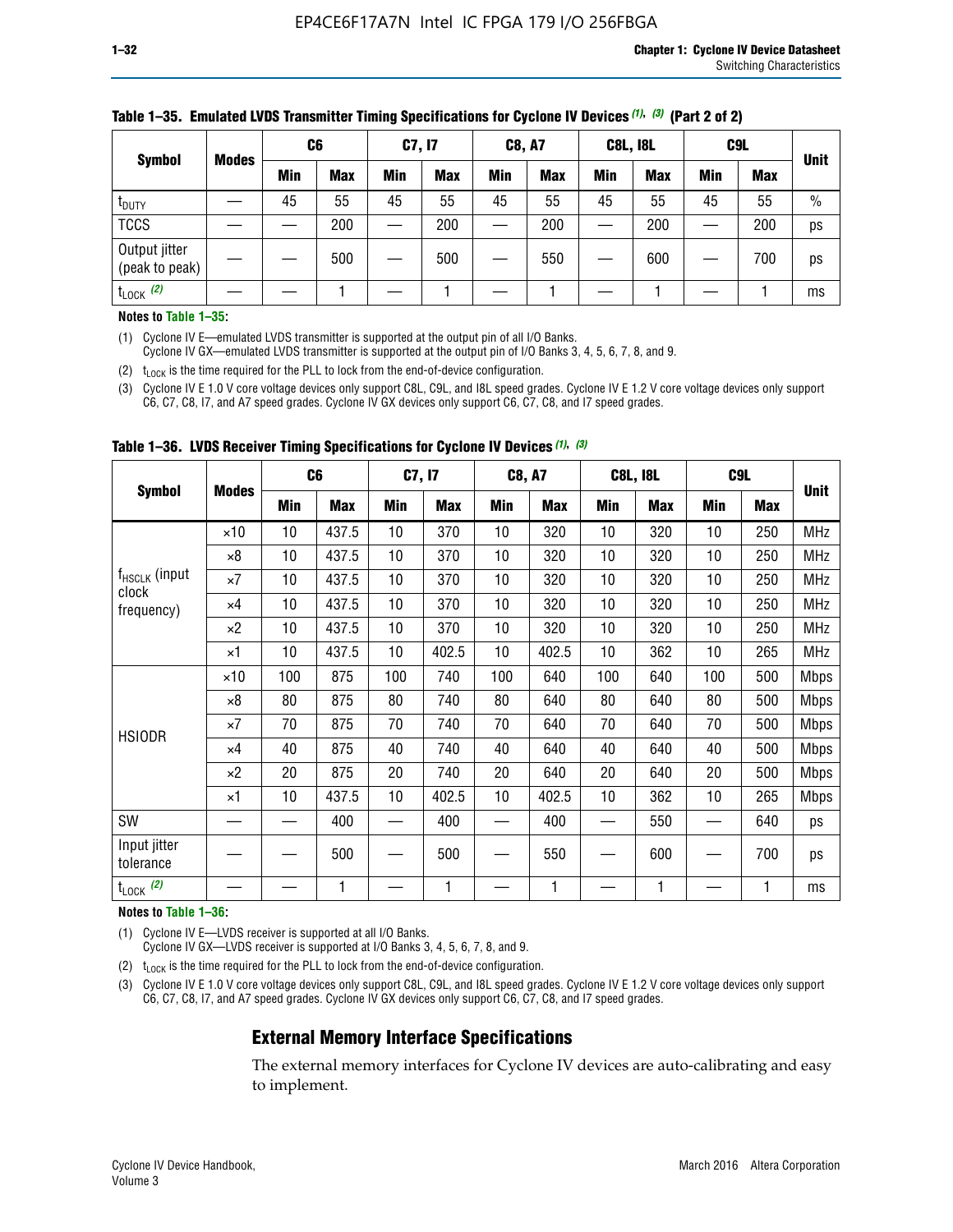**for more information about the supported maximum clock rate, device and pin** planning, IP implementation, and device termination, refer to *[Section III: System](http://www.altera.com/literature/hb/external-memory/emi_intro_specs.pdf)  [Performance Specifications](http://www.altera.com/literature/hb/external-memory/emi_intro_specs.pdf)* of the *External Memory Interface Handbook*.

Table 1–37 lists the memory output clock jitter specifications for Cyclone IV devices.

**Table 1–37. Memory Output Clock Jitter Specifications for Cyclone IV Devices** *(1)***,** *(2)*

| <b>Parameter</b>             | <b>Symbol</b>  | Min    | <b>Max</b> | <b>Unit</b> |
|------------------------------|----------------|--------|------------|-------------|
| Clock period jitter          | $L$ JIT(per)   | $-125$ | 125        | ps          |
| Cycle-to-cycle period jitter | $L$ JIT $(cc)$ | $-200$ | 200        | ps          |
| Duty cycle jitter            | LJIT(duty)     | $-150$ | 150        | рs          |

**Notes to Table 1–37:**

(1) Memory output clock jitter measurements are for 200 consecutive clock cycles, as specified in the JEDEC DDR2 standard.

### **Duty Cycle Distortion Specifications**

Table 1–38 lists the worst case duty cycle distortion for Cyclone IV devices.

**Table 1–38. Duty Cycle Distortion on Cyclone IV Devices I/O Pins** *(1)***,** *(2), (3)*

| <b>Symbol</b>     | C6  |            | C7, I7     |            | <b>C8, I8L, A7</b> |            |            | C9L        | <b>Unit</b>   |
|-------------------|-----|------------|------------|------------|--------------------|------------|------------|------------|---------------|
|                   | Min | <b>Max</b> | <b>Min</b> | <b>Max</b> | Min                | <b>Max</b> | <b>Min</b> | <b>Max</b> |               |
| Output Duty Cycle | 45  | 55         | 45         | 55         | 45                 | 55         | 45         | 55         | $\frac{0}{0}$ |

**Notes to Table 1–38:**

(1) The duty cycle distortion specification applies to clock outputs from the PLLs, global clock tree, and IOE driving the dedicated and general purpose I/O pins.

(2) Cyclone IV devices meet the specified duty cycle distortion at the maximum output toggle rate for each combination of I/O standard and current strength.

(3) Cyclone IV E 1.0 V core voltage devices only support C8L, C9L, and I8L speed grades. Cyclone IV E 1.2 V core voltage devices only support C6, C7, C8, I7, and A7 speed grades. Cyclone IV GX devices only support C6, C7, C8, and I7 speed grades.

### **OCT Calibration Timing Specification**

Table 1–39 lists the duration of calibration for series OCT with calibration at device power-up for Cyclone IV devices.

#### **Table 1–39. Timing Specification for Series OCT with Calibration at Device Power-Up for Cyclone IV Devices** *(1)*

| Symbol  | <b>Description</b>                                            | <b>Maximum</b> | <b>Units</b> |
|---------|---------------------------------------------------------------|----------------|--------------|
| LOCTCAL | Duration of series OCT with<br>calibration at device power-up | 20             | μs           |

#### **Note to Table 1–39***:*

(1) OCT calibration takes place after device configuration and before entering user mode.

<sup>(2)</sup> The clock jitter specification applies to memory output clock pins generated using DDIO circuits clocked by a PLL output routed on a global clock (GCLK) network.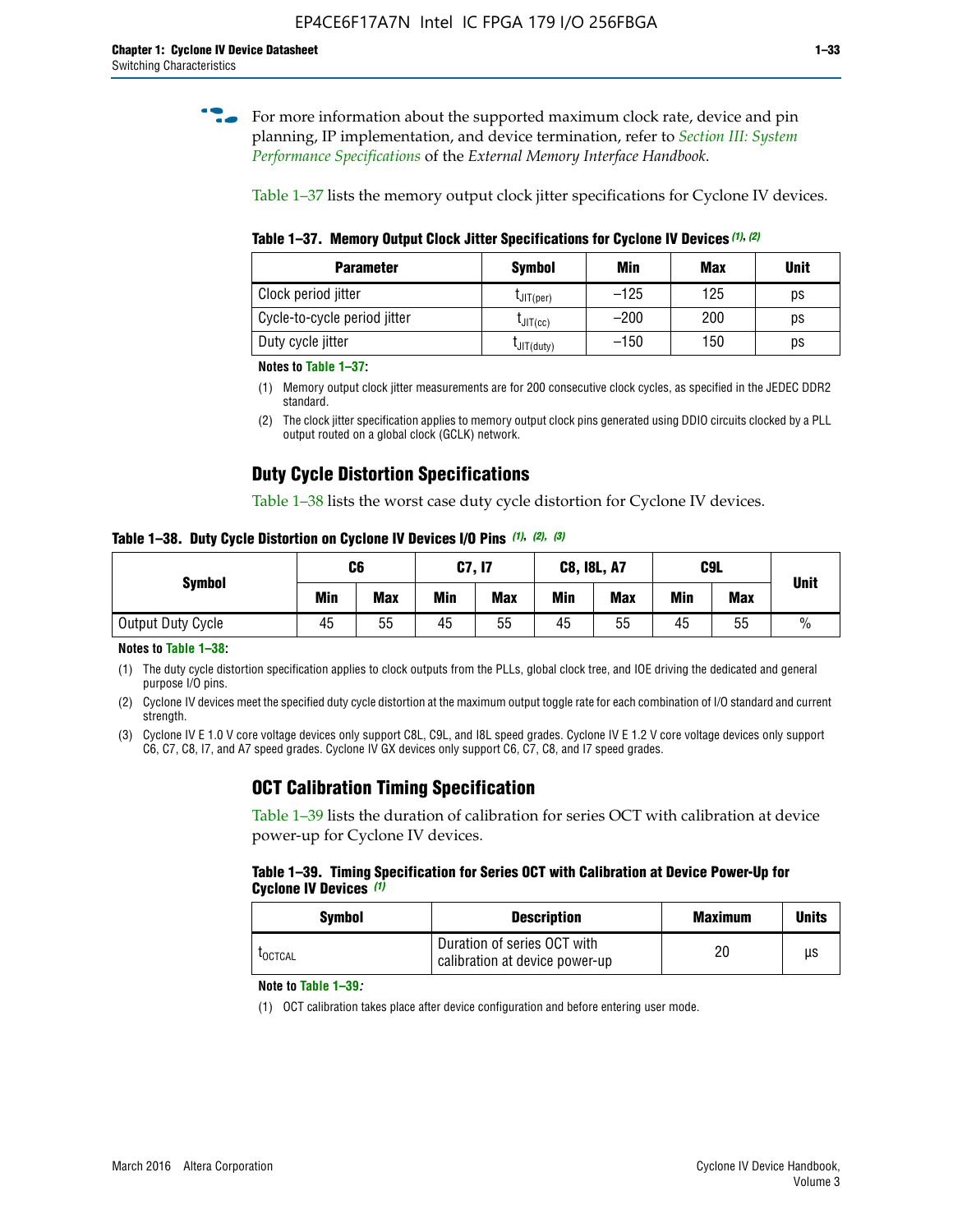### **IOE Programmable Delay**

Table 1–40 and Table 1–41 list the IOE programmable delay for Cyclone IV E 1.0 V core voltage devices.

### **Table 1–40. IOE Programmable Delay on Column Pins for Cyclone IV E 1.0 V Core Voltage Devices** *(1)***,** *(2)*

|                                                                       |                                | <b>Number</b>  |                      |                    |            | <b>Max Offset</b>  |       |             |    |
|-----------------------------------------------------------------------|--------------------------------|----------------|----------------------|--------------------|------------|--------------------|-------|-------------|----|
| <b>Parameter</b>                                                      | <b>Paths Affected</b>          | 0f             | Min<br><b>Offset</b> | <b>Fast Corner</b> |            | <b>Slow Corner</b> |       | <b>Unit</b> |    |
|                                                                       |                                | <b>Setting</b> |                      | C8L                | <b>18L</b> | C8L                | C9L   | 18L         |    |
| Input delay from pin to<br>internal cells                             | Pad to I/O<br>dataout to core  |                | 0                    | 2.054              | 1.924      | 3.387              | 4.017 | 3.411       | ns |
| Input delay from pin to<br>input register                             | Pad to I/O input<br>register   | 8              | 0                    | 2.010              | 1.875      | 3.341              | 4.252 | 3.367       | ns |
| Delay from output register<br>to output pin                           | I/O output<br>register to pad  | 2              | 0                    | 0.641              | 0.631      | 1.111              | 1.377 | 1.124       | ns |
| Input delay from<br>dual-purpose clock pin to<br>fan-out destinations | Pad to global<br>clock network | 12             | 0                    | 0.971              | 0.931      | 1.684              | 2.298 | 1.684       | ns |

#### **Notes to Table 1–40:**

(1) The incremental values for the settings are generally linear. For the exact values for each setting, use the latest version of the Quartus II software.

(2) The minimum and maximum offset timing numbers are in reference to setting **0** as available in the Quartus II software.

| Table 1–41. IOE Programmable Delay on Row Pins for Cyclone IV E 1.0 V Core Voltage Devices (1), (2) |  |  |
|-----------------------------------------------------------------------------------------------------|--|--|
|-----------------------------------------------------------------------------------------------------|--|--|

|                                                                       |                                | <b>Number</b> |                                        | <b>Max Offset</b> |                    |                    |             |       |    |  |
|-----------------------------------------------------------------------|--------------------------------|---------------|----------------------------------------|-------------------|--------------------|--------------------|-------------|-------|----|--|
| <b>Parameter</b>                                                      | <b>Paths Affected</b>          | 0f            | Min<br><b>Offset</b><br><b>Setting</b> |                   | <b>Fast Corner</b> | <b>Slow Corner</b> | <b>Unit</b> |       |    |  |
|                                                                       |                                |               |                                        | C8L               | <b>18L</b>         | C8L                | C9L         | 18L   |    |  |
| Input delay from pin to<br>internal cells                             | Pad to I/O<br>dataout to core  |               | 0                                      | 2.057             | 1.921              | 3.389              | 4.146       | 3.412 | ns |  |
| Input delay from pin to<br>input register                             | Pad to I/O input<br>register   | 8             | 0                                      | 2.059             | 1.919              | 3.420              | 4.374       | 3.441 | ns |  |
| Delay from output register<br>to output pin                           | I/O output<br>register to pad  | 2             | 0                                      | 0.670             | 0.623              | 1.160              | 1.420       | 1.168 | ns |  |
| Input delay from<br>dual-purpose clock pin to<br>fan-out destinations | Pad to global<br>clock network | 12            | 0                                      | 0.960             | 0.919              | 1.656              | 2.258       | 1.656 | ns |  |

#### **Notes to Table 1–41:**

(1) The incremental values for the settings are generally linear. For the exact values for each setting, use the latest version of the Quartus II software.

(2) The minimum and maximum offset timing numbers are in reference to setting **0** as available in the Quartus II software.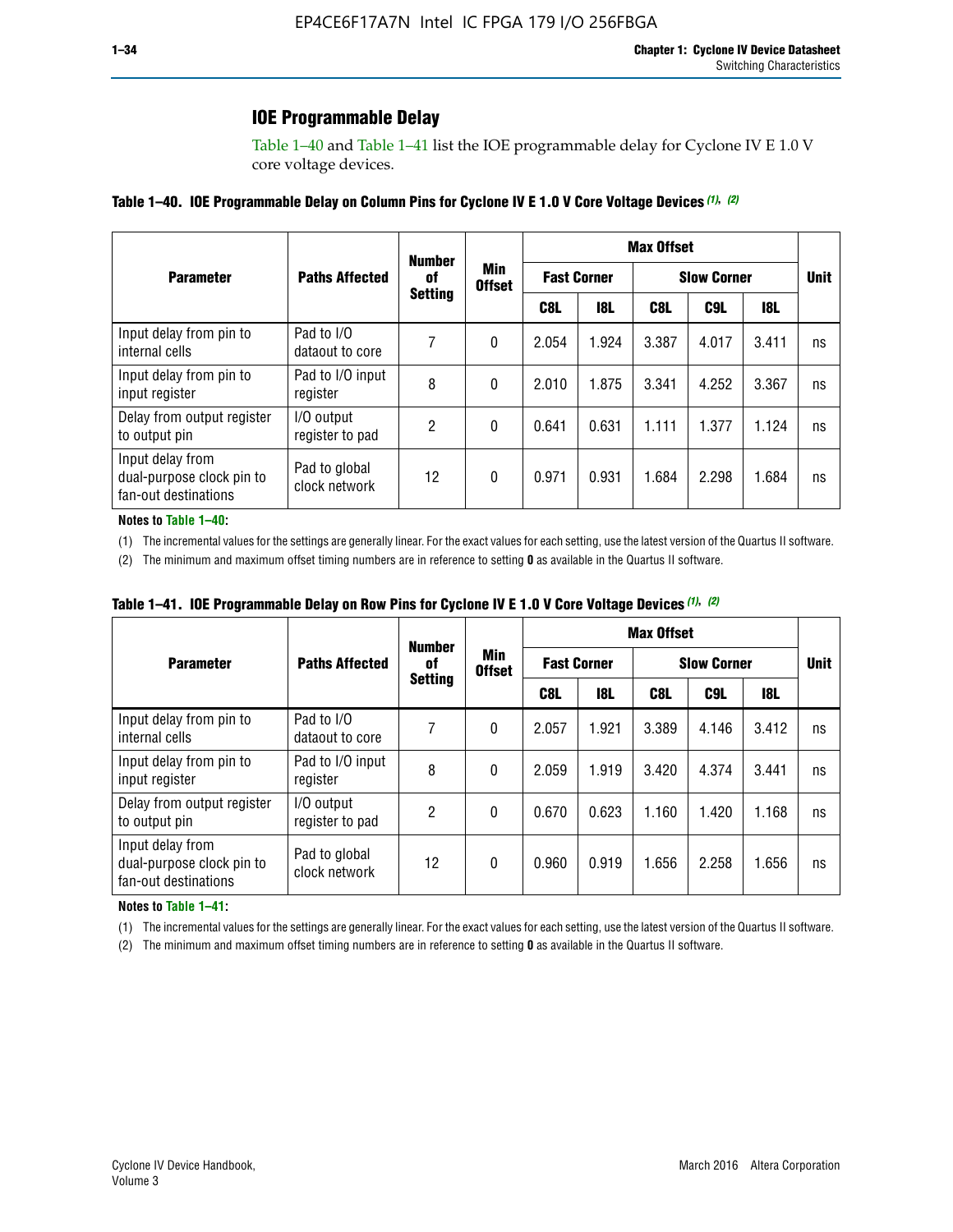Table 1–42 and Table 1–43 list the IOE programmable delay for Cyclone IV E 1.2 V core voltage devices.

|                                                                       |                                   |                | <b>Number</b>        |                |                    |           |                    | <b>Max Offset</b> |                |               |       |             |
|-----------------------------------------------------------------------|-----------------------------------|----------------|----------------------|----------------|--------------------|-----------|--------------------|-------------------|----------------|---------------|-------|-------------|
| <b>Parameter</b>                                                      | <b>Paths</b><br><b>Affected</b>   | of             | Min<br><b>Offset</b> |                | <b>Fast Corner</b> |           | <b>Slow Corner</b> |                   |                |               |       | <b>Unit</b> |
|                                                                       |                                   | <b>Setting</b> |                      | C <sub>6</sub> | 17                 | <b>A7</b> | C6                 | C <sub>7</sub>    | C <sub>8</sub> | $\mathsf{I}7$ | A7    |             |
| Input delay from pin to<br>internal cells                             | Pad to I/O<br>dataout to<br>core  | 7              | 0                    | 1.314          | 1.211              | 1.211     | 2.177              | 2.340             | 2.433          | 2.388         | 2.508 | ns          |
| Input delay from pin to<br>input register                             | Pad to I/O<br>input register      | 8              | $\theta$             | 1.307          | 1.203              | 1.203     | 2.19               | 2.387             | 2.540          | 2.430         | 2.545 | ns          |
| Delay from output<br>register to output pin                           | I/O output<br>register to<br>pad  | $\overline{2}$ | 0                    | 0.437          | 0.402              | 0.402     | 0.747              | 0.820             | 0.880          | 0.834         | 0.873 | ns          |
| Input delay from<br>dual-purpose clock pin<br>to fan-out destinations | Pad to global<br>clock<br>network | 12             | 0                    | 0.693          | 0.665              | 0.665     | 1.200              | 1.379             | 1.532          | 1.393         | 1.441 | ns          |

**Table 1–42. IOE Programmable Delay on Column Pins for Cyclone IV E 1.2 V Core Voltage Devices** *(1)***,** *(2)*

**Notes to Table 1–42:**

(1) The incremental values for the settings are generally linear. For the exact values for each setting, use the latest version of the Quartus II software.

(2) The minimum and maximum offset timing numbers are in reference to setting **0** as available in the Quartus II software.

|                                                                       |                                   | <b>Number</b>  |                      | <b>Max Offset</b> |                    |       |                    |       |       |               |       |             |
|-----------------------------------------------------------------------|-----------------------------------|----------------|----------------------|-------------------|--------------------|-------|--------------------|-------|-------|---------------|-------|-------------|
| <b>Parameter</b>                                                      | <b>Paths</b><br><b>Affected</b>   | 0f             | Min<br><b>Offset</b> |                   | <b>Fast Corner</b> |       | <b>Slow Corner</b> |       |       |               |       | <b>Unit</b> |
|                                                                       |                                   | <b>Setting</b> |                      | C6                | 17                 | A7    | C6                 | C7    | C8    | $\mathsf{I}7$ | A7    |             |
| Input delay from pin to<br>internal cells                             | Pad to I/O<br>dataout to<br>core  | 7              | 0                    | 1.314             | 1.209              | 1.209 | 2.201              | 2.386 | 2.510 | 2.429         | 2.548 | ns          |
| Input delay from pin to<br>input register                             | Pad to I/O<br>input register      | 8              | $\theta$             | 1.312             | 1.207              | 1.207 | 2.202              | 2.402 | 2.558 | 2.447         | 2.557 | ns          |
| Delay from output<br>register to output pin                           | I/O output<br>register to<br>pad  | $\overline{c}$ | 0                    | 0.458             | 0.419              | 0.419 | 0.783              | 0.861 | 0.924 | 0.875         | 0.915 | ns          |
| Input delay from<br>dual-purpose clock pin<br>to fan-out destinations | Pad to global<br>clock<br>network | 12             | 0                    | 0.686             | 0.657              | 0.657 | 1.185              | 1.360 | 1.506 | 1.376         | 1.422 | ns          |

**Table 1–43. IOE Programmable Delay on Row Pins for Cyclone IV E 1.2 V Core Voltage Devices** *(1)***,** *(2)*

#### **Notes to Table 1–43:**

(1) The incremental values for the settings are generally linear. For the exact values for each setting, use the latest version of the Quartus II software.

(2) The minimum and maximum offset timing numbers are in reference to setting **0** as available in the Quartus II software.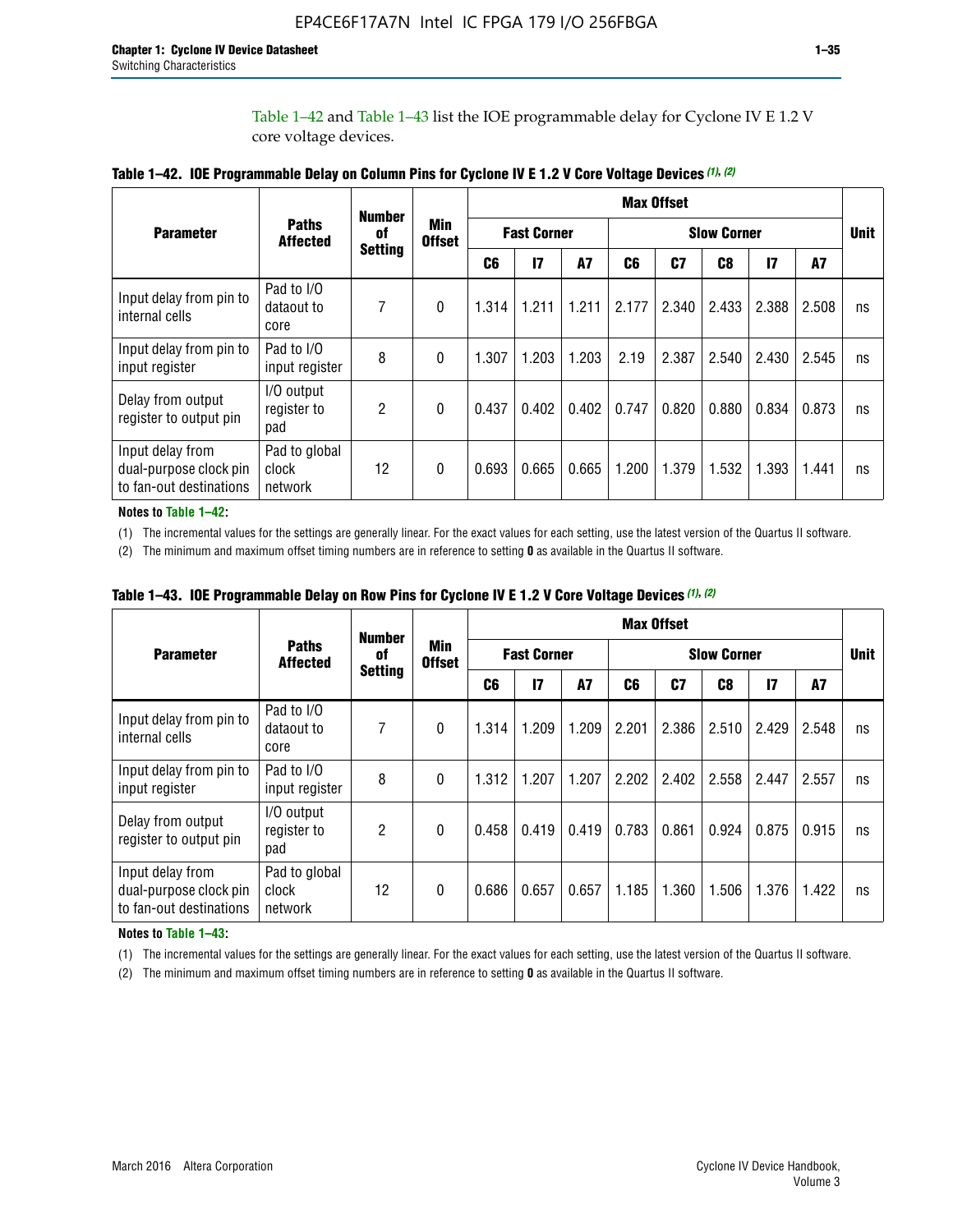Table 1–44 and Table 1–45 list the IOE programmable delay for Cyclone IV GX devices.

|                                                                       |                                   | <b>Number</b>   |                             |                    |              |       | <b>Max Offset</b>  |                |               |             |
|-----------------------------------------------------------------------|-----------------------------------|-----------------|-----------------------------|--------------------|--------------|-------|--------------------|----------------|---------------|-------------|
| <b>Parameter</b>                                                      | <b>Paths</b><br><b>Affected</b>   | 0f              | <b>Min</b><br><b>Offset</b> | <b>Fast Corner</b> |              |       | <b>Slow Corner</b> |                |               | <b>Unit</b> |
|                                                                       |                                   | <b>Settings</b> |                             | C6                 | $\mathbf{I}$ | C6    | C <sub>7</sub>     | C <sub>8</sub> | $\mathsf{I}7$ |             |
| Input delay from pin to<br>internal cells                             | Pad to I/O<br>dataout to<br>core  | 7               | $\boldsymbol{0}$            | 1.313              | 1.209        | 2.184 | 2.336              | 2.451          | 2.387         | ns          |
| Input delay from pin to<br>input register                             | Pad to I/O<br>input register      | 8               | $\Omega$                    | 1.312              | 1.208        | 2.200 | 2.399              | 2.554          | 2.446         | ns          |
| Delay from output<br>register to output pin                           | I/O output<br>register to<br>pad  | 2               | $\mathbf{0}$                | 0.438              | 0.404        | 0.751 | 0.825              | 0.886          | 0.839         | ns          |
| Input delay from<br>dual-purpose clock pin<br>to fan-out destinations | Pad to global<br>clock<br>network | 12              | 0                           | 0.713              | 0.682        | 1.228 | 1.41               | 1.566          | 1.424         | ns          |

**Table 1–44. IOE Programmable Delay on Column Pins for Cyclone IV GX Devices** *(1)***,** *(2)*

**Notes to Table 1–44:**

(1) The incremental values for the settings are generally linear. For exact values of each setting, use the latest version of the Quartus II software.

(2) The minimum and maximum offset timing numbers are in reference to setting **0** as available in the Quartus II software.

|                                                                       |                                  | <b>Number</b>   |                             |       |                    |                    | <b>Max Offset</b> |       |               |             |
|-----------------------------------------------------------------------|----------------------------------|-----------------|-----------------------------|-------|--------------------|--------------------|-------------------|-------|---------------|-------------|
| <b>Parameter</b>                                                      | <b>Paths</b><br><b>Affected</b>  | of              | <b>Min</b><br><b>Offset</b> |       | <b>Fast Corner</b> | <b>Slow Corner</b> |                   |       |               | <b>Unit</b> |
|                                                                       |                                  | <b>Settings</b> |                             | C6    | $\mathsf{I}7$      | C6                 | C7                | C8    | $\mathsf{I}7$ |             |
| Input delay from pin to<br>internal cells                             | Pad to I/O<br>dataout to<br>core | 7               | $\mathbf{0}$                | 1.314 | 1.210              | 2.209              | 2.398             | 2.526 | 2.443         | ns          |
| Input delay from pin to<br>input register                             | Pad to I/O<br>input register     | 8               | $\mathbf{0}$                | 1.313 | 1.208              | 2.205              | 2.406             | 2.563 | 2.450         | ns          |
| Delay from output<br>register to output pin                           | I/O output<br>register to<br>pad | $\overline{2}$  | $\mathbf{0}$                | 0.461 | 0.421              | 0.789              | 0.869             | 0.933 | 0.884         | ns          |
| Input delay from<br>dual-purpose clock pin<br>to fan-out destinations | Pad to global<br>clock network   | 12              | $\mathbf{0}$                | 0.712 | 0.682              | 1.225              | 1.407             | 1.562 | 1.421         | ns          |

**Table 1–45. IOE Programmable Delay on Row Pins for Cyclone IV GX Devices** *(1)***,** *(2)*

#### **Notes to Table 1–45:**

(1) The incremental values for the settings are generally linear. For exact values of each setting, use the latest version of Quartus II software.

(2) The minimum and maximum offset timing numbers are in reference to setting **0** as available in the Quartus II software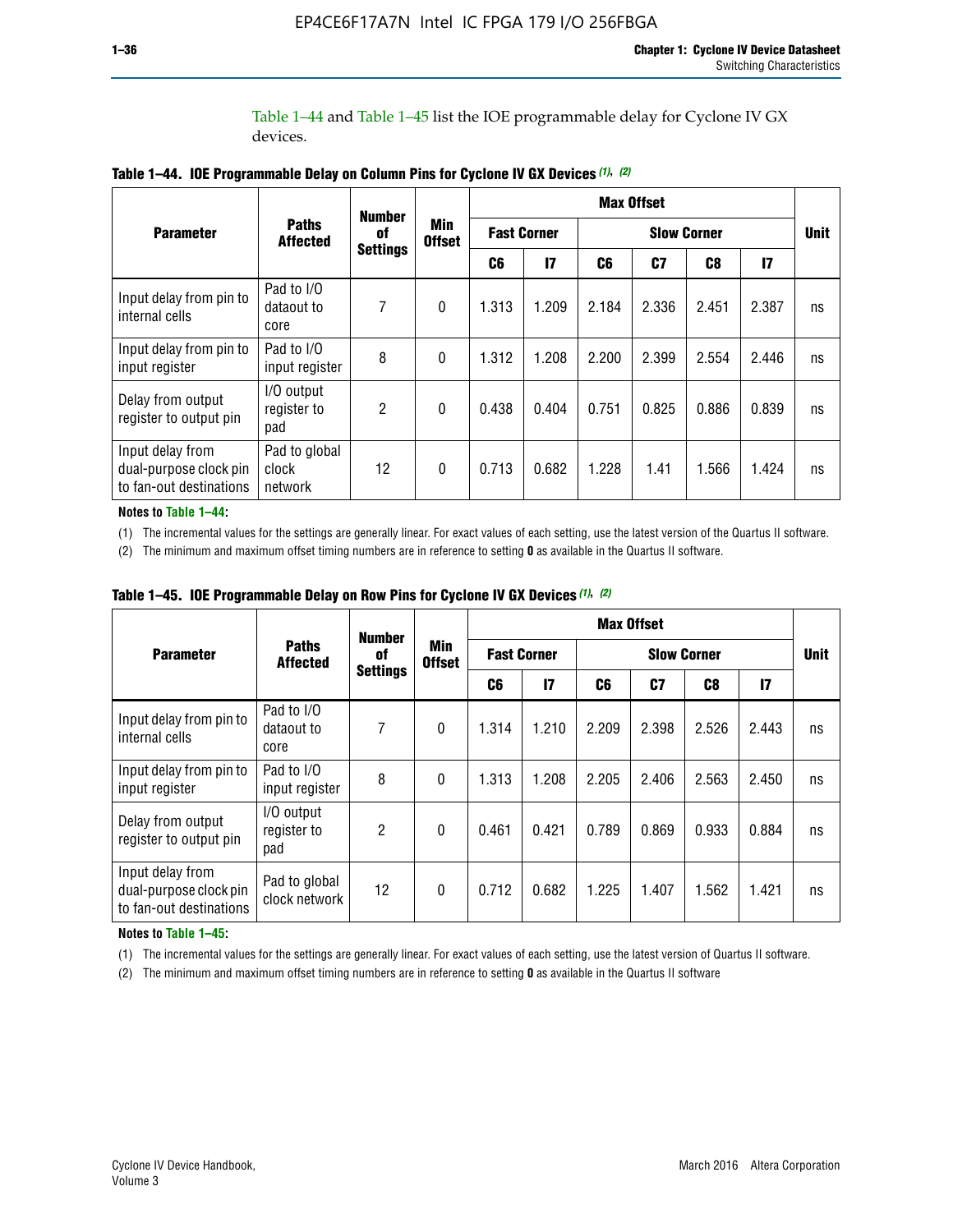## **I/O Timing**

Use the following methods to determine I/O timing:

- the Excel-based I/O Timing
- the Quartus II timing analyzer

The Excel-based I/O timing provides pin timing performance for each device density and speed grade. The data is typically used prior to designing the FPGA to get a timing budget estimation as part of the link timing analysis. The Quartus II timing analyzer provides a more accurate and precise I/O timing data based on the specifics of the design after place-and-route is complete.

**For The Excel-based I/O Timing spreadsheet is downloadable from Cyclone IV Devices** [Literature](http://www.altera.com/literature/lit-cyclone-iv.jsp) website.

## **Glossary**

Table 1–46 lists the glossary for this chapter.

| <b>Letter</b> | <b>Term</b>                                                     | <b>Definitions</b>                                                                                                                               |  |  |  |  |  |  |
|---------------|-----------------------------------------------------------------|--------------------------------------------------------------------------------------------------------------------------------------------------|--|--|--|--|--|--|
| A             |                                                                 |                                                                                                                                                  |  |  |  |  |  |  |
| B             |                                                                 |                                                                                                                                                  |  |  |  |  |  |  |
| C             |                                                                 |                                                                                                                                                  |  |  |  |  |  |  |
| D             |                                                                 |                                                                                                                                                  |  |  |  |  |  |  |
| E             |                                                                 |                                                                                                                                                  |  |  |  |  |  |  |
| F             | $f_{\sf HSCLK}$                                                 | High-speed I/O block: High-speed receiver/transmitter input and output clock frequency.                                                          |  |  |  |  |  |  |
| G             | <b>GCLK</b>                                                     | Input pin directly to Global Clock network.                                                                                                      |  |  |  |  |  |  |
|               | <b>GCLK PLL</b>                                                 | Input pin to Global Clock network through the PLL.                                                                                               |  |  |  |  |  |  |
| н             | <b>HSIODR</b>                                                   | High-speed I/O block: Maximum/minimum LVDS data transfer rate (HSIODR = 1/TUI).                                                                  |  |  |  |  |  |  |
|               | Input Waveforms<br>for the SSTL<br>Differential I/O<br>Standard | $\frac{1}{\sqrt{1+\frac{1}{2}}}\left\{ \frac{1}{\sqrt{1+\frac{1}{2}}}\right\}$<br><b>V</b> swing<br>$\cdots$ $V_{REF}$<br>\<br>$\sim V_{\rm IL}$ |  |  |  |  |  |  |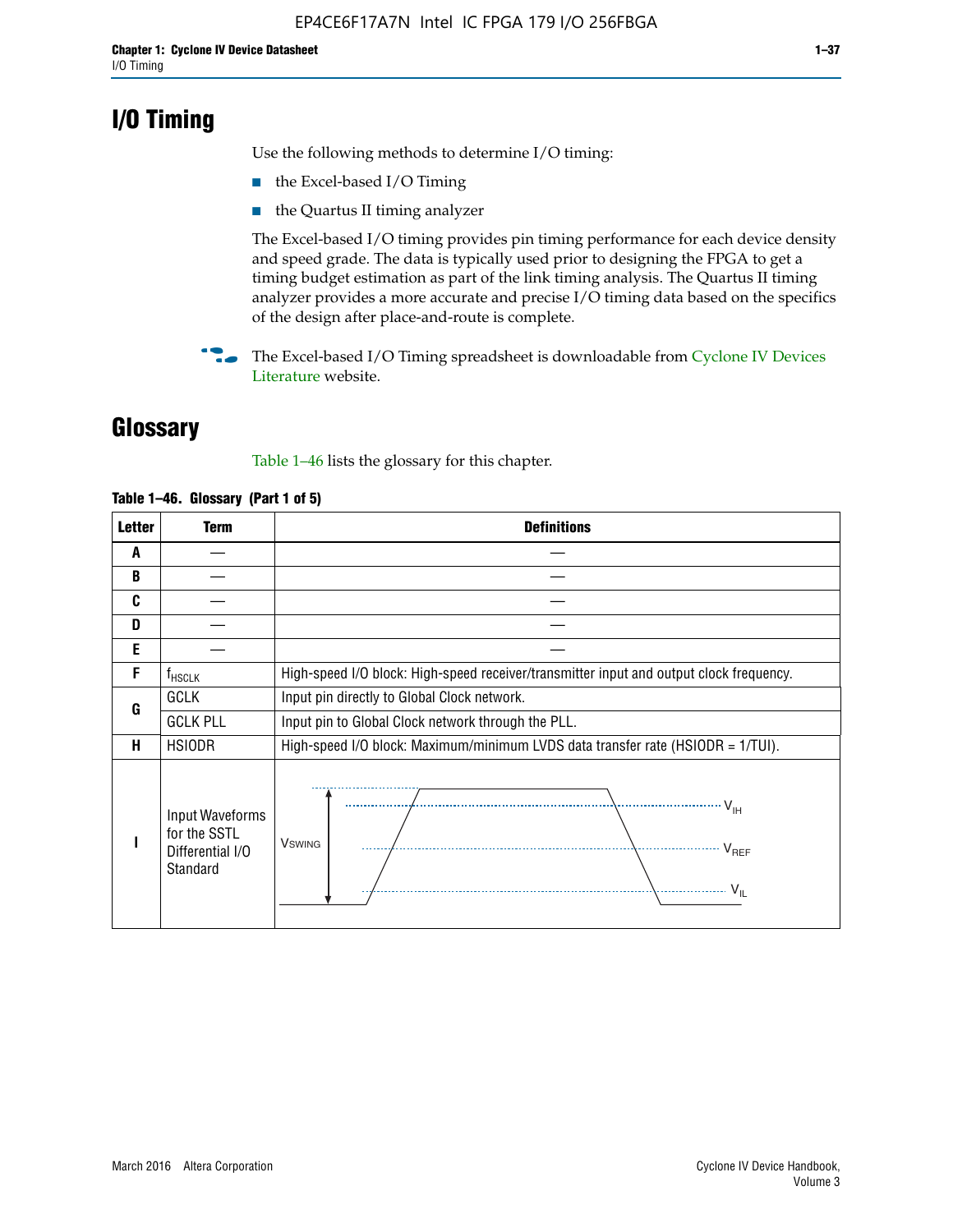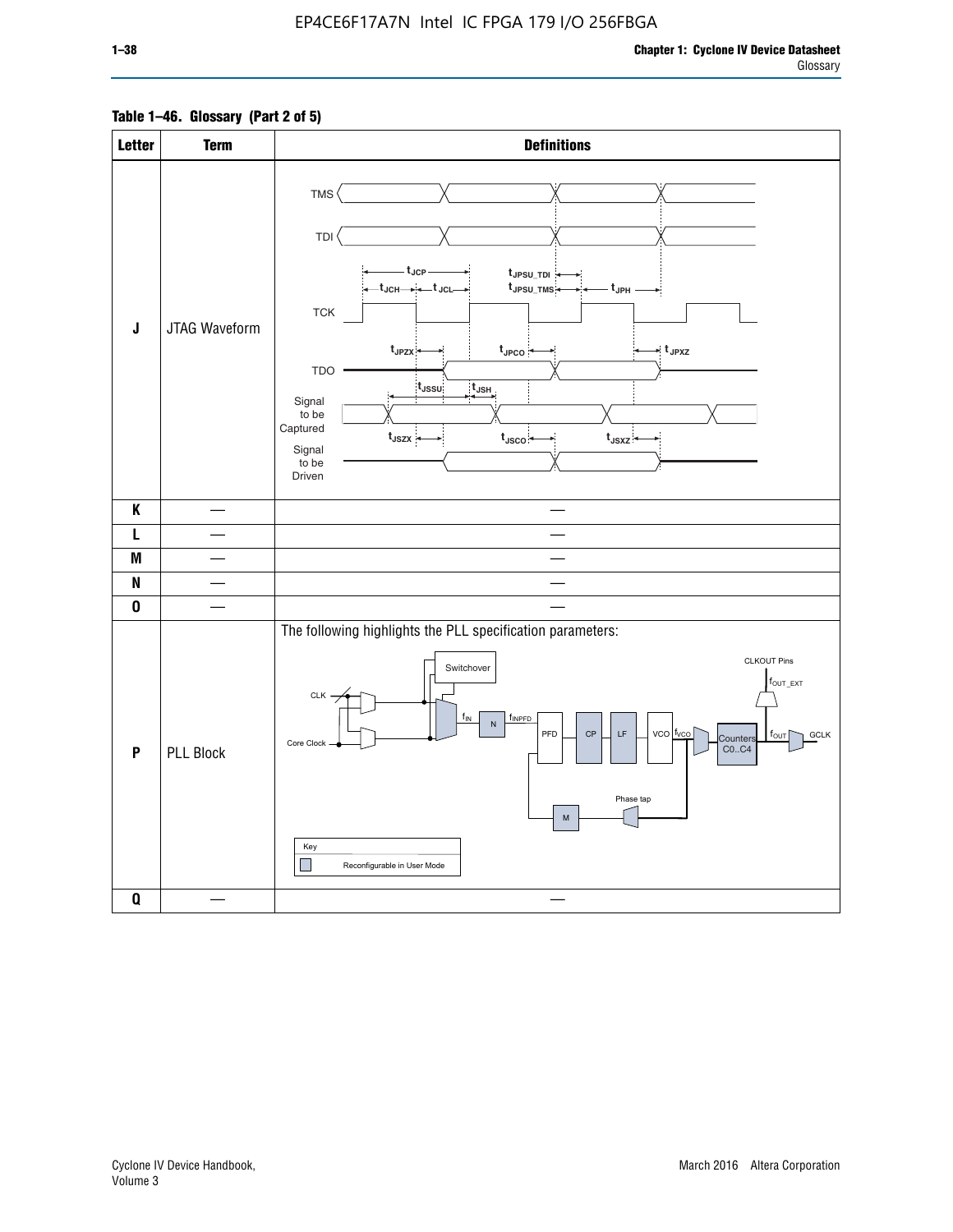### **Table 1–46. Glossary (Part 3 of 5)**

| <b>Letter</b> | <b>Term</b>                   | <b>Definitions</b>                                                                                                                                                                                    |  |  |  |  |  |  |  |  |
|---------------|-------------------------------|-------------------------------------------------------------------------------------------------------------------------------------------------------------------------------------------------------|--|--|--|--|--|--|--|--|
|               | $R_L$                         | Receiver differential input discrete resistor (external to Cyclone IV devices).                                                                                                                       |  |  |  |  |  |  |  |  |
|               |                               | Receiver input waveform for LVDS and LVPECL differential standards:                                                                                                                                   |  |  |  |  |  |  |  |  |
|               |                               | <b>Single-Ended Waveform</b>                                                                                                                                                                          |  |  |  |  |  |  |  |  |
|               |                               | Positive Channel (p) = $V_{\text{H}}$                                                                                                                                                                 |  |  |  |  |  |  |  |  |
|               |                               | $V_{ID}$                                                                                                                                                                                              |  |  |  |  |  |  |  |  |
|               |                               | Negative Channel (n) = $V_{\parallel}$<br>$V_{CM}$                                                                                                                                                    |  |  |  |  |  |  |  |  |
|               |                               | Ground                                                                                                                                                                                                |  |  |  |  |  |  |  |  |
|               | Receiver Input<br>Waveform    |                                                                                                                                                                                                       |  |  |  |  |  |  |  |  |
| R             |                               |                                                                                                                                                                                                       |  |  |  |  |  |  |  |  |
|               |                               | Differential Waveform (Mathematical Function of Positive & Negative Channel)                                                                                                                          |  |  |  |  |  |  |  |  |
|               |                               | $V_{ID}$                                                                                                                                                                                              |  |  |  |  |  |  |  |  |
|               |                               | 0V                                                                                                                                                                                                    |  |  |  |  |  |  |  |  |
|               |                               | $\mathsf{V}_{\mathsf{ID}}$                                                                                                                                                                            |  |  |  |  |  |  |  |  |
|               |                               | $p - n$                                                                                                                                                                                               |  |  |  |  |  |  |  |  |
|               | Receiver input<br>skew margin | High-speed I/O block: The total margin left after accounting for the sampling window and TCCS.<br>$RSKM = (TUI - SW - TCCS) / 2.$                                                                     |  |  |  |  |  |  |  |  |
|               | (RSKM)                        |                                                                                                                                                                                                       |  |  |  |  |  |  |  |  |
|               |                               | $V_{CCIO}$                                                                                                                                                                                            |  |  |  |  |  |  |  |  |
|               |                               |                                                                                                                                                                                                       |  |  |  |  |  |  |  |  |
|               |                               | $V_{\text{OH}}$                                                                                                                                                                                       |  |  |  |  |  |  |  |  |
|               |                               | V <sub>IH(AC)</sub>                                                                                                                                                                                   |  |  |  |  |  |  |  |  |
|               |                               | $V_{IH(DC)}$                                                                                                                                                                                          |  |  |  |  |  |  |  |  |
|               |                               | $V_{REF}$<br>$V_{IL(DC)}$                                                                                                                                                                             |  |  |  |  |  |  |  |  |
|               | Single-ended                  | VIL(AC)                                                                                                                                                                                               |  |  |  |  |  |  |  |  |
|               | voltage-                      |                                                                                                                                                                                                       |  |  |  |  |  |  |  |  |
| S             | referenced I/O<br>Standard    | $V_{OL}$                                                                                                                                                                                              |  |  |  |  |  |  |  |  |
|               |                               | $\overline{\mathsf{V}}_\mathsf{SS}^-$                                                                                                                                                                 |  |  |  |  |  |  |  |  |
|               |                               |                                                                                                                                                                                                       |  |  |  |  |  |  |  |  |
|               |                               | The JEDEC standard for SSTI and HSTL I/O standards defines both the AC and DC input signal<br>values. The AC values indicate the voltage levels at which the receiver must meet its timing            |  |  |  |  |  |  |  |  |
|               |                               | specifications. The DC values indicate the voltage levels at which the final logic state of the                                                                                                       |  |  |  |  |  |  |  |  |
|               |                               | receiver is unambiguously defined. After the receiver input crosses the AC value, the receiver                                                                                                        |  |  |  |  |  |  |  |  |
|               |                               | changes to the new logic state. The new logic state is then maintained as long as the input stays<br>beyond the DC threshold. This approach is intended to provide predictable receiver timing in the |  |  |  |  |  |  |  |  |
|               |                               | presence of input waveform ringing.                                                                                                                                                                   |  |  |  |  |  |  |  |  |
|               | SW (Sampling<br>Window)       | High-speed I/O block: The period of time during which the data must be valid to capture it<br>correctly. The setup and hold times determine the ideal strobe position in the sampling window.         |  |  |  |  |  |  |  |  |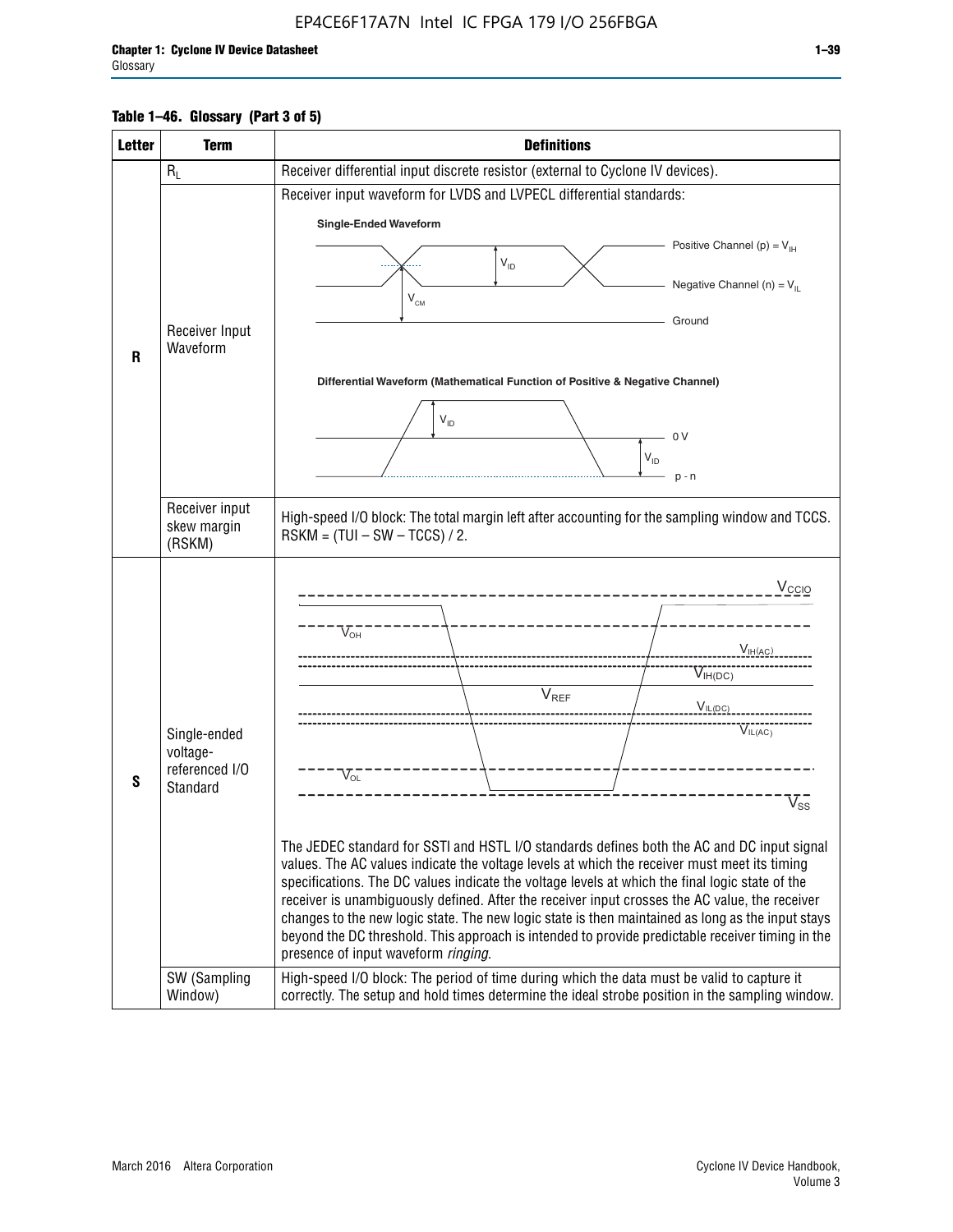| <b>Letter</b> | <b>Term</b>                           | <b>Definitions</b>                                                                                                                                                                                                                                                                                                                                              |  |  |  |  |  |  |  |  |
|---------------|---------------------------------------|-----------------------------------------------------------------------------------------------------------------------------------------------------------------------------------------------------------------------------------------------------------------------------------------------------------------------------------------------------------------|--|--|--|--|--|--|--|--|
|               | $t_{C}$                               | High-speed receiver and transmitter input and output clock period.                                                                                                                                                                                                                                                                                              |  |  |  |  |  |  |  |  |
|               | Channel-to-<br>channel-skew<br>(TCCS) | High-speed I/O block: The timing difference between the fastest and slowest output edges,<br>including t <sub>co</sub> variation and clock skew. The clock is included in the TCCS measurement.                                                                                                                                                                 |  |  |  |  |  |  |  |  |
|               | $t_{\text{cin}}$                      | Delay from the clock pad to the I/O input register.                                                                                                                                                                                                                                                                                                             |  |  |  |  |  |  |  |  |
|               | $t_{CO}$                              | Delay from the clock pad to the I/O output.                                                                                                                                                                                                                                                                                                                     |  |  |  |  |  |  |  |  |
|               | $t_{\text{cout}}$                     | Delay from the clock pad to the I/O output register.                                                                                                                                                                                                                                                                                                            |  |  |  |  |  |  |  |  |
|               | t <sub>DUTY</sub>                     | High-speed I/O block: Duty cycle on high-speed transmitter output clock.                                                                                                                                                                                                                                                                                        |  |  |  |  |  |  |  |  |
|               | $t_{FALL}$                            | Signal high-to-low transition time (80-20%).                                                                                                                                                                                                                                                                                                                    |  |  |  |  |  |  |  |  |
|               | $t_H$                                 | Input register hold time.                                                                                                                                                                                                                                                                                                                                       |  |  |  |  |  |  |  |  |
|               | <b>Timing Unit</b><br>Interval (TUI)  | High-speed I/O block: The timing budget allowed for skew, propagation delays, and data<br>sampling window. (TUI = $1/($ Receiver Input Clock Frequency Multiplication Factor) = $tC/w$ ).                                                                                                                                                                       |  |  |  |  |  |  |  |  |
|               | t <sub>INJITTER</sub>                 | Period jitter on the PLL clock input.                                                                                                                                                                                                                                                                                                                           |  |  |  |  |  |  |  |  |
|               | t <sub>outjitter_dedclk</sub>         | Period jitter on the dedicated clock output driven by a PLL.                                                                                                                                                                                                                                                                                                    |  |  |  |  |  |  |  |  |
|               | t <sub>outjitter_io</sub>             | Period jitter on the general purpose I/O driven by a PLL.                                                                                                                                                                                                                                                                                                       |  |  |  |  |  |  |  |  |
|               | $t_{\text{pllcin}}$                   | Delay from the PLL inclk pad to the I/O input register.                                                                                                                                                                                                                                                                                                         |  |  |  |  |  |  |  |  |
|               | $t_{\text{pll}$ cout                  | Delay from the PLL inclk pad to the I/O output register.                                                                                                                                                                                                                                                                                                        |  |  |  |  |  |  |  |  |
| т             | Transmitter<br>Output<br>Waveform     | Transmitter output waveforms for the LVDS, mini-LVDS, PPDS and RSDS Differential I/O<br>Standards:<br><b>Single-Ended Waveform</b><br>Positive Channel (p) = $V_{OH}$<br>VOD<br>Negative Channel (n) = $V_{OL}$<br>$V_{OS}$<br>Ground<br>Differential Waveform (Mathematical Function of Positive & Negative Channel)<br>$V_{OD}$<br>0 V<br>$V_{OD}$<br>$p - n$ |  |  |  |  |  |  |  |  |
|               | $t_{\text{RISE}}$                     | Signal low-to-high transition time (20-80%).                                                                                                                                                                                                                                                                                                                    |  |  |  |  |  |  |  |  |
|               | $t_{\text{SU}}$                       | Input register setup time.                                                                                                                                                                                                                                                                                                                                      |  |  |  |  |  |  |  |  |
| U             |                                       |                                                                                                                                                                                                                                                                                                                                                                 |  |  |  |  |  |  |  |  |

### **Table 1–46. Glossary (Part 4 of 5)**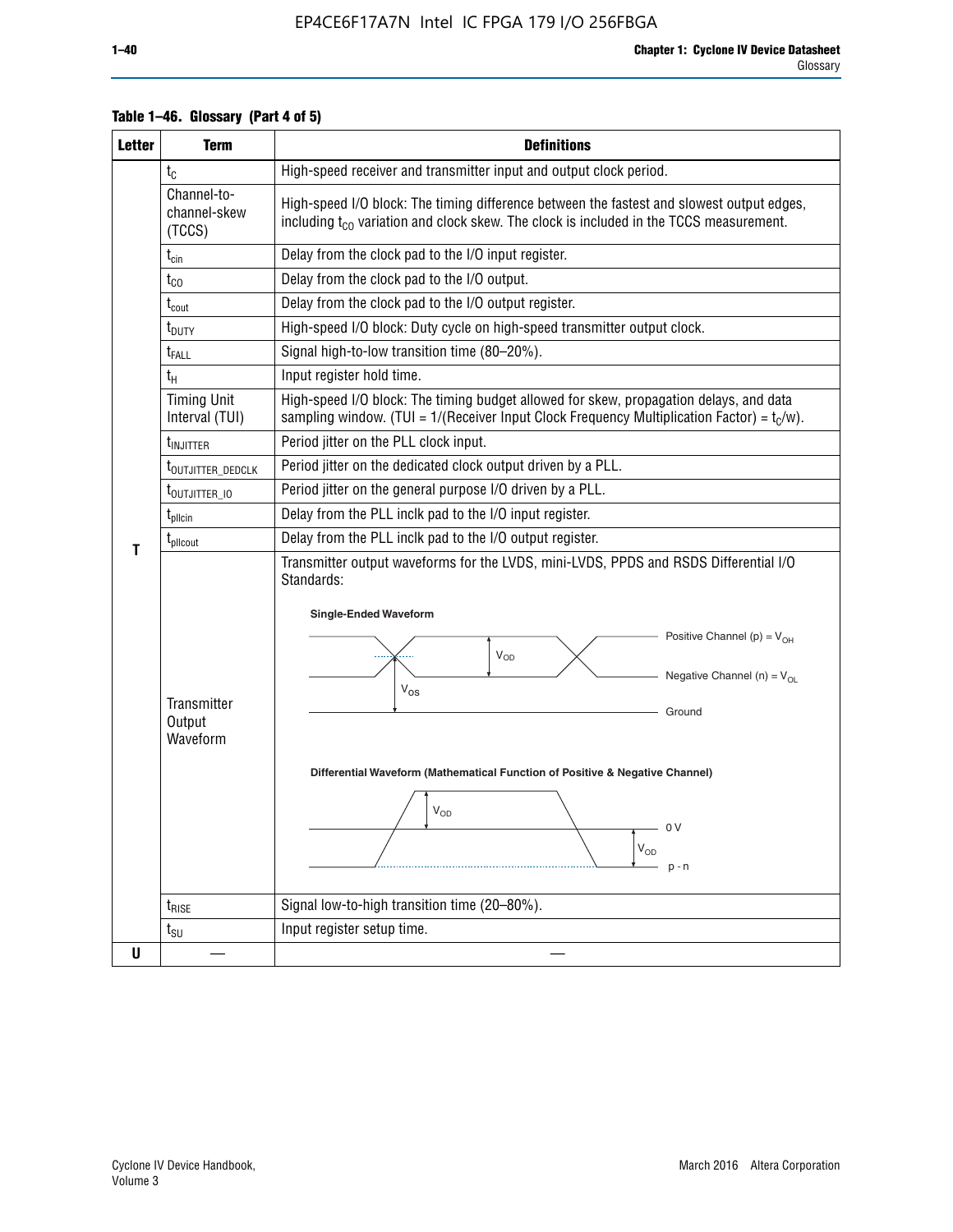### **Table 1–46. Glossary (Part 5 of 5)**

| <b>Letter</b> | <b>Term</b>                                                                                                       | <b>Definitions</b>                                                                                                                                                                                |  |  |  |  |
|---------------|-------------------------------------------------------------------------------------------------------------------|---------------------------------------------------------------------------------------------------------------------------------------------------------------------------------------------------|--|--|--|--|
|               | $V_{CM(DC)}$                                                                                                      | DC common mode input voltage.                                                                                                                                                                     |  |  |  |  |
|               | $V_{DIF(AC)}$                                                                                                     | AC differential input voltage: The minimum AC input differential voltage required for switching.                                                                                                  |  |  |  |  |
|               | DC differential input voltage: The minimum DC input differential voltage required for switching.<br>$V_{DIF(DC)}$ |                                                                                                                                                                                                   |  |  |  |  |
|               | $\rm V_{IGM}$                                                                                                     | Input common mode voltage: The common mode of the differential signal at the receiver.                                                                                                            |  |  |  |  |
|               | $V_{ID}$                                                                                                          | Input differential voltage swing: The difference in voltage between the positive and<br>complementary conductors of a differential transmission at the receiver.                                  |  |  |  |  |
|               | $V_{\text{IH}}$                                                                                                   | Voltage input high: The minimum positive voltage applied to the input that is accepted by the<br>device as a logic high.                                                                          |  |  |  |  |
|               | $V_{IH(AC)}$                                                                                                      | High-level AC input voltage.                                                                                                                                                                      |  |  |  |  |
|               | $V_{IH(DC)}$                                                                                                      | High-level DC input voltage.                                                                                                                                                                      |  |  |  |  |
|               | $V_{IL}$                                                                                                          | Voltage input low: The maximum positive voltage applied to the input that is accepted by the<br>device as a logic low.                                                                            |  |  |  |  |
|               | $V_{IL(AC)}$                                                                                                      | Low-level AC input voltage.                                                                                                                                                                       |  |  |  |  |
|               | $V_{IL(DC)}$                                                                                                      | Low-level DC input voltage.                                                                                                                                                                       |  |  |  |  |
|               | $V_{\text{IN}}$                                                                                                   | DC input voltage.                                                                                                                                                                                 |  |  |  |  |
|               | V <sub>OCM</sub>                                                                                                  | Output common mode voltage: The common mode of the differential signal at the transmitter.                                                                                                        |  |  |  |  |
| $\mathbf{V}$  | $V_{OD}$                                                                                                          | Output differential voltage swing: The difference in voltage between the positive and<br>complementary conductors of a differential transmission at the transmitter. $V_{OD} = V_{OH} - V_{OL}$ . |  |  |  |  |
|               | $V_{OH}$                                                                                                          | Voltage output high: The maximum positive voltage from an output that the device considers is<br>accepted as the minimum positive high level.                                                     |  |  |  |  |
|               | $V_{OL}$                                                                                                          | Voltage output low: The maximum positive voltage from an output that the device considers is<br>accepted as the maximum positive low level.                                                       |  |  |  |  |
|               | $V_{OS}$                                                                                                          | Output offset voltage: $V_{OS} = (V_{OH} + V_{OL}) / 2$ .                                                                                                                                         |  |  |  |  |
|               | $V_{OX (AC)}$                                                                                                     | AC differential output cross point voltage: the voltage at which the differential output signals<br>must cross.                                                                                   |  |  |  |  |
|               | $V_{REF}$                                                                                                         | Reference voltage for the SSTL and HSTL I/O standards.                                                                                                                                            |  |  |  |  |
|               | $V_{REF\,(AC)}$                                                                                                   | AC input reference voltage for the SSTL and HSTL I/O standards. $V_{REF(AC)} = V_{REF(DC)} +$ noise. The<br>peak-to-peak AC noise on $V_{REF}$ must not exceed 2% of $V_{REF(DC)}$ .              |  |  |  |  |
|               | $V_{REF(DC)}$                                                                                                     | DC input reference voltage for the SSTL and HSTL I/O standards.                                                                                                                                   |  |  |  |  |
|               | $V_{\textrm{SWING (AC)}}$                                                                                         | AC differential input voltage: AC input differential voltage required for switching. For the SSTL<br>differential I/O standard, refer to Input Waveforms.                                         |  |  |  |  |
|               | $V_{SWING (DC)}$                                                                                                  | DC differential input voltage: DC input differential voltage required for switching. For the SSTL<br>differential I/O standard, refer to Input Waveforms.                                         |  |  |  |  |
|               | $V_{TT}$                                                                                                          | Termination voltage for the SSTL and HSTL I/O standards.                                                                                                                                          |  |  |  |  |
|               | $V_{X(AC)}$                                                                                                       | AC differential input cross point voltage: The voltage at which the differential input signals must<br>cross.                                                                                     |  |  |  |  |
| W             |                                                                                                                   |                                                                                                                                                                                                   |  |  |  |  |
| X             |                                                                                                                   |                                                                                                                                                                                                   |  |  |  |  |
| Y             |                                                                                                                   |                                                                                                                                                                                                   |  |  |  |  |
| $\mathbf{Z}$  |                                                                                                                   |                                                                                                                                                                                                   |  |  |  |  |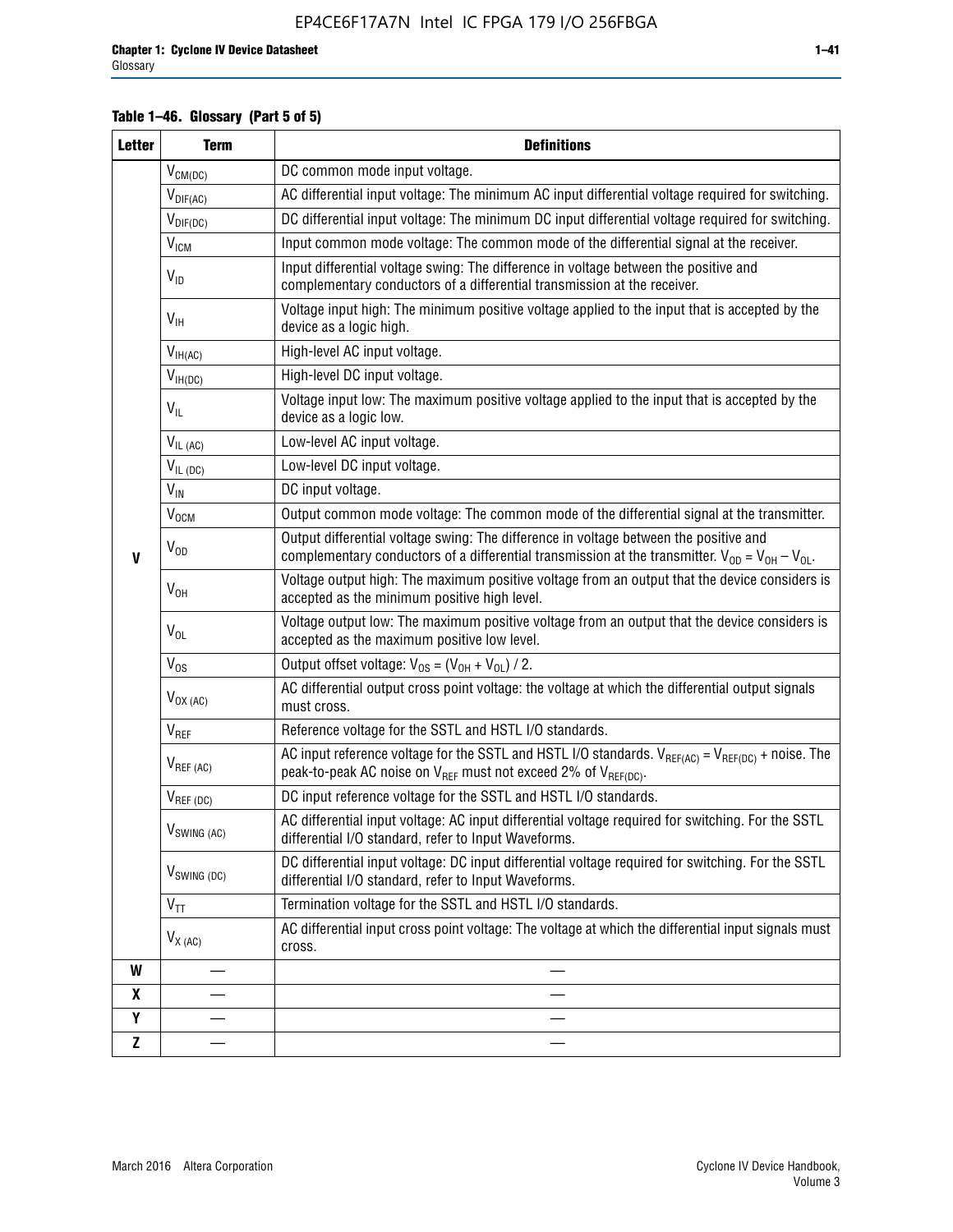## **Document Revision History**

Table 1–47 lists the revision history for this chapter.

| <b>Date</b>      | <b>Version</b> | <b>Changes</b>                                                                                                                                                                                                                            |
|------------------|----------------|-------------------------------------------------------------------------------------------------------------------------------------------------------------------------------------------------------------------------------------------|
| March 2016       | 2.0            | Updated note (5) in Table $1-21$ to remove support for the N148 package.                                                                                                                                                                  |
| October 2014     | 1.9            | Updated maximum value for $V_{CCD, PL}$ in Table 1-1.                                                                                                                                                                                     |
|                  |                | Removed extended temperature note in Table 1-3.                                                                                                                                                                                           |
| December 2013    | 1.8            | Updated Table 1-21 by adding Note (15).                                                                                                                                                                                                   |
| May 2013         | 1.7            | Updated Table 1-15 by adding Note (4).                                                                                                                                                                                                    |
| October 2012     | 1.6            | <b>D</b> Updated the maximum value for $V_1$ , $V_{CCD}$ <sub>PLL</sub> , $V_{CC10}$ , $V_{CC_1CLKIN}$ , $V_{CCH_GXB}$ , and $V_{CCA_GXB}$<br>Table $1-1$ .                                                                               |
|                  |                | $\blacksquare$ Updated Table 1-11 and Table 1-22.                                                                                                                                                                                         |
|                  |                | $\blacksquare$ Updated Table 1-21 to include peak-to-peak differential input voltage for the<br>Cyclone IV GX transceiver input reference clock.                                                                                          |
|                  |                | $\blacksquare$ Updated Table 1-29 to include the typical DCLK value.                                                                                                                                                                      |
|                  |                | <b>Updated the minimum f<sub>HSCLK</sub></b> value in Table 1-31, Table 1-32, Table 1-33,<br>Table 1-34, and Table 1-35.                                                                                                                  |
| November 2011    | 1.5            | ■ Updated "Maximum Allowed Overshoot or Undershoot Voltage", "Operating<br>Conditions", and "PLL Specifications" sections.                                                                                                                |
|                  |                | Updated Table 1-2, Table 1-3, Table 1-4, Table 1-5, Table 1-8, Table 1-9,<br>Table 1-15, Table 1-18, Table 1-19, and Table 1-21.                                                                                                          |
|                  |                | ■ Updated Figure $1-1$ .                                                                                                                                                                                                                  |
| December 2010    | 1.4            | • Updated for the Quartus II software version 10.1 release.                                                                                                                                                                               |
|                  |                | $\blacksquare$ Updated Table 1-21 and Table 1-25.                                                                                                                                                                                         |
|                  |                | $\blacksquare$ Minor text edits.                                                                                                                                                                                                          |
|                  | 1.3            | Updated for the Quartus II software version 10.0 release:                                                                                                                                                                                 |
| <b>July 2010</b> |                | Updated Table 1-3, Table 1-4, Table 1-21, Table 1-25, Table 1-28, Table 1-30,<br>Table 1-40, Table 1-41, Table 1-42, Table 1-43, Table 1-44, and Table 1-45.                                                                              |
|                  |                | ■ Updated Figure $1-2$ and Figure $1-3$ .                                                                                                                                                                                                 |
|                  |                | Removed SW Requirement and TCCS for Cyclone IV Devices tables.                                                                                                                                                                            |
|                  |                | $\blacksquare$ Minor text edits.                                                                                                                                                                                                          |
|                  | 1.2            | Updated to include automotive devices:                                                                                                                                                                                                    |
| March 2010       |                | • Updated the "Operating Conditions" and "PLL Specifications" sections.                                                                                                                                                                   |
|                  |                | $\blacksquare$ Updated Table 1-1, Table 1-8, Table 1-9, Table 1-21, Table 1-26, Table 1-27,<br>Table 1-31, Table 1-32, Table 1-33, Table 1-34, Table 1-35, Table 1-36,<br>Table 1-37, Table 1-38, Table 1-40, Table 1-42, and Table 1-43. |
|                  |                | Added Table 1-5 to include ESD for Cyclone IV devices GPIOs and HSSI I/Os.                                                                                                                                                                |
|                  |                | Added Table 1-44 and Table 1-45 to include IOE programmable delay for<br>Cyclone IV E 1.2 V core voltage devices.                                                                                                                         |
|                  |                | Minor text edits.                                                                                                                                                                                                                         |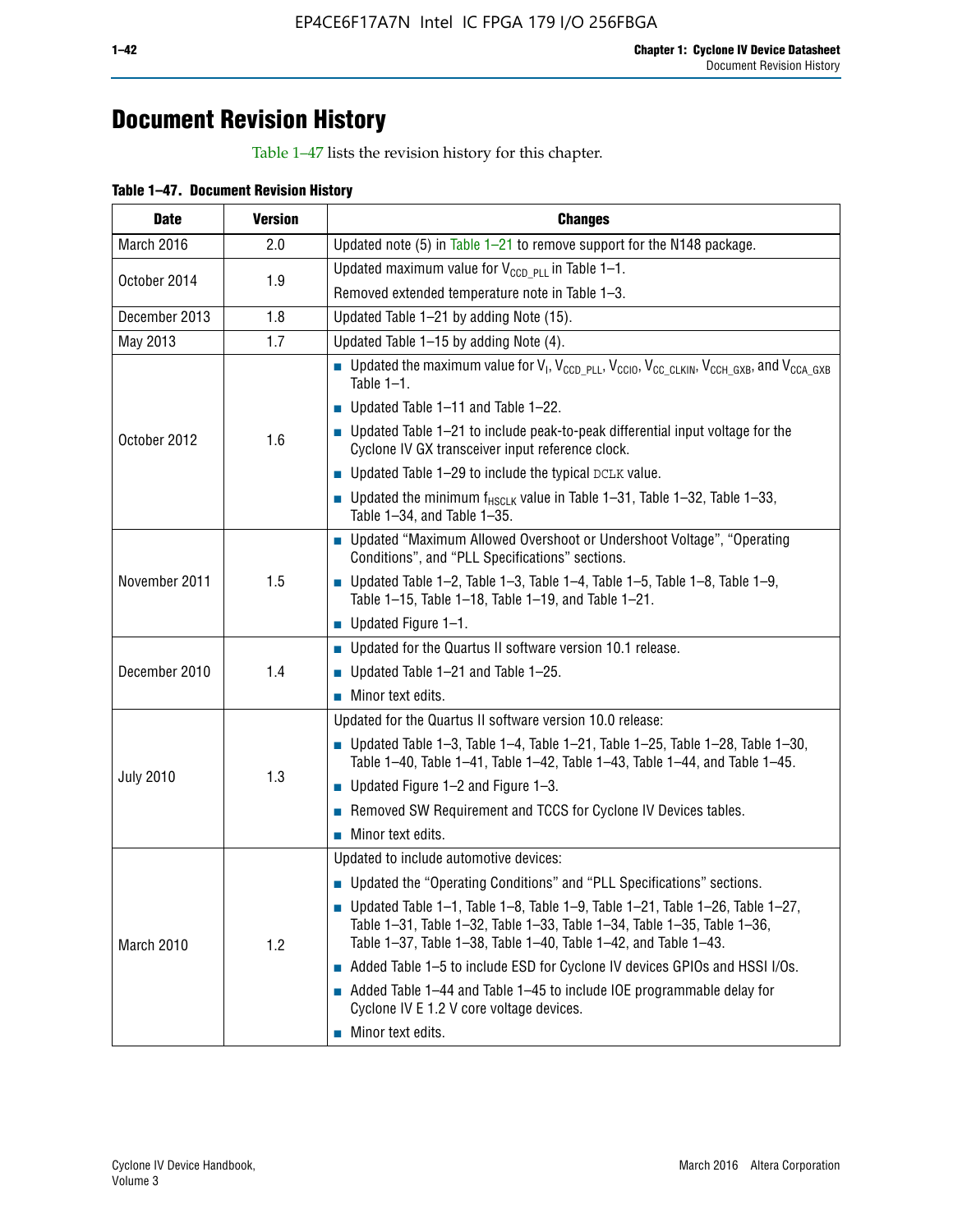### **Table 1–47. Document Revision History**

| <b>Date</b>   | <b>Version</b> | <b>Changes</b>                                                                                                                                                                          |
|---------------|----------------|-----------------------------------------------------------------------------------------------------------------------------------------------------------------------------------------|
| February 2010 | 1.1            | Updated Table 1-3 through Table 1-44 to include information for Cyclone IV E<br>devices and Cyclone IV GX devices for Quartus II software version 9.1 SP1 release.<br>Minor text edits. |
| November 2009 | 1.0            | Initial release.                                                                                                                                                                        |